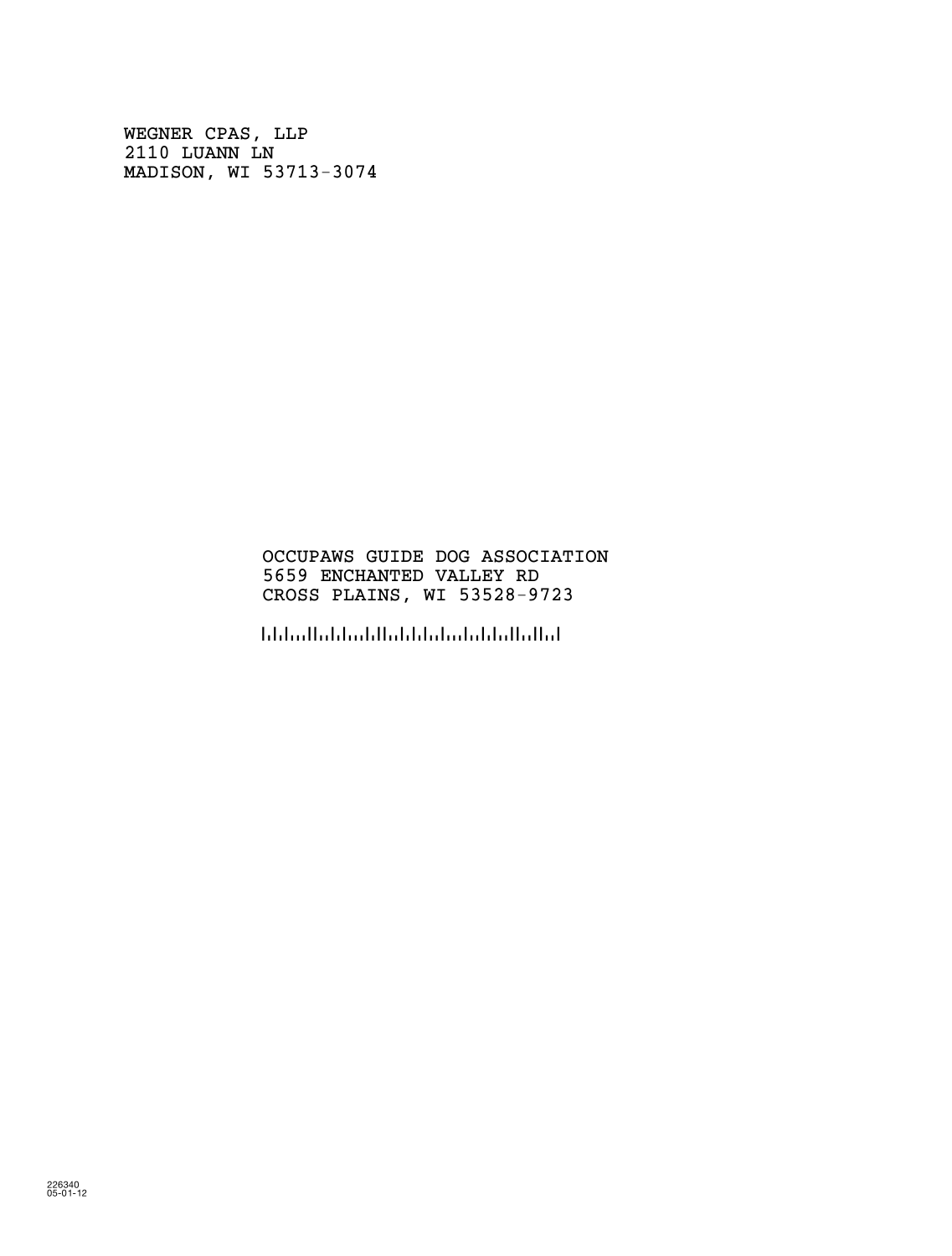|  |  | PUBLIC DISCLOSURE COPY - STATE REGISTRATION NO. 11884-800 |  |
|--|--|-----------------------------------------------------------|--|
|  |  |                                                           |  |

| urn of Organization Exempt From Ind |  |  |  |
|-------------------------------------|--|--|--|
|-------------------------------------|--|--|--|

Department of the Treasury Internal Revenue Service

Form

**Under section 501(c), 527, or 4947(a)(1) of the Internal Revenue Code (except black lung benefit trust or private foundation) Construction Construction Construction Construction 990** Return of Organization Exempt From Income Tax  $\frac{6008 \text{ No. 1545-004}}{2012}$ 

| The organization may have to use a copy of this return to satisfy state reporting requirements.



|                         |                                  | A For the 2012 calendar year, or tax year beginning                                                                                                                                | and ending |                                                     |                                                                     |  |  |
|-------------------------|----------------------------------|------------------------------------------------------------------------------------------------------------------------------------------------------------------------------------|------------|-----------------------------------------------------|---------------------------------------------------------------------|--|--|
|                         | <b>B</b> Check if<br>applicable: | C Name of organization                                                                                                                                                             |            | D Employer identification number                    |                                                                     |  |  |
|                         | Address<br>change                | OCCUPAWS GUIDE DOG ASSOCIATION                                                                                                                                                     |            |                                                     |                                                                     |  |  |
|                         | Name<br>change                   | Doing Business As                                                                                                                                                                  |            | 20-5172386                                          |                                                                     |  |  |
|                         | Initial<br>return                | Number and street (or P.O. box if mail is not delivered to street address)                                                                                                         | Room/suite | E Telephone number                                  |                                                                     |  |  |
|                         | Termin-<br>ated                  | 5659 ENCHANTED VALLEY RD                                                                                                                                                           |            |                                                     | $608 - 695 - 4700$                                                  |  |  |
|                         | Amended<br>return                | City, town, or post office, state, and ZIP code                                                                                                                                    |            | G Gross receipts \$                                 | 146,820.                                                            |  |  |
|                         | Applica-<br>tion<br>pending      | CROSS PLAINS, WI<br>53528-9723                                                                                                                                                     |            | $H(a)$ is this a group return                       |                                                                     |  |  |
|                         |                                  | F Name and address of principal officer: MARK SCHULTZE                                                                                                                             |            | for affiliates?                                     | $\log  X $ No                                                       |  |  |
|                         |                                  | SAME AS C ABOVE                                                                                                                                                                    |            | $H(b)$ Are all affiliates included? $\Box$ Yes      | ⊥No                                                                 |  |  |
|                         |                                  | Tax-exempt status: $X \overline{301(c)(3)}$<br>4947(a)(1) or<br>$501(c)$ (<br>(insert no.)<br>$\blacktriangleright$                                                                | 527        |                                                     | If "No," attach a list. (see instructions)                          |  |  |
|                         |                                  | J Website: WWW.OCCUPAWS.ORG                                                                                                                                                        |            | $H(c)$ Group exemption number $\blacktriangleright$ |                                                                     |  |  |
|                         |                                  | $\vert$ X   Association<br>Other $\blacktriangleright$<br><b>K</b> Form of organization: $\Box$ Corporation<br>Trust                                                               |            |                                                     | L Year of formation: $2005 \text{ m}$ State of legal domicile: $WI$ |  |  |
|                         | Part I                           | <b>Summary</b>                                                                                                                                                                     |            |                                                     |                                                                     |  |  |
|                         | $\mathbf{1}$                     | Briefly describe the organization's mission or most significant activities: OCCUPAWS GUIDE DOG ASSOCIATION<br>HAS 22 PUPPIES IN TRAINING AND HAS PLACED TWELVE GUIDE DOGS AND NINE |            |                                                     |                                                                     |  |  |
| Activities & Governance |                                  |                                                                                                                                                                                    |            |                                                     |                                                                     |  |  |
|                         | 2                                | Check this box $\blacktriangleright$ $\Box$ if the organization discontinued its operations or disposed of more than 25% of its net assets.                                        |            |                                                     | 10                                                                  |  |  |
|                         | з<br>4                           |                                                                                                                                                                                    |            | 3<br>$\overline{\mathbf{4}}$                        | 10                                                                  |  |  |
|                         | 5                                |                                                                                                                                                                                    |            |                                                     | 1                                                                   |  |  |
|                         | 6                                |                                                                                                                                                                                    | 6          | 125                                                 |                                                                     |  |  |
|                         |                                  |                                                                                                                                                                                    |            | l 7a                                                | $0$ .                                                               |  |  |
|                         |                                  |                                                                                                                                                                                    |            | 7b                                                  | $\overline{0}$ .                                                    |  |  |
|                         |                                  |                                                                                                                                                                                    |            | <b>Prior Year</b>                                   | <b>Current Year</b>                                                 |  |  |
|                         | 8                                |                                                                                                                                                                                    |            | 94,627.                                             | 123, 190.                                                           |  |  |
|                         | 9                                | Program service revenue (Part VIII, line 2g)                                                                                                                                       |            | 3,462.                                              | 4,473.                                                              |  |  |
| Revenue                 | 10                               |                                                                                                                                                                                    |            | 179.                                                | $\overline{76}$ .                                                   |  |  |
|                         | 11                               | Other revenue (Part VIII, column (A), lines 5, 6d, 8c, 9c, 10c, and 11e)                                                                                                           |            | 1,896.                                              | 12,083.                                                             |  |  |
|                         | 12                               | Total revenue - add lines 8 through 11 (must equal Part VIII, column (A), line 12)                                                                                                 |            | 100, 164.                                           | 139,822.                                                            |  |  |
|                         | 13                               | Grants and similar amounts paid (Part IX, column (A), lines 1-3) <i></i>                                                                                                           |            | 0.                                                  | 0.                                                                  |  |  |
|                         | 14                               |                                                                                                                                                                                    |            | $\overline{0}$ .                                    | $\overline{0}$ .                                                    |  |  |
|                         | 15                               | Salaries, other compensation, employee benefits (Part IX, column (A), lines 5-10)                                                                                                  |            | 48,399.                                             | 54,858.                                                             |  |  |
| Expenses                |                                  |                                                                                                                                                                                    |            | 0.                                                  | 0.                                                                  |  |  |
|                         |                                  | 1,434.<br><b>b</b> Total fundraising expenses (Part IX, column (D), line 25) $\blacktriangleright$                                                                                 |            |                                                     |                                                                     |  |  |
|                         | 17                               |                                                                                                                                                                                    |            | 42,845.                                             | 57, 555.                                                            |  |  |
|                         | 18                               | Total expenses. Add lines 13-17 (must equal Part IX, column (A), line 25) <i></i>                                                                                                  |            | 91, 244.                                            | 112,413.                                                            |  |  |
|                         |                                  | 19 Revenue less expenses. Subtract line 18 from line 12                                                                                                                            |            | 8,920.                                              | 27,409.                                                             |  |  |
|                         |                                  |                                                                                                                                                                                    |            | <b>Beginning of Current Year</b>                    | <b>End of Year</b>                                                  |  |  |
| Net Assets or           | 20                               | Total assets (Part X, line 16)                                                                                                                                                     |            | 66,411.                                             | 93,809.                                                             |  |  |
|                         | 21                               | Total liabilities (Part X, line 26)                                                                                                                                                |            | 1,216.                                              | 1,205.                                                              |  |  |
|                         | 22                               |                                                                                                                                                                                    |            | 65, 195.                                            | 92,604.                                                             |  |  |
|                         | Part II                          | <b>Signature Block</b>                                                                                                                                                             |            |                                                     |                                                                     |  |  |
|                         |                                  | Under penalties of perjury, I declare that I have examined this return, including accompanying schedules and statements, and to the best of my knowledge and belief, it is         |            |                                                     |                                                                     |  |  |

true, correct, and complete. Declaration of preparer (other than officer) is based on all information of which preparer has any knowledge.

| Sign<br>Here | Signature of officer<br>MARK SCHULTZE,<br>TREASURER<br>Type or print name and title                                |                      |      | Date                           |  |  |
|--------------|--------------------------------------------------------------------------------------------------------------------|----------------------|------|--------------------------------|--|--|
|              | Print/Type preparer's name                                                                                         | Preparer's signature | Date | PTIN<br>Check                  |  |  |
| Paid         | P00086726<br>GLENN MILLER, CPA<br>self-emploved                                                                    |                      |      |                                |  |  |
| Preparer     | Firm's name WEGNER CPAS, LLP                                                                                       |                      |      | $39 - 0974031$<br>Firm's $EIN$ |  |  |
| Use Only     | Firm's address $\geq 2110$ LUANN LN                                                                                |                      |      |                                |  |  |
|              | MADISON, WI 53713-3074                                                                                             |                      |      | Phone no. $608 - 274 - 4020$   |  |  |
|              | $\mathbf{X}$ Yes<br><b>No</b><br>May the IRS discuss this return with the preparer shown above? (see instructions) |                      |      |                                |  |  |
|              | Form 990 (2012)<br>LHA For Paperwork Reduction Act Notice, see the separate instructions.<br>232001 12-10-12       |                      |      |                                |  |  |
|              | COURDILL O ROD ODCANTRANTANI MICCION CHARRMEME COMPINIUM<br>$\alpha$ mm                                            |                      |      |                                |  |  |

SEE SCHEDULE O FOR ORGANIZATION MISSION STATEMENT CONTINUATION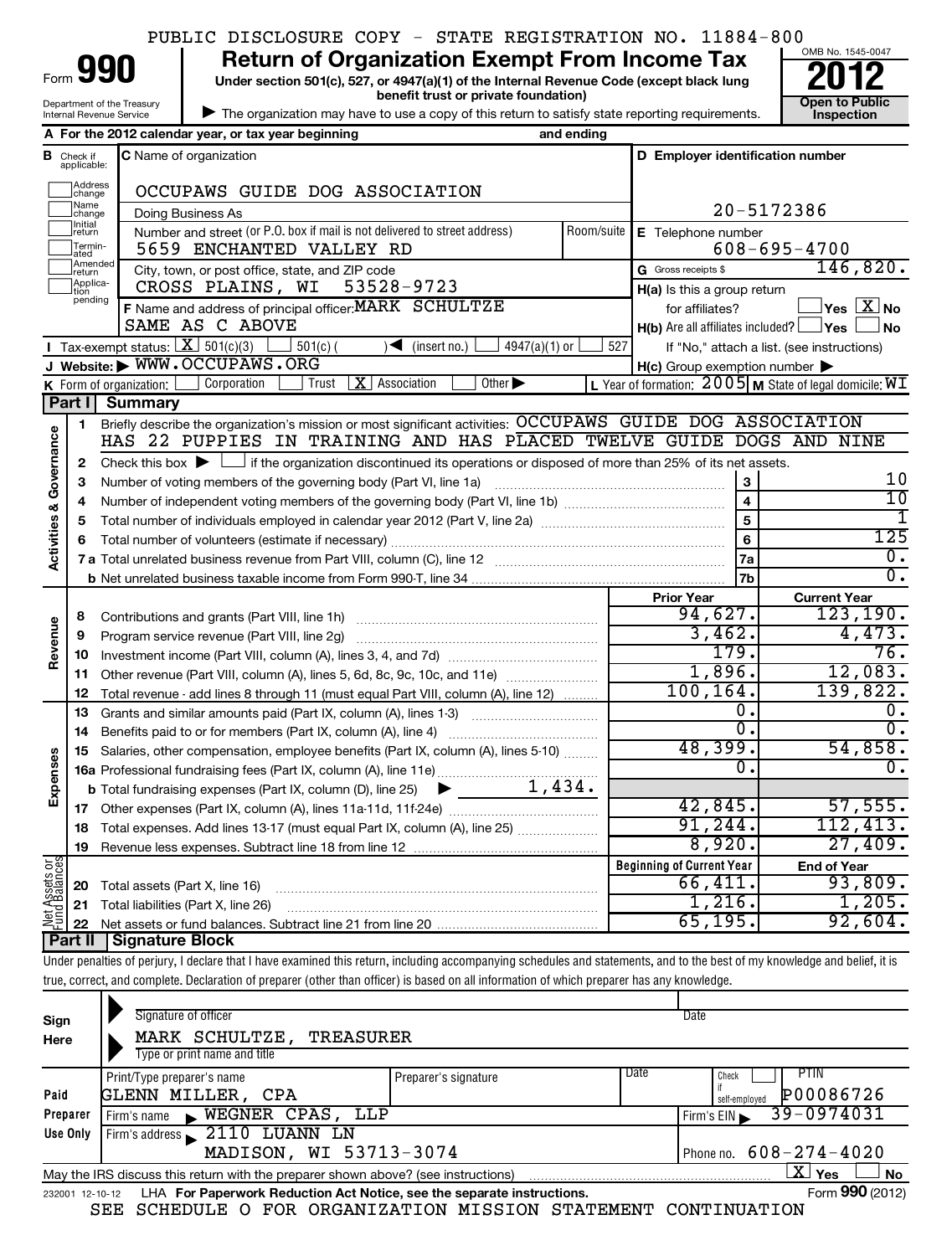|              | Part III   Statement of Program Service Accomplishments                                                                                                         |                        | Page 2                                         |
|--------------|-----------------------------------------------------------------------------------------------------------------------------------------------------------------|------------------------|------------------------------------------------|
|              |                                                                                                                                                                 |                        | $\boxed{\textbf{X}}$                           |
| 1            | Briefly describe the organization's mission:                                                                                                                    |                        |                                                |
|              | OUR MISSION IS TO PLACE FULLY TRAINED GUIDE DOGS OF EXCELLENT HEALTH                                                                                            |                        |                                                |
|              | AND TEMPERAMENT WITH WISCONSIN AND CONTIGUOUS STATE RESIDENTS                                                                                                   | (ADULTS                |                                                |
|              | WHO HAVE VISUAL IMPAIRMENTS AT NO CHARGE.<br>AND CHILDREN)                                                                                                      |                        |                                                |
| $\mathbf{2}$ | Did the organization undertake any significant program services during the year which were not listed on                                                        |                        |                                                |
|              | the prior Form 990 or 990-EZ?                                                                                                                                   | $\boxed{\text{X}}$ Yes | N <sub>o</sub>                                 |
|              | If "Yes," describe these new services on Schedule O.                                                                                                            |                        |                                                |
| 3            | Did the organization cease conducting, or make significant changes in how it conducts, any program services?<br>If "Yes," describe these changes on Schedule O. |                        | $\overline{\ }$ Yes $\overline{\ \text{X}}$ No |
| 4            | Describe the organization's program service accomplishments for each of its three largest program services, as measured by expenses.                            |                        |                                                |
|              | Section 501(c)(3) and 501(c)(4) organizations are required to report the amount of grants and allocations to others, the total expenses, and                    |                        |                                                |
|              | revenue, if any, for each program service reported.                                                                                                             |                        |                                                |
| 4a           | $\overline{104,910}$ . including grants of \$<br>) (Revenue \$<br>) (Expenses \$<br>(Code:                                                                      |                        | 4,473.                                         |
|              | OCCUPAWS GUIDE DOG ASSOCIATION ACQUIRES, RAISES, TRAINS, AND PLACES<br>GUIDE DOGS AND CHILDREN'S VISUAL COMPANION DOGS WITH VISUALLY IMPAIRED                   |                        |                                                |
|              | ADULTS AND CHILDREN IN WISCONSIN AND CONTIGUOUS STATE RESIDENTS.                                                                                                |                        | IN                                             |
|              | 2012, WE PLACED FIVE ADULT GUIDE DOGS AND PROVIDED REVIEW TRAINING TO                                                                                           |                        |                                                |
|              | THIRTEEN TEAMS THAT RECEIVED DOGS IN PREVIOUS YEARS.<br>WE ALSO SPOKE TO                                                                                        |                        |                                                |
|              | HUNDREDS OF PEOPLE AT SERVICE GROUPS, SCOUT MEETINGS, BUSINESSES, 4-H                                                                                           |                        |                                                |
|              | GROUPS, HUMANE SOCIETIES, THE WISCONSIN COUNCIL FOR THE BLIND, AND                                                                                              |                        |                                                |
|              | OTHER ORGANIZATIONS ABOUT VISUAL IMPAIRMENTS AND GUIDE DOGS.                                                                                                    | <b>WE HAVE</b>         |                                                |
|              | ALSO STARTED A PROGRAM AT THE OSHKOSH CORRECTIONAL INSTITUTION (A                                                                                               |                        |                                                |
|              | MEDIUM SECURITY MEN'S PRISON) WHERE WE HAVE INMATES RAISE AND TRAIN                                                                                             |                        |                                                |
|              | PUPPIES, MUCH LIKE REGULAR PUPPY RAISERS.<br>WE CONDUCT TWICE WEEKLY<br>CLASSES FOR THE TWELVE INMATES CURRENTLY RAISING FIVE PUPPIES FOR US.                   |                        |                                                |
| 4b           | including grants of \$<br>(Code: ) (Expenses \$<br>(Revenue \$                                                                                                  |                        |                                                |
|              |                                                                                                                                                                 |                        |                                                |
|              |                                                                                                                                                                 |                        |                                                |
|              |                                                                                                                                                                 |                        |                                                |
|              |                                                                                                                                                                 |                        |                                                |
| 4с           | ) (Revenue \$<br>(Code:<br>) (Expenses \$<br>including grants of \$                                                                                             |                        |                                                |
|              |                                                                                                                                                                 |                        |                                                |
|              |                                                                                                                                                                 |                        |                                                |
|              |                                                                                                                                                                 |                        |                                                |
|              |                                                                                                                                                                 |                        |                                                |
|              |                                                                                                                                                                 |                        |                                                |
| 4d           | Other program services (Describe in Schedule O.)                                                                                                                |                        |                                                |
|              | Expenses \$<br>including grants of \$<br>(Revenue \$                                                                                                            |                        |                                                |
|              |                                                                                                                                                                 |                        |                                                |
| 4е<br>232002 | 104,910.<br>Total program service expenses<br>SEE SCHEDULE O FOR CONTINUATION(S)                                                                                | Form 990 (2012)        |                                                |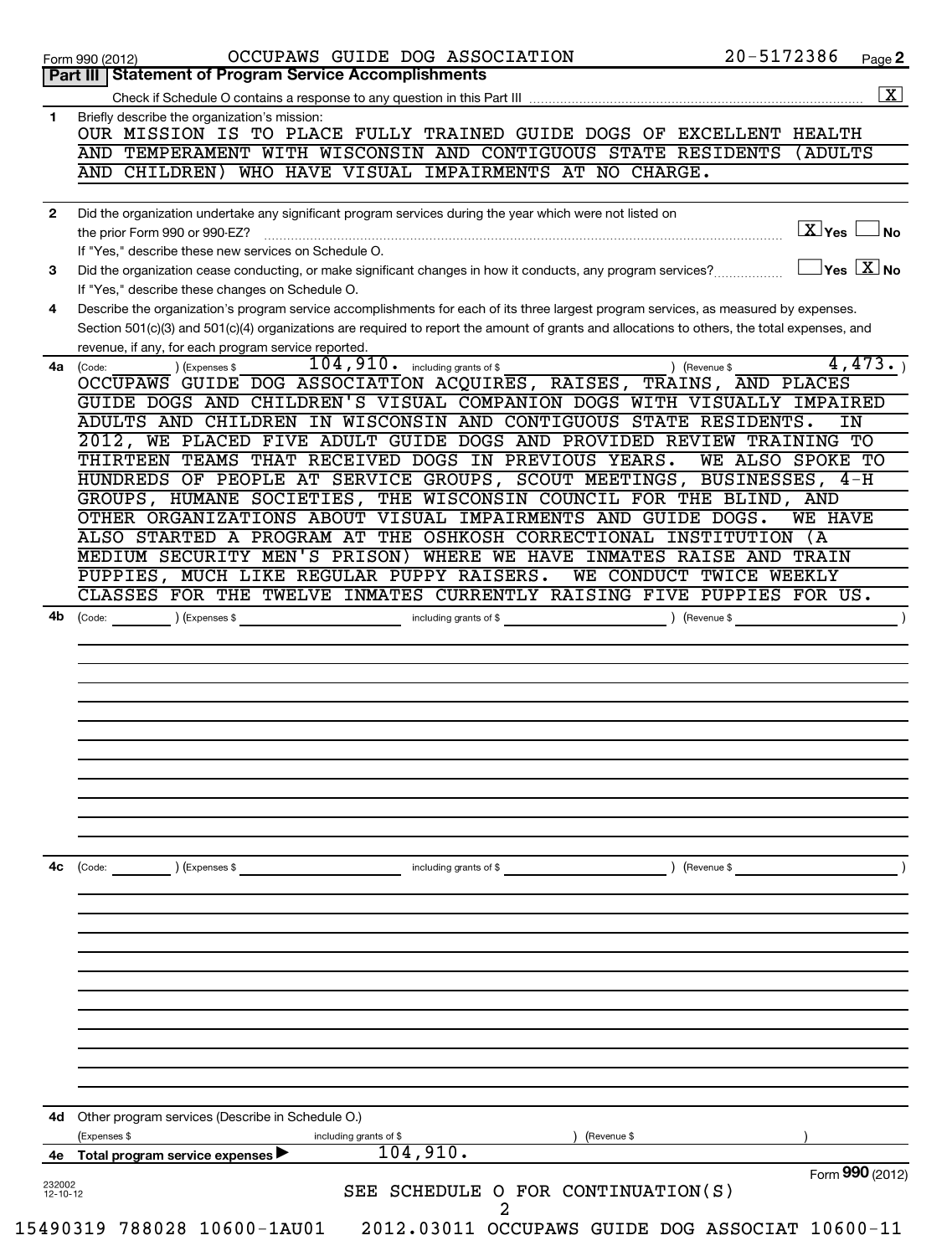|    |                                                                                                                                      |                 | Yes                     | No                      |
|----|--------------------------------------------------------------------------------------------------------------------------------------|-----------------|-------------------------|-------------------------|
| 1. | Is the organization described in section $501(c)(3)$ or $4947(a)(1)$ (other than a private foundation)?                              |                 |                         |                         |
|    | If "Yes," complete Schedule A                                                                                                        | 1               | х                       |                         |
| 2  |                                                                                                                                      | $\mathbf{2}$    | $\overline{\textbf{x}}$ |                         |
| 3  | Did the organization engage in direct or indirect political campaign activities on behalf of or in opposition to candidates for      |                 |                         |                         |
|    | public office? If "Yes," complete Schedule C, Part I                                                                                 | 3               |                         | x                       |
| 4  | Section 501(c)(3) organizations. Did the organization engage in lobbying activities, or have a section 501(h) election in effect     |                 |                         | x                       |
|    | Is the organization a section 501(c)(4), 501(c)(5), or 501(c)(6) organization that receives membership dues, assessments, or         | 4               |                         |                         |
| 5  |                                                                                                                                      | 5               |                         | х                       |
| 6  | Did the organization maintain any donor advised funds or any similar funds or accounts for which donors have the right to            |                 |                         |                         |
|    | provide advice on the distribution or investment of amounts in such funds or accounts? If "Yes," complete Schedule D, Part I         | 6               |                         | х                       |
| 7  | Did the organization receive or hold a conservation easement, including easements to preserve open space,                            |                 |                         |                         |
|    |                                                                                                                                      | $\overline{7}$  |                         | x                       |
| 8  | Did the organization maintain collections of works of art, historical treasures, or other similar assets? If "Yes," complete         |                 |                         |                         |
|    | Schedule D, Part III                                                                                                                 | 8               |                         | х                       |
| 9  | Did the organization report an amount in Part X, line 21, for escrow or custodial account liability; serve as a custodian for        |                 |                         |                         |
|    | amounts not listed in Part X; or provide credit counseling, debt management, credit repair, or debt negotiation services?            |                 |                         |                         |
|    | If "Yes," complete Schedule D, Part IV                                                                                               | 9               |                         | x                       |
| 10 | Did the organization, directly or through a related organization, hold assets in temporarily restricted endowments, permanent        |                 |                         |                         |
|    |                                                                                                                                      | 10              |                         | x                       |
| 11 | If the organization's answer to any of the following questions is "Yes," then complete Schedule D, Parts VI, VII, VIII, IX, or X     |                 |                         |                         |
|    | as applicable.                                                                                                                       |                 |                         |                         |
|    | a Did the organization report an amount for land, buildings, and equipment in Part X, line 10? If "Yes," complete Schedule D,        |                 |                         |                         |
|    | Part VI                                                                                                                              | 11a             | х                       |                         |
|    | <b>b</b> Did the organization report an amount for investments - other securities in Part X, line 12 that is 5% or more of its total |                 |                         |                         |
|    |                                                                                                                                      | 11b             |                         | x                       |
|    | c Did the organization report an amount for investments - program related in Part X, line 13 that is 5% or more of its total         |                 |                         | х                       |
|    | d Did the organization report an amount for other assets in Part X, line 15 that is 5% or more of its total assets reported in       | 11c             |                         |                         |
|    |                                                                                                                                      | 11d             |                         | x                       |
|    |                                                                                                                                      | 11e             |                         | $\overline{\mathtt{x}}$ |
| f. | Did the organization's separate or consolidated financial statements for the tax year include a footnote that addresses              |                 |                         |                         |
|    | the organization's liability for uncertain tax positions under FIN 48 (ASC 740)? If "Yes," complete Schedule D, Part X               | 11f             |                         | x                       |
|    | 12a Did the organization obtain separate, independent audited financial statements for the tax year? If "Yes," complete              |                 |                         |                         |
|    | Schedule D, Parts XI and XII                                                                                                         | 12a             | х                       |                         |
|    | <b>b</b> Was the organization included in consolidated, independent audited financial statements for the tax year?                   |                 |                         |                         |
|    | If "Yes," and if the organization answered "No" to line 12a, then completing Schedule D, Parts XI and XII is optional                | 12 <sub>b</sub> |                         | х                       |
| 13 | Is the organization a school described in section 170(b)(1)(A)(ii)? If "Yes," complete Schedule E [[[[[[[[[[[                        | 13              |                         | $\overline{\textbf{x}}$ |
|    |                                                                                                                                      | 14a             |                         | x                       |
|    | <b>b</b> Did the organization have aggregate revenues or expenses of more than \$10,000 from grantmaking, fundraising, business,     |                 |                         |                         |
|    | investment, and program service activities outside the United States, or aggregate foreign investments valued at \$100,000           |                 |                         |                         |
|    | Did the organization report on Part IX, column (A), line 3, more than \$5,000 of grants or assistance to any organization            | 14b             |                         | x                       |
| 15 |                                                                                                                                      | 15              |                         | x                       |
| 16 | Did the organization report on Part IX, column (A), line 3, more than \$5,000 of aggregate grants or assistance to individuals       |                 |                         |                         |
|    |                                                                                                                                      | 16              |                         | x                       |
| 17 | Did the organization report a total of more than \$15,000 of expenses for professional fundraising services on Part IX,              |                 |                         |                         |
|    |                                                                                                                                      | 17              |                         | x                       |
| 18 | Did the organization report more than \$15,000 total of fundraising event gross income and contributions on Part VIII, lines         |                 |                         |                         |
|    |                                                                                                                                      | 18              | х                       |                         |
| 19 | Did the organization report more than \$15,000 of gross income from gaming activities on Part VIII, line 9a? If "Yes,"               |                 |                         |                         |
|    |                                                                                                                                      | 19              |                         | x                       |
|    | 20a Did the organization operate one or more hospital facilities? If "Yes," complete Schedule H                                      | <b>20a</b>      |                         | $\overline{\mathtt{x}}$ |
|    |                                                                                                                                      | 20 <sub>b</sub> |                         |                         |

Form (2012) **990**

232003 12-10-12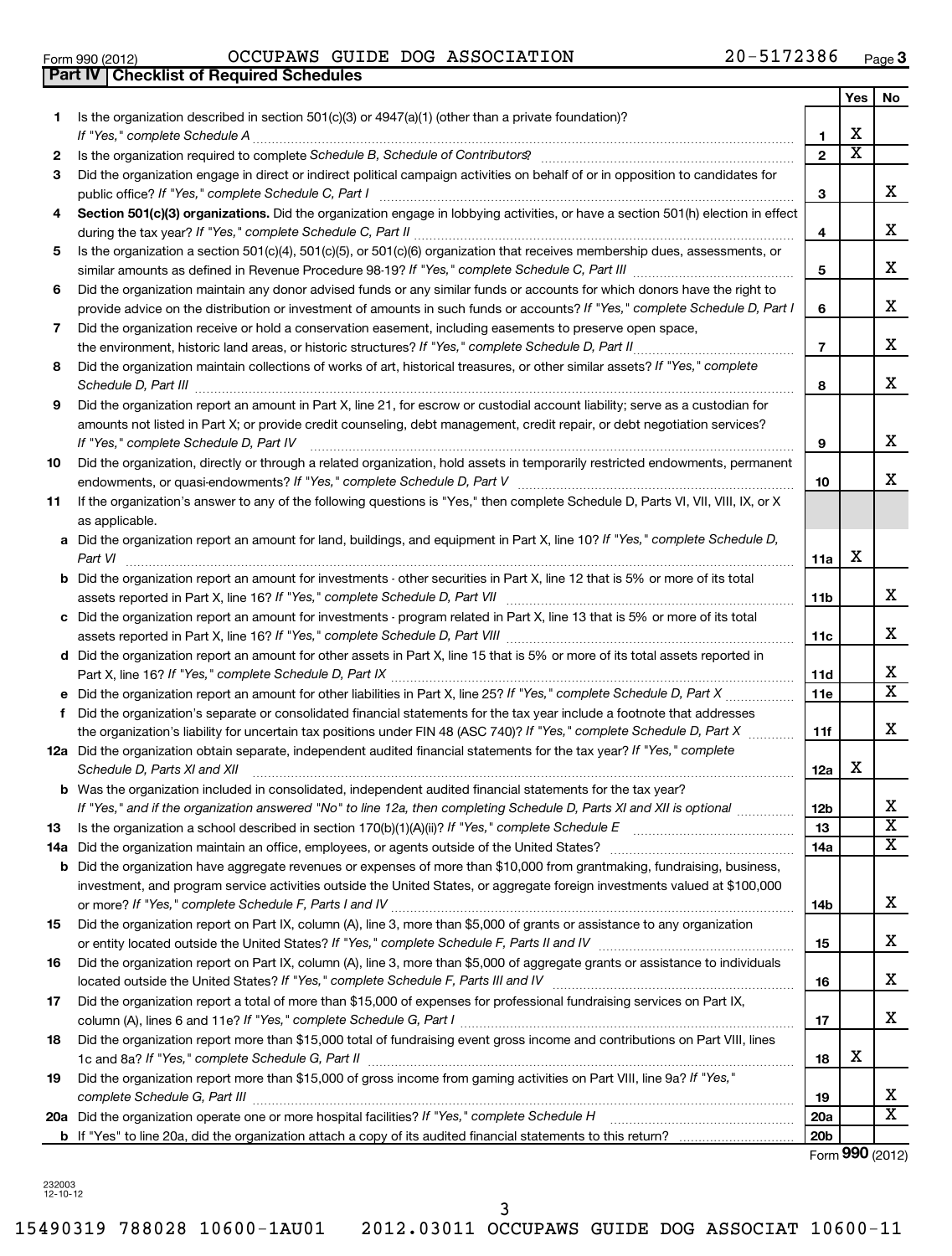15490319 788028 10600-1AU01 2012.03011 OCCUPAWS GUIDE DOG ASSOCIAT 10600-11

#### Form 990 (2012) OCCUPAWS GUIDE DOG ASSOCIATION ZU-5I7Z386 Page OCCUPAWS GUIDE DOG ASSOCIATION 20-5172386

| Yes<br>No<br>Did the organization report more than \$5,000 of grants and other assistance to any government or organization in the<br>21<br>X<br>21<br>Did the organization report more than \$5,000 of grants and other assistance to individuals in the United States on Part IX,<br>22<br>X<br>column (A), line 2? If "Yes," complete Schedule I, Parts I and III<br>22<br>Did the organization answer "Yes" to Part VII, Section A, line 3, 4, or 5 about compensation of the organization's current<br>23<br>and former officers, directors, trustees, key employees, and highest compensated employees? If "Yes," complete<br>X<br>Schedule J<br>23<br>24a Did the organization have a tax-exempt bond issue with an outstanding principal amount of more than \$100,000 as of the<br>last day of the year, that was issued after December 31, 2002? If "Yes," answer lines 24b through 24d and complete<br>X<br>Schedule K. If "No", go to line 25<br>24a<br>24b<br>b<br>Did the organization maintain an escrow account other than a refunding escrow at any time during the year to defease<br>24c<br>24d<br>25a Section 501(c)(3) and 501(c)(4) organizations. Did the organization engage in an excess benefit transaction with a<br>X<br>25a<br>Is the organization aware that it engaged in an excess benefit transaction with a disqualified person in a prior year, and<br>b<br>that the transaction has not been reported on any of the organization's prior Forms 990 or 990-EZ? If "Yes," complete<br>X<br>Schedule L, Part I<br>25b<br>Was a loan to or by a current or former officer, director, trustee, key employee, highest compensated employee, or disqualified<br>26<br>X<br>26<br>Did the organization provide a grant or other assistance to an officer, director, trustee, key employee, substantial<br>27<br>contributor or employee thereof, a grant selection committee member, or to a 35% controlled entity or family member<br>X<br>27<br>Was the organization a party to a business transaction with one of the following parties (see Schedule L, Part IV<br>28<br>instructions for applicable filing thresholds, conditions, and exceptions):<br>х<br>A current or former officer, director, trustee, or key employee? If "Yes," complete Schedule L, Part IV<br>28a<br>а<br>$\overline{\texttt{x}}$<br>A family member of a current or former officer, director, trustee, or key employee? If "Yes," complete Schedule L, Part IV<br>28b<br>b<br>c An entity of which a current or former officer, director, trustee, or key employee (or a family member thereof) was an officer,<br>X<br>director, trustee, or direct or indirect owner? If "Yes," complete Schedule L, Part IV<br>28c<br>$\overline{\text{x}}$<br>29<br>29<br>Did the organization receive contributions of art, historical treasures, or other similar assets, or qualified conservation<br>30<br>X<br>30<br>Did the organization liquidate, terminate, or dissolve and cease operations?<br>31<br>X<br>31<br>Did the organization sell, exchange, dispose of, or transfer more than 25% of its net assets?/f "Yes," complete<br>32<br>X<br>Schedule N, Part II<br>32<br>Did the organization own 100% of an entity disregarded as separate from the organization under Regulations<br>33<br>X<br>33<br>Was the organization related to any tax-exempt or taxable entity? If "Yes," complete Schedule R, Part II, III, or IV, and<br>34<br>X<br>Part V, line 1<br>34<br>$\overline{\mathtt{x}}$<br><b>35a</b><br>b If "Yes" to line 35a, did the organization receive any payment from or engage in any transaction with a controlled entity<br>35b<br>Section 501(c)(3) organizations. Did the organization make any transfers to an exempt non-charitable related organization?<br>36<br>X<br>36<br>Did the organization conduct more than 5% of its activities through an entity that is not a related organization<br>37<br>X<br>37<br>Did the organization complete Schedule O and provide explanations in Schedule O for Part VI, lines 11b and 19?<br>38<br>X<br>38 | <b>Part IV   Checklist of Required Schedules (continued)</b> |  |  |
|----------------------------------------------------------------------------------------------------------------------------------------------------------------------------------------------------------------------------------------------------------------------------------------------------------------------------------------------------------------------------------------------------------------------------------------------------------------------------------------------------------------------------------------------------------------------------------------------------------------------------------------------------------------------------------------------------------------------------------------------------------------------------------------------------------------------------------------------------------------------------------------------------------------------------------------------------------------------------------------------------------------------------------------------------------------------------------------------------------------------------------------------------------------------------------------------------------------------------------------------------------------------------------------------------------------------------------------------------------------------------------------------------------------------------------------------------------------------------------------------------------------------------------------------------------------------------------------------------------------------------------------------------------------------------------------------------------------------------------------------------------------------------------------------------------------------------------------------------------------------------------------------------------------------------------------------------------------------------------------------------------------------------------------------------------------------------------------------------------------------------------------------------------------------------------------------------------------------------------------------------------------------------------------------------------------------------------------------------------------------------------------------------------------------------------------------------------------------------------------------------------------------------------------------------------------------------------------------------------------------------------------------------------------------------------------------------------------------------------------------------------------------------------------------------------------------------------------------------------------------------------------------------------------------------------------------------------------------------------------------------------------------------------------------------------------------------------------------------------------------------------------------------------------------------------------------------------------------------------------------------------------------------------------------------------------------------------------------------------------------------------------------------------------------------------------------------------------------------------------------------------------------------------------------------------------------------------------------------------------------------------------------------------------------------------------------------------------------------------------------------------------------------------------------------------------------------------------------------------------------------------------------------------------------------------------------------------------------------------------------------------------------------------------------------------------------------------------|--------------------------------------------------------------|--|--|
|                                                                                                                                                                                                                                                                                                                                                                                                                                                                                                                                                                                                                                                                                                                                                                                                                                                                                                                                                                                                                                                                                                                                                                                                                                                                                                                                                                                                                                                                                                                                                                                                                                                                                                                                                                                                                                                                                                                                                                                                                                                                                                                                                                                                                                                                                                                                                                                                                                                                                                                                                                                                                                                                                                                                                                                                                                                                                                                                                                                                                                                                                                                                                                                                                                                                                                                                                                                                                                                                                                                                                                                                                                                                                                                                                                                                                                                                                                                                                                                                                                                                                        |                                                              |  |  |
|                                                                                                                                                                                                                                                                                                                                                                                                                                                                                                                                                                                                                                                                                                                                                                                                                                                                                                                                                                                                                                                                                                                                                                                                                                                                                                                                                                                                                                                                                                                                                                                                                                                                                                                                                                                                                                                                                                                                                                                                                                                                                                                                                                                                                                                                                                                                                                                                                                                                                                                                                                                                                                                                                                                                                                                                                                                                                                                                                                                                                                                                                                                                                                                                                                                                                                                                                                                                                                                                                                                                                                                                                                                                                                                                                                                                                                                                                                                                                                                                                                                                                        |                                                              |  |  |
|                                                                                                                                                                                                                                                                                                                                                                                                                                                                                                                                                                                                                                                                                                                                                                                                                                                                                                                                                                                                                                                                                                                                                                                                                                                                                                                                                                                                                                                                                                                                                                                                                                                                                                                                                                                                                                                                                                                                                                                                                                                                                                                                                                                                                                                                                                                                                                                                                                                                                                                                                                                                                                                                                                                                                                                                                                                                                                                                                                                                                                                                                                                                                                                                                                                                                                                                                                                                                                                                                                                                                                                                                                                                                                                                                                                                                                                                                                                                                                                                                                                                                        |                                                              |  |  |
|                                                                                                                                                                                                                                                                                                                                                                                                                                                                                                                                                                                                                                                                                                                                                                                                                                                                                                                                                                                                                                                                                                                                                                                                                                                                                                                                                                                                                                                                                                                                                                                                                                                                                                                                                                                                                                                                                                                                                                                                                                                                                                                                                                                                                                                                                                                                                                                                                                                                                                                                                                                                                                                                                                                                                                                                                                                                                                                                                                                                                                                                                                                                                                                                                                                                                                                                                                                                                                                                                                                                                                                                                                                                                                                                                                                                                                                                                                                                                                                                                                                                                        |                                                              |  |  |
|                                                                                                                                                                                                                                                                                                                                                                                                                                                                                                                                                                                                                                                                                                                                                                                                                                                                                                                                                                                                                                                                                                                                                                                                                                                                                                                                                                                                                                                                                                                                                                                                                                                                                                                                                                                                                                                                                                                                                                                                                                                                                                                                                                                                                                                                                                                                                                                                                                                                                                                                                                                                                                                                                                                                                                                                                                                                                                                                                                                                                                                                                                                                                                                                                                                                                                                                                                                                                                                                                                                                                                                                                                                                                                                                                                                                                                                                                                                                                                                                                                                                                        |                                                              |  |  |
|                                                                                                                                                                                                                                                                                                                                                                                                                                                                                                                                                                                                                                                                                                                                                                                                                                                                                                                                                                                                                                                                                                                                                                                                                                                                                                                                                                                                                                                                                                                                                                                                                                                                                                                                                                                                                                                                                                                                                                                                                                                                                                                                                                                                                                                                                                                                                                                                                                                                                                                                                                                                                                                                                                                                                                                                                                                                                                                                                                                                                                                                                                                                                                                                                                                                                                                                                                                                                                                                                                                                                                                                                                                                                                                                                                                                                                                                                                                                                                                                                                                                                        |                                                              |  |  |
|                                                                                                                                                                                                                                                                                                                                                                                                                                                                                                                                                                                                                                                                                                                                                                                                                                                                                                                                                                                                                                                                                                                                                                                                                                                                                                                                                                                                                                                                                                                                                                                                                                                                                                                                                                                                                                                                                                                                                                                                                                                                                                                                                                                                                                                                                                                                                                                                                                                                                                                                                                                                                                                                                                                                                                                                                                                                                                                                                                                                                                                                                                                                                                                                                                                                                                                                                                                                                                                                                                                                                                                                                                                                                                                                                                                                                                                                                                                                                                                                                                                                                        |                                                              |  |  |
|                                                                                                                                                                                                                                                                                                                                                                                                                                                                                                                                                                                                                                                                                                                                                                                                                                                                                                                                                                                                                                                                                                                                                                                                                                                                                                                                                                                                                                                                                                                                                                                                                                                                                                                                                                                                                                                                                                                                                                                                                                                                                                                                                                                                                                                                                                                                                                                                                                                                                                                                                                                                                                                                                                                                                                                                                                                                                                                                                                                                                                                                                                                                                                                                                                                                                                                                                                                                                                                                                                                                                                                                                                                                                                                                                                                                                                                                                                                                                                                                                                                                                        |                                                              |  |  |
|                                                                                                                                                                                                                                                                                                                                                                                                                                                                                                                                                                                                                                                                                                                                                                                                                                                                                                                                                                                                                                                                                                                                                                                                                                                                                                                                                                                                                                                                                                                                                                                                                                                                                                                                                                                                                                                                                                                                                                                                                                                                                                                                                                                                                                                                                                                                                                                                                                                                                                                                                                                                                                                                                                                                                                                                                                                                                                                                                                                                                                                                                                                                                                                                                                                                                                                                                                                                                                                                                                                                                                                                                                                                                                                                                                                                                                                                                                                                                                                                                                                                                        |                                                              |  |  |
|                                                                                                                                                                                                                                                                                                                                                                                                                                                                                                                                                                                                                                                                                                                                                                                                                                                                                                                                                                                                                                                                                                                                                                                                                                                                                                                                                                                                                                                                                                                                                                                                                                                                                                                                                                                                                                                                                                                                                                                                                                                                                                                                                                                                                                                                                                                                                                                                                                                                                                                                                                                                                                                                                                                                                                                                                                                                                                                                                                                                                                                                                                                                                                                                                                                                                                                                                                                                                                                                                                                                                                                                                                                                                                                                                                                                                                                                                                                                                                                                                                                                                        |                                                              |  |  |
|                                                                                                                                                                                                                                                                                                                                                                                                                                                                                                                                                                                                                                                                                                                                                                                                                                                                                                                                                                                                                                                                                                                                                                                                                                                                                                                                                                                                                                                                                                                                                                                                                                                                                                                                                                                                                                                                                                                                                                                                                                                                                                                                                                                                                                                                                                                                                                                                                                                                                                                                                                                                                                                                                                                                                                                                                                                                                                                                                                                                                                                                                                                                                                                                                                                                                                                                                                                                                                                                                                                                                                                                                                                                                                                                                                                                                                                                                                                                                                                                                                                                                        |                                                              |  |  |
|                                                                                                                                                                                                                                                                                                                                                                                                                                                                                                                                                                                                                                                                                                                                                                                                                                                                                                                                                                                                                                                                                                                                                                                                                                                                                                                                                                                                                                                                                                                                                                                                                                                                                                                                                                                                                                                                                                                                                                                                                                                                                                                                                                                                                                                                                                                                                                                                                                                                                                                                                                                                                                                                                                                                                                                                                                                                                                                                                                                                                                                                                                                                                                                                                                                                                                                                                                                                                                                                                                                                                                                                                                                                                                                                                                                                                                                                                                                                                                                                                                                                                        |                                                              |  |  |
|                                                                                                                                                                                                                                                                                                                                                                                                                                                                                                                                                                                                                                                                                                                                                                                                                                                                                                                                                                                                                                                                                                                                                                                                                                                                                                                                                                                                                                                                                                                                                                                                                                                                                                                                                                                                                                                                                                                                                                                                                                                                                                                                                                                                                                                                                                                                                                                                                                                                                                                                                                                                                                                                                                                                                                                                                                                                                                                                                                                                                                                                                                                                                                                                                                                                                                                                                                                                                                                                                                                                                                                                                                                                                                                                                                                                                                                                                                                                                                                                                                                                                        |                                                              |  |  |
|                                                                                                                                                                                                                                                                                                                                                                                                                                                                                                                                                                                                                                                                                                                                                                                                                                                                                                                                                                                                                                                                                                                                                                                                                                                                                                                                                                                                                                                                                                                                                                                                                                                                                                                                                                                                                                                                                                                                                                                                                                                                                                                                                                                                                                                                                                                                                                                                                                                                                                                                                                                                                                                                                                                                                                                                                                                                                                                                                                                                                                                                                                                                                                                                                                                                                                                                                                                                                                                                                                                                                                                                                                                                                                                                                                                                                                                                                                                                                                                                                                                                                        |                                                              |  |  |
|                                                                                                                                                                                                                                                                                                                                                                                                                                                                                                                                                                                                                                                                                                                                                                                                                                                                                                                                                                                                                                                                                                                                                                                                                                                                                                                                                                                                                                                                                                                                                                                                                                                                                                                                                                                                                                                                                                                                                                                                                                                                                                                                                                                                                                                                                                                                                                                                                                                                                                                                                                                                                                                                                                                                                                                                                                                                                                                                                                                                                                                                                                                                                                                                                                                                                                                                                                                                                                                                                                                                                                                                                                                                                                                                                                                                                                                                                                                                                                                                                                                                                        |                                                              |  |  |
|                                                                                                                                                                                                                                                                                                                                                                                                                                                                                                                                                                                                                                                                                                                                                                                                                                                                                                                                                                                                                                                                                                                                                                                                                                                                                                                                                                                                                                                                                                                                                                                                                                                                                                                                                                                                                                                                                                                                                                                                                                                                                                                                                                                                                                                                                                                                                                                                                                                                                                                                                                                                                                                                                                                                                                                                                                                                                                                                                                                                                                                                                                                                                                                                                                                                                                                                                                                                                                                                                                                                                                                                                                                                                                                                                                                                                                                                                                                                                                                                                                                                                        |                                                              |  |  |
|                                                                                                                                                                                                                                                                                                                                                                                                                                                                                                                                                                                                                                                                                                                                                                                                                                                                                                                                                                                                                                                                                                                                                                                                                                                                                                                                                                                                                                                                                                                                                                                                                                                                                                                                                                                                                                                                                                                                                                                                                                                                                                                                                                                                                                                                                                                                                                                                                                                                                                                                                                                                                                                                                                                                                                                                                                                                                                                                                                                                                                                                                                                                                                                                                                                                                                                                                                                                                                                                                                                                                                                                                                                                                                                                                                                                                                                                                                                                                                                                                                                                                        |                                                              |  |  |
|                                                                                                                                                                                                                                                                                                                                                                                                                                                                                                                                                                                                                                                                                                                                                                                                                                                                                                                                                                                                                                                                                                                                                                                                                                                                                                                                                                                                                                                                                                                                                                                                                                                                                                                                                                                                                                                                                                                                                                                                                                                                                                                                                                                                                                                                                                                                                                                                                                                                                                                                                                                                                                                                                                                                                                                                                                                                                                                                                                                                                                                                                                                                                                                                                                                                                                                                                                                                                                                                                                                                                                                                                                                                                                                                                                                                                                                                                                                                                                                                                                                                                        |                                                              |  |  |
|                                                                                                                                                                                                                                                                                                                                                                                                                                                                                                                                                                                                                                                                                                                                                                                                                                                                                                                                                                                                                                                                                                                                                                                                                                                                                                                                                                                                                                                                                                                                                                                                                                                                                                                                                                                                                                                                                                                                                                                                                                                                                                                                                                                                                                                                                                                                                                                                                                                                                                                                                                                                                                                                                                                                                                                                                                                                                                                                                                                                                                                                                                                                                                                                                                                                                                                                                                                                                                                                                                                                                                                                                                                                                                                                                                                                                                                                                                                                                                                                                                                                                        |                                                              |  |  |
|                                                                                                                                                                                                                                                                                                                                                                                                                                                                                                                                                                                                                                                                                                                                                                                                                                                                                                                                                                                                                                                                                                                                                                                                                                                                                                                                                                                                                                                                                                                                                                                                                                                                                                                                                                                                                                                                                                                                                                                                                                                                                                                                                                                                                                                                                                                                                                                                                                                                                                                                                                                                                                                                                                                                                                                                                                                                                                                                                                                                                                                                                                                                                                                                                                                                                                                                                                                                                                                                                                                                                                                                                                                                                                                                                                                                                                                                                                                                                                                                                                                                                        |                                                              |  |  |
|                                                                                                                                                                                                                                                                                                                                                                                                                                                                                                                                                                                                                                                                                                                                                                                                                                                                                                                                                                                                                                                                                                                                                                                                                                                                                                                                                                                                                                                                                                                                                                                                                                                                                                                                                                                                                                                                                                                                                                                                                                                                                                                                                                                                                                                                                                                                                                                                                                                                                                                                                                                                                                                                                                                                                                                                                                                                                                                                                                                                                                                                                                                                                                                                                                                                                                                                                                                                                                                                                                                                                                                                                                                                                                                                                                                                                                                                                                                                                                                                                                                                                        |                                                              |  |  |
|                                                                                                                                                                                                                                                                                                                                                                                                                                                                                                                                                                                                                                                                                                                                                                                                                                                                                                                                                                                                                                                                                                                                                                                                                                                                                                                                                                                                                                                                                                                                                                                                                                                                                                                                                                                                                                                                                                                                                                                                                                                                                                                                                                                                                                                                                                                                                                                                                                                                                                                                                                                                                                                                                                                                                                                                                                                                                                                                                                                                                                                                                                                                                                                                                                                                                                                                                                                                                                                                                                                                                                                                                                                                                                                                                                                                                                                                                                                                                                                                                                                                                        |                                                              |  |  |
|                                                                                                                                                                                                                                                                                                                                                                                                                                                                                                                                                                                                                                                                                                                                                                                                                                                                                                                                                                                                                                                                                                                                                                                                                                                                                                                                                                                                                                                                                                                                                                                                                                                                                                                                                                                                                                                                                                                                                                                                                                                                                                                                                                                                                                                                                                                                                                                                                                                                                                                                                                                                                                                                                                                                                                                                                                                                                                                                                                                                                                                                                                                                                                                                                                                                                                                                                                                                                                                                                                                                                                                                                                                                                                                                                                                                                                                                                                                                                                                                                                                                                        |                                                              |  |  |
|                                                                                                                                                                                                                                                                                                                                                                                                                                                                                                                                                                                                                                                                                                                                                                                                                                                                                                                                                                                                                                                                                                                                                                                                                                                                                                                                                                                                                                                                                                                                                                                                                                                                                                                                                                                                                                                                                                                                                                                                                                                                                                                                                                                                                                                                                                                                                                                                                                                                                                                                                                                                                                                                                                                                                                                                                                                                                                                                                                                                                                                                                                                                                                                                                                                                                                                                                                                                                                                                                                                                                                                                                                                                                                                                                                                                                                                                                                                                                                                                                                                                                        |                                                              |  |  |
|                                                                                                                                                                                                                                                                                                                                                                                                                                                                                                                                                                                                                                                                                                                                                                                                                                                                                                                                                                                                                                                                                                                                                                                                                                                                                                                                                                                                                                                                                                                                                                                                                                                                                                                                                                                                                                                                                                                                                                                                                                                                                                                                                                                                                                                                                                                                                                                                                                                                                                                                                                                                                                                                                                                                                                                                                                                                                                                                                                                                                                                                                                                                                                                                                                                                                                                                                                                                                                                                                                                                                                                                                                                                                                                                                                                                                                                                                                                                                                                                                                                                                        |                                                              |  |  |
|                                                                                                                                                                                                                                                                                                                                                                                                                                                                                                                                                                                                                                                                                                                                                                                                                                                                                                                                                                                                                                                                                                                                                                                                                                                                                                                                                                                                                                                                                                                                                                                                                                                                                                                                                                                                                                                                                                                                                                                                                                                                                                                                                                                                                                                                                                                                                                                                                                                                                                                                                                                                                                                                                                                                                                                                                                                                                                                                                                                                                                                                                                                                                                                                                                                                                                                                                                                                                                                                                                                                                                                                                                                                                                                                                                                                                                                                                                                                                                                                                                                                                        |                                                              |  |  |
|                                                                                                                                                                                                                                                                                                                                                                                                                                                                                                                                                                                                                                                                                                                                                                                                                                                                                                                                                                                                                                                                                                                                                                                                                                                                                                                                                                                                                                                                                                                                                                                                                                                                                                                                                                                                                                                                                                                                                                                                                                                                                                                                                                                                                                                                                                                                                                                                                                                                                                                                                                                                                                                                                                                                                                                                                                                                                                                                                                                                                                                                                                                                                                                                                                                                                                                                                                                                                                                                                                                                                                                                                                                                                                                                                                                                                                                                                                                                                                                                                                                                                        |                                                              |  |  |
|                                                                                                                                                                                                                                                                                                                                                                                                                                                                                                                                                                                                                                                                                                                                                                                                                                                                                                                                                                                                                                                                                                                                                                                                                                                                                                                                                                                                                                                                                                                                                                                                                                                                                                                                                                                                                                                                                                                                                                                                                                                                                                                                                                                                                                                                                                                                                                                                                                                                                                                                                                                                                                                                                                                                                                                                                                                                                                                                                                                                                                                                                                                                                                                                                                                                                                                                                                                                                                                                                                                                                                                                                                                                                                                                                                                                                                                                                                                                                                                                                                                                                        |                                                              |  |  |
|                                                                                                                                                                                                                                                                                                                                                                                                                                                                                                                                                                                                                                                                                                                                                                                                                                                                                                                                                                                                                                                                                                                                                                                                                                                                                                                                                                                                                                                                                                                                                                                                                                                                                                                                                                                                                                                                                                                                                                                                                                                                                                                                                                                                                                                                                                                                                                                                                                                                                                                                                                                                                                                                                                                                                                                                                                                                                                                                                                                                                                                                                                                                                                                                                                                                                                                                                                                                                                                                                                                                                                                                                                                                                                                                                                                                                                                                                                                                                                                                                                                                                        |                                                              |  |  |
|                                                                                                                                                                                                                                                                                                                                                                                                                                                                                                                                                                                                                                                                                                                                                                                                                                                                                                                                                                                                                                                                                                                                                                                                                                                                                                                                                                                                                                                                                                                                                                                                                                                                                                                                                                                                                                                                                                                                                                                                                                                                                                                                                                                                                                                                                                                                                                                                                                                                                                                                                                                                                                                                                                                                                                                                                                                                                                                                                                                                                                                                                                                                                                                                                                                                                                                                                                                                                                                                                                                                                                                                                                                                                                                                                                                                                                                                                                                                                                                                                                                                                        |                                                              |  |  |
|                                                                                                                                                                                                                                                                                                                                                                                                                                                                                                                                                                                                                                                                                                                                                                                                                                                                                                                                                                                                                                                                                                                                                                                                                                                                                                                                                                                                                                                                                                                                                                                                                                                                                                                                                                                                                                                                                                                                                                                                                                                                                                                                                                                                                                                                                                                                                                                                                                                                                                                                                                                                                                                                                                                                                                                                                                                                                                                                                                                                                                                                                                                                                                                                                                                                                                                                                                                                                                                                                                                                                                                                                                                                                                                                                                                                                                                                                                                                                                                                                                                                                        |                                                              |  |  |
|                                                                                                                                                                                                                                                                                                                                                                                                                                                                                                                                                                                                                                                                                                                                                                                                                                                                                                                                                                                                                                                                                                                                                                                                                                                                                                                                                                                                                                                                                                                                                                                                                                                                                                                                                                                                                                                                                                                                                                                                                                                                                                                                                                                                                                                                                                                                                                                                                                                                                                                                                                                                                                                                                                                                                                                                                                                                                                                                                                                                                                                                                                                                                                                                                                                                                                                                                                                                                                                                                                                                                                                                                                                                                                                                                                                                                                                                                                                                                                                                                                                                                        |                                                              |  |  |
|                                                                                                                                                                                                                                                                                                                                                                                                                                                                                                                                                                                                                                                                                                                                                                                                                                                                                                                                                                                                                                                                                                                                                                                                                                                                                                                                                                                                                                                                                                                                                                                                                                                                                                                                                                                                                                                                                                                                                                                                                                                                                                                                                                                                                                                                                                                                                                                                                                                                                                                                                                                                                                                                                                                                                                                                                                                                                                                                                                                                                                                                                                                                                                                                                                                                                                                                                                                                                                                                                                                                                                                                                                                                                                                                                                                                                                                                                                                                                                                                                                                                                        |                                                              |  |  |
|                                                                                                                                                                                                                                                                                                                                                                                                                                                                                                                                                                                                                                                                                                                                                                                                                                                                                                                                                                                                                                                                                                                                                                                                                                                                                                                                                                                                                                                                                                                                                                                                                                                                                                                                                                                                                                                                                                                                                                                                                                                                                                                                                                                                                                                                                                                                                                                                                                                                                                                                                                                                                                                                                                                                                                                                                                                                                                                                                                                                                                                                                                                                                                                                                                                                                                                                                                                                                                                                                                                                                                                                                                                                                                                                                                                                                                                                                                                                                                                                                                                                                        |                                                              |  |  |
|                                                                                                                                                                                                                                                                                                                                                                                                                                                                                                                                                                                                                                                                                                                                                                                                                                                                                                                                                                                                                                                                                                                                                                                                                                                                                                                                                                                                                                                                                                                                                                                                                                                                                                                                                                                                                                                                                                                                                                                                                                                                                                                                                                                                                                                                                                                                                                                                                                                                                                                                                                                                                                                                                                                                                                                                                                                                                                                                                                                                                                                                                                                                                                                                                                                                                                                                                                                                                                                                                                                                                                                                                                                                                                                                                                                                                                                                                                                                                                                                                                                                                        |                                                              |  |  |
|                                                                                                                                                                                                                                                                                                                                                                                                                                                                                                                                                                                                                                                                                                                                                                                                                                                                                                                                                                                                                                                                                                                                                                                                                                                                                                                                                                                                                                                                                                                                                                                                                                                                                                                                                                                                                                                                                                                                                                                                                                                                                                                                                                                                                                                                                                                                                                                                                                                                                                                                                                                                                                                                                                                                                                                                                                                                                                                                                                                                                                                                                                                                                                                                                                                                                                                                                                                                                                                                                                                                                                                                                                                                                                                                                                                                                                                                                                                                                                                                                                                                                        |                                                              |  |  |
|                                                                                                                                                                                                                                                                                                                                                                                                                                                                                                                                                                                                                                                                                                                                                                                                                                                                                                                                                                                                                                                                                                                                                                                                                                                                                                                                                                                                                                                                                                                                                                                                                                                                                                                                                                                                                                                                                                                                                                                                                                                                                                                                                                                                                                                                                                                                                                                                                                                                                                                                                                                                                                                                                                                                                                                                                                                                                                                                                                                                                                                                                                                                                                                                                                                                                                                                                                                                                                                                                                                                                                                                                                                                                                                                                                                                                                                                                                                                                                                                                                                                                        |                                                              |  |  |
|                                                                                                                                                                                                                                                                                                                                                                                                                                                                                                                                                                                                                                                                                                                                                                                                                                                                                                                                                                                                                                                                                                                                                                                                                                                                                                                                                                                                                                                                                                                                                                                                                                                                                                                                                                                                                                                                                                                                                                                                                                                                                                                                                                                                                                                                                                                                                                                                                                                                                                                                                                                                                                                                                                                                                                                                                                                                                                                                                                                                                                                                                                                                                                                                                                                                                                                                                                                                                                                                                                                                                                                                                                                                                                                                                                                                                                                                                                                                                                                                                                                                                        |                                                              |  |  |
|                                                                                                                                                                                                                                                                                                                                                                                                                                                                                                                                                                                                                                                                                                                                                                                                                                                                                                                                                                                                                                                                                                                                                                                                                                                                                                                                                                                                                                                                                                                                                                                                                                                                                                                                                                                                                                                                                                                                                                                                                                                                                                                                                                                                                                                                                                                                                                                                                                                                                                                                                                                                                                                                                                                                                                                                                                                                                                                                                                                                                                                                                                                                                                                                                                                                                                                                                                                                                                                                                                                                                                                                                                                                                                                                                                                                                                                                                                                                                                                                                                                                                        |                                                              |  |  |
|                                                                                                                                                                                                                                                                                                                                                                                                                                                                                                                                                                                                                                                                                                                                                                                                                                                                                                                                                                                                                                                                                                                                                                                                                                                                                                                                                                                                                                                                                                                                                                                                                                                                                                                                                                                                                                                                                                                                                                                                                                                                                                                                                                                                                                                                                                                                                                                                                                                                                                                                                                                                                                                                                                                                                                                                                                                                                                                                                                                                                                                                                                                                                                                                                                                                                                                                                                                                                                                                                                                                                                                                                                                                                                                                                                                                                                                                                                                                                                                                                                                                                        |                                                              |  |  |
|                                                                                                                                                                                                                                                                                                                                                                                                                                                                                                                                                                                                                                                                                                                                                                                                                                                                                                                                                                                                                                                                                                                                                                                                                                                                                                                                                                                                                                                                                                                                                                                                                                                                                                                                                                                                                                                                                                                                                                                                                                                                                                                                                                                                                                                                                                                                                                                                                                                                                                                                                                                                                                                                                                                                                                                                                                                                                                                                                                                                                                                                                                                                                                                                                                                                                                                                                                                                                                                                                                                                                                                                                                                                                                                                                                                                                                                                                                                                                                                                                                                                                        |                                                              |  |  |
|                                                                                                                                                                                                                                                                                                                                                                                                                                                                                                                                                                                                                                                                                                                                                                                                                                                                                                                                                                                                                                                                                                                                                                                                                                                                                                                                                                                                                                                                                                                                                                                                                                                                                                                                                                                                                                                                                                                                                                                                                                                                                                                                                                                                                                                                                                                                                                                                                                                                                                                                                                                                                                                                                                                                                                                                                                                                                                                                                                                                                                                                                                                                                                                                                                                                                                                                                                                                                                                                                                                                                                                                                                                                                                                                                                                                                                                                                                                                                                                                                                                                                        |                                                              |  |  |
|                                                                                                                                                                                                                                                                                                                                                                                                                                                                                                                                                                                                                                                                                                                                                                                                                                                                                                                                                                                                                                                                                                                                                                                                                                                                                                                                                                                                                                                                                                                                                                                                                                                                                                                                                                                                                                                                                                                                                                                                                                                                                                                                                                                                                                                                                                                                                                                                                                                                                                                                                                                                                                                                                                                                                                                                                                                                                                                                                                                                                                                                                                                                                                                                                                                                                                                                                                                                                                                                                                                                                                                                                                                                                                                                                                                                                                                                                                                                                                                                                                                                                        |                                                              |  |  |
|                                                                                                                                                                                                                                                                                                                                                                                                                                                                                                                                                                                                                                                                                                                                                                                                                                                                                                                                                                                                                                                                                                                                                                                                                                                                                                                                                                                                                                                                                                                                                                                                                                                                                                                                                                                                                                                                                                                                                                                                                                                                                                                                                                                                                                                                                                                                                                                                                                                                                                                                                                                                                                                                                                                                                                                                                                                                                                                                                                                                                                                                                                                                                                                                                                                                                                                                                                                                                                                                                                                                                                                                                                                                                                                                                                                                                                                                                                                                                                                                                                                                                        |                                                              |  |  |
|                                                                                                                                                                                                                                                                                                                                                                                                                                                                                                                                                                                                                                                                                                                                                                                                                                                                                                                                                                                                                                                                                                                                                                                                                                                                                                                                                                                                                                                                                                                                                                                                                                                                                                                                                                                                                                                                                                                                                                                                                                                                                                                                                                                                                                                                                                                                                                                                                                                                                                                                                                                                                                                                                                                                                                                                                                                                                                                                                                                                                                                                                                                                                                                                                                                                                                                                                                                                                                                                                                                                                                                                                                                                                                                                                                                                                                                                                                                                                                                                                                                                                        |                                                              |  |  |
|                                                                                                                                                                                                                                                                                                                                                                                                                                                                                                                                                                                                                                                                                                                                                                                                                                                                                                                                                                                                                                                                                                                                                                                                                                                                                                                                                                                                                                                                                                                                                                                                                                                                                                                                                                                                                                                                                                                                                                                                                                                                                                                                                                                                                                                                                                                                                                                                                                                                                                                                                                                                                                                                                                                                                                                                                                                                                                                                                                                                                                                                                                                                                                                                                                                                                                                                                                                                                                                                                                                                                                                                                                                                                                                                                                                                                                                                                                                                                                                                                                                                                        |                                                              |  |  |
|                                                                                                                                                                                                                                                                                                                                                                                                                                                                                                                                                                                                                                                                                                                                                                                                                                                                                                                                                                                                                                                                                                                                                                                                                                                                                                                                                                                                                                                                                                                                                                                                                                                                                                                                                                                                                                                                                                                                                                                                                                                                                                                                                                                                                                                                                                                                                                                                                                                                                                                                                                                                                                                                                                                                                                                                                                                                                                                                                                                                                                                                                                                                                                                                                                                                                                                                                                                                                                                                                                                                                                                                                                                                                                                                                                                                                                                                                                                                                                                                                                                                                        |                                                              |  |  |
|                                                                                                                                                                                                                                                                                                                                                                                                                                                                                                                                                                                                                                                                                                                                                                                                                                                                                                                                                                                                                                                                                                                                                                                                                                                                                                                                                                                                                                                                                                                                                                                                                                                                                                                                                                                                                                                                                                                                                                                                                                                                                                                                                                                                                                                                                                                                                                                                                                                                                                                                                                                                                                                                                                                                                                                                                                                                                                                                                                                                                                                                                                                                                                                                                                                                                                                                                                                                                                                                                                                                                                                                                                                                                                                                                                                                                                                                                                                                                                                                                                                                                        |                                                              |  |  |
|                                                                                                                                                                                                                                                                                                                                                                                                                                                                                                                                                                                                                                                                                                                                                                                                                                                                                                                                                                                                                                                                                                                                                                                                                                                                                                                                                                                                                                                                                                                                                                                                                                                                                                                                                                                                                                                                                                                                                                                                                                                                                                                                                                                                                                                                                                                                                                                                                                                                                                                                                                                                                                                                                                                                                                                                                                                                                                                                                                                                                                                                                                                                                                                                                                                                                                                                                                                                                                                                                                                                                                                                                                                                                                                                                                                                                                                                                                                                                                                                                                                                                        |                                                              |  |  |
|                                                                                                                                                                                                                                                                                                                                                                                                                                                                                                                                                                                                                                                                                                                                                                                                                                                                                                                                                                                                                                                                                                                                                                                                                                                                                                                                                                                                                                                                                                                                                                                                                                                                                                                                                                                                                                                                                                                                                                                                                                                                                                                                                                                                                                                                                                                                                                                                                                                                                                                                                                                                                                                                                                                                                                                                                                                                                                                                                                                                                                                                                                                                                                                                                                                                                                                                                                                                                                                                                                                                                                                                                                                                                                                                                                                                                                                                                                                                                                                                                                                                                        |                                                              |  |  |
|                                                                                                                                                                                                                                                                                                                                                                                                                                                                                                                                                                                                                                                                                                                                                                                                                                                                                                                                                                                                                                                                                                                                                                                                                                                                                                                                                                                                                                                                                                                                                                                                                                                                                                                                                                                                                                                                                                                                                                                                                                                                                                                                                                                                                                                                                                                                                                                                                                                                                                                                                                                                                                                                                                                                                                                                                                                                                                                                                                                                                                                                                                                                                                                                                                                                                                                                                                                                                                                                                                                                                                                                                                                                                                                                                                                                                                                                                                                                                                                                                                                                                        |                                                              |  |  |

Form (2012) **990**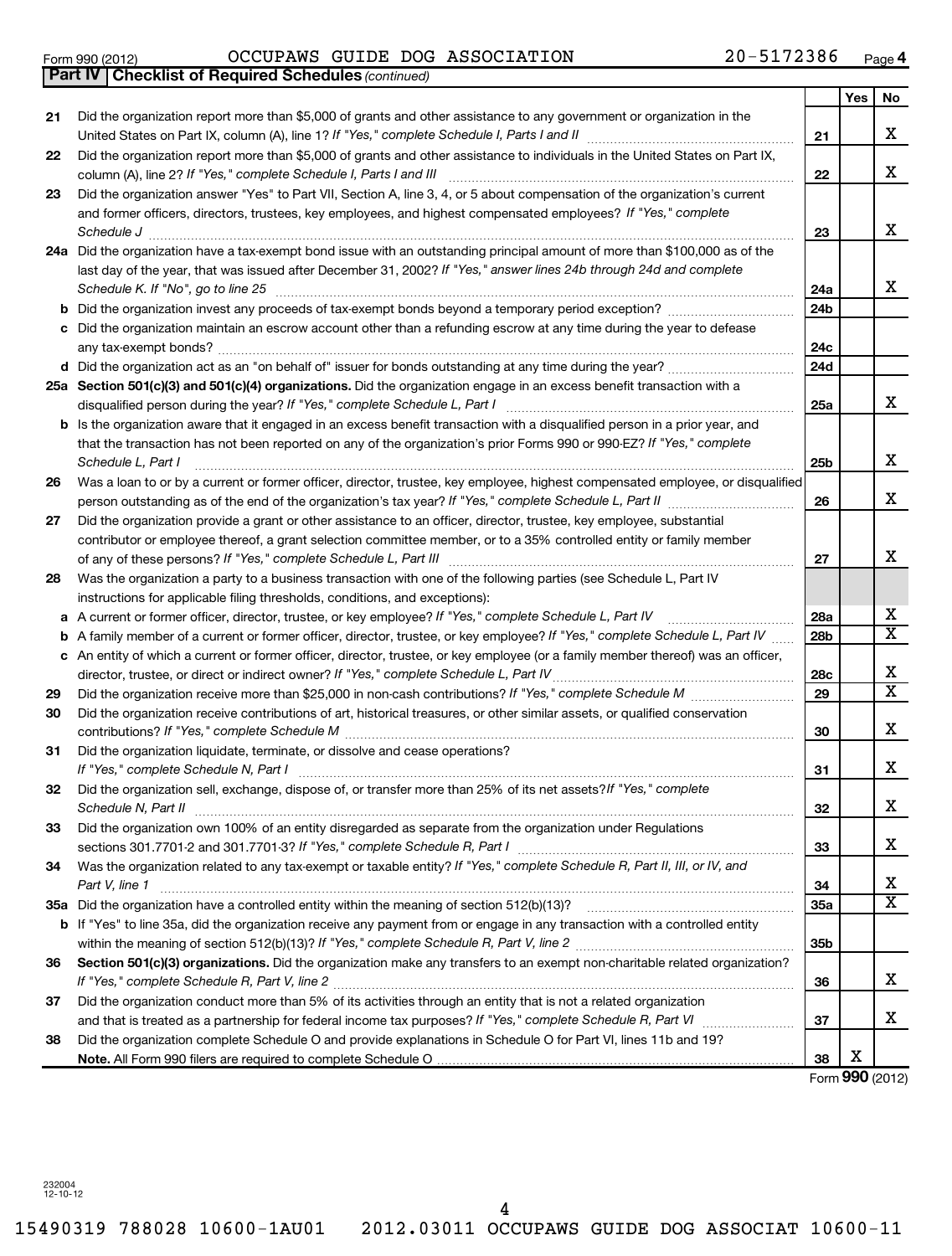|    | Check if Schedule O contains a response to any question in this Part V                                                                                                                              |                |     |    |
|----|-----------------------------------------------------------------------------------------------------------------------------------------------------------------------------------------------------|----------------|-----|----|
|    |                                                                                                                                                                                                     |                | Yes | No |
|    | 0<br>1a                                                                                                                                                                                             |                |     |    |
| b  | $\overline{0}$<br>1 <sub>b</sub><br>Enter the number of Forms W-2G included in line 1a. Enter -0- if not applicable                                                                                 |                |     |    |
| с  | Did the organization comply with backup withholding rules for reportable payments to vendors and reportable gaming                                                                                  |                |     |    |
|    |                                                                                                                                                                                                     | 1c             |     |    |
|    | 2a Enter the number of employees reported on Form W-3, Transmittal of Wage and Tax Statements,                                                                                                      |                |     |    |
|    | 1<br>filed for the calendar year ending with or within the year covered by this return<br>2a                                                                                                        |                |     |    |
|    |                                                                                                                                                                                                     | 2 <sub>b</sub> | х   |    |
|    | Note. If the sum of lines 1a and 2a is greater than 250, you may be required to e-file (see instructions)                                                                                           |                |     |    |
|    |                                                                                                                                                                                                     | За             |     | x. |
|    | <b>b</b> If "Yes," has it filed a Form 990-T for this year? If "No," provide an explanation in Schedule O                                                                                           | 3 <sub>b</sub> |     |    |
|    | 4a At any time during the calendar year, did the organization have an interest in, or a signature or other authority over, a                                                                        |                |     |    |
|    | financial account in a foreign country (such as a bank account, securities account, or other financial account)?                                                                                    | 4a             |     | x  |
|    | <b>b</b> If "Yes," enter the name of the foreign country:                                                                                                                                           |                |     |    |
|    | See instructions for filing requirements for Form TD F 90-22.1, Report of Foreign Bank and Financial Accounts.                                                                                      |                |     |    |
|    |                                                                                                                                                                                                     | 5a             |     | х  |
|    |                                                                                                                                                                                                     | 5 <sub>b</sub> |     | x  |
|    |                                                                                                                                                                                                     | 5c             |     |    |
|    | 6a Does the organization have annual gross receipts that are normally greater than \$100,000, and did the organization solicit                                                                      |                |     |    |
|    |                                                                                                                                                                                                     | 6a             |     | X. |
|    | b If "Yes," did the organization include with every solicitation an express statement that such contributions or gifts                                                                              |                |     |    |
|    |                                                                                                                                                                                                     | 6b             |     |    |
| 7  | Organizations that may receive deductible contributions under section 170(c).                                                                                                                       |                |     | x. |
| a  | Did the organization receive a payment in excess of \$75 made partly as a contribution and partly for goods and services provided to the payor?                                                     | 7a             |     |    |
| b  |                                                                                                                                                                                                     | 7b             |     |    |
|    | c Did the organization sell, exchange, or otherwise dispose of tangible personal property for which it was required                                                                                 | 7c             |     | х  |
|    | 7d<br>d If "Yes," indicate the number of Forms 8282 filed during the year [11] [11] Nest representation of the New Yes," indicate the number of Forms 8282 filed during the year [11] [12] $\sigma$ |                |     |    |
| е  | Did the organization receive any funds, directly or indirectly, to pay premiums on a personal benefit contract?                                                                                     | 7e             |     | х  |
| f  |                                                                                                                                                                                                     | 7f             |     | х  |
| g  | If the organization received a contribution of qualified intellectual property, did the organization file Form 8899 as required?                                                                    | 7g             |     |    |
|    | h If the organization received a contribution of cars, boats, airplanes, or other vehicles, did the organization file a Form 1098-C?                                                                | 7h             |     |    |
| 8  | Sponsoring organizations maintaining donor advised funds and section $509(a)(3)$ supporting organizations. Did the supporting                                                                       |                |     |    |
|    | organization, or a donor advised fund maintained by a sponsoring organization, have excess business holdings at any time during the year?                                                           | 8              |     |    |
| 9  | Sponsoring organizations maintaining donor advised funds.                                                                                                                                           |                |     |    |
|    |                                                                                                                                                                                                     | 9а             |     |    |
| b  |                                                                                                                                                                                                     | 9b             |     |    |
| 10 | Section 501(c)(7) organizations. Enter:                                                                                                                                                             |                |     |    |
| а  | 10a<br>Initiation fees and capital contributions included on Part VIII, line 12                                                                                                                     |                |     |    |
| b  | Gross receipts, included on Form 990, Part VIII, line 12, for public use of club facilities<br>10 <sub>b</sub>                                                                                      |                |     |    |
| 11 | Section 501(c)(12) organizations. Enter:                                                                                                                                                            |                |     |    |
| а  | 11a                                                                                                                                                                                                 |                |     |    |
| b  | Gross income from other sources (Do not net amounts due or paid to other sources against                                                                                                            |                |     |    |
|    | amounts due or received from them.)<br>11b                                                                                                                                                          |                |     |    |
|    | 12a Section 4947(a)(1) non-exempt charitable trusts. Is the organization filing Form 990 in lieu of Form 1041?                                                                                      | 12a            |     |    |
|    | <b>b</b> If "Yes," enter the amount of tax-exempt interest received or accrued during the year<br>12b                                                                                               |                |     |    |
| 13 | Section 501(c)(29) qualified nonprofit health insurance issuers.                                                                                                                                    |                |     |    |
|    |                                                                                                                                                                                                     | 13а            |     |    |
|    | Note. See the instructions for additional information the organization must report on Schedule O.                                                                                                   |                |     |    |
|    | <b>b</b> Enter the amount of reserves the organization is required to maintain by the states in which the                                                                                           |                |     |    |
|    | 13 <sub>b</sub>                                                                                                                                                                                     |                |     |    |
|    | 13c                                                                                                                                                                                                 |                |     | х  |
|    | 14a Did the organization receive any payments for indoor tanning services during the tax year?                                                                                                      | 14a<br>14b     |     |    |
|    |                                                                                                                                                                                                     |                |     |    |

| Form 990 (2012) |  |
|-----------------|--|
|-----------------|--|

232005 12-10-12

5

15490319 788028 10600-1AU01 2012.03011 OCCUPAWS GUIDE DOG ASSOCIAT 10600-11

Form 990 (2012)  $OCCUPANS$   $GUIDE$   $DOG$   $ASSOCIATION$   $20-5172386$   $Page$ **Part V** Statements Regarding Other IRS Filings and Tax Compliance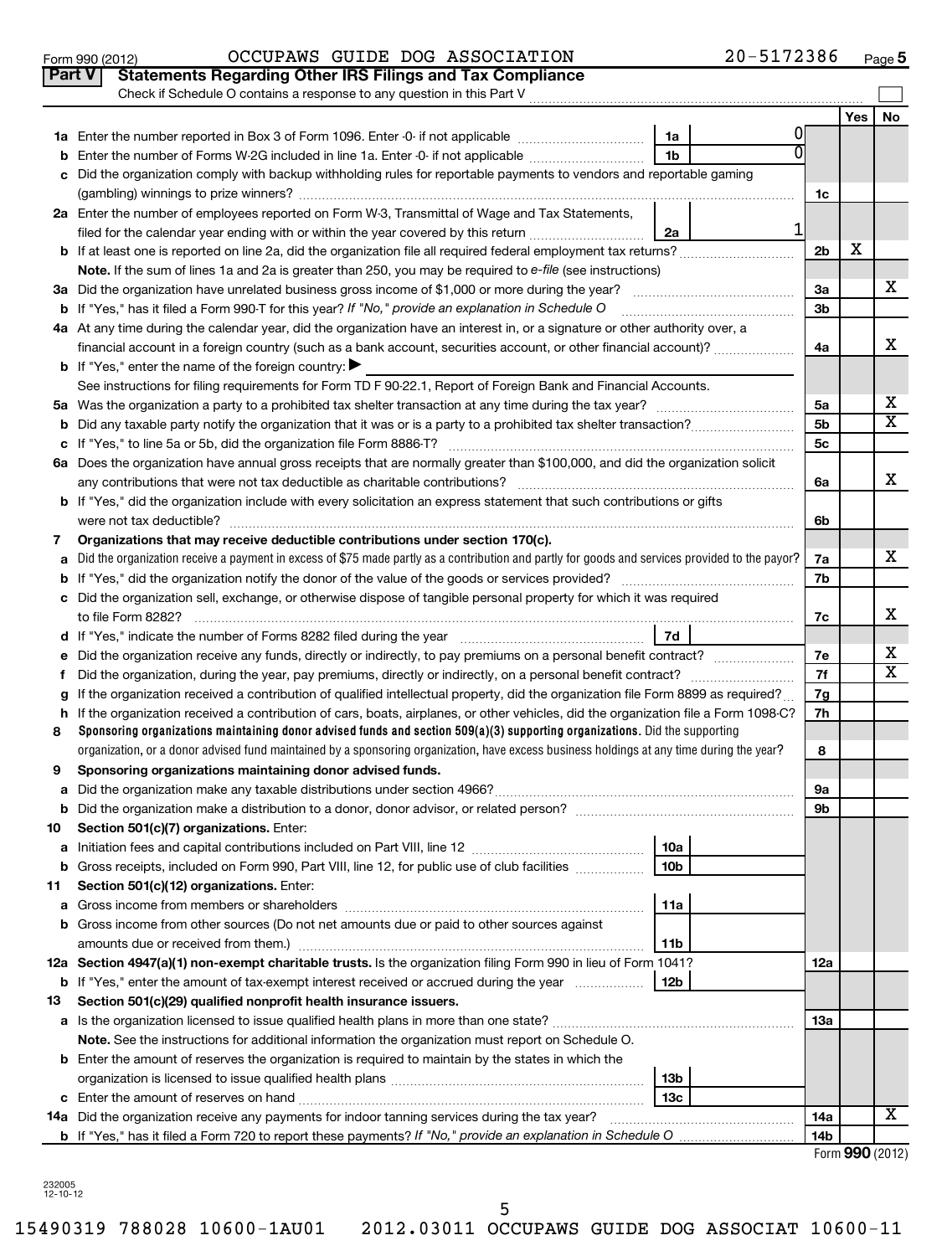232006 12-10-12

### Form 990 (2012)  $OCCUPANS$   $GUIDE$   $DOG$   $ASSOCIATION$   $20-5172386$   $Page$

20-5172386 Page 6

|    | umau<br>Part VI   Governance, Management, and Disclosure For each "Yes" response to lines 2 through 7b below, and for a "No" response<br>to line 8a, 8b, or 10b below, describe the circumstances, processes, or changes in Schedule O. See instructions. |    |    |                 |                         |                         |
|----|-----------------------------------------------------------------------------------------------------------------------------------------------------------------------------------------------------------------------------------------------------------|----|----|-----------------|-------------------------|-------------------------|
|    |                                                                                                                                                                                                                                                           |    |    |                 |                         | $\vert X \vert$         |
|    | <b>Section A. Governing Body and Management</b>                                                                                                                                                                                                           |    |    |                 |                         |                         |
|    |                                                                                                                                                                                                                                                           |    |    |                 | Yes                     | No                      |
|    | 1a Enter the number of voting members of the governing body at the end of the tax year                                                                                                                                                                    | 1a | 10 |                 |                         |                         |
|    | If there are material differences in voting rights among members of the governing body, or if the governing                                                                                                                                               |    |    |                 |                         |                         |
|    | body delegated broad authority to an executive committee or similar committee, explain in Schedule O.                                                                                                                                                     |    |    |                 |                         |                         |
|    | <b>b</b> Enter the number of voting members included in line 1a, above, who are independent <i>manumum</i>                                                                                                                                                | 1b | 10 |                 |                         |                         |
| 2  | Did any officer, director, trustee, or key employee have a family relationship or a business relationship with any other                                                                                                                                  |    |    |                 |                         |                         |
|    | officer, director, trustee, or key employee?                                                                                                                                                                                                              |    |    | $\mathbf{2}$    | х                       |                         |
| 3  | Did the organization delegate control over management duties customarily performed by or under the direct supervision                                                                                                                                     |    |    |                 |                         |                         |
|    |                                                                                                                                                                                                                                                           |    |    | 3               |                         | x                       |
| 4  | Did the organization make any significant changes to its governing documents since the prior Form 990 was filed?                                                                                                                                          |    |    | 4               |                         | $\overline{\mathbf{X}}$ |
| 5  |                                                                                                                                                                                                                                                           |    |    | 5               |                         | $\overline{\mathbf{X}}$ |
| 6  |                                                                                                                                                                                                                                                           |    |    | 6               |                         | $\overline{\mathbf{X}}$ |
|    | 7a Did the organization have members, stockholders, or other persons who had the power to elect or appoint one or                                                                                                                                         |    |    |                 |                         |                         |
|    | more members of the governing body?                                                                                                                                                                                                                       |    |    | 7a              |                         | x                       |
|    | <b>b</b> Are any governance decisions of the organization reserved to (or subject to approval by) members, stockholders, or                                                                                                                               |    |    |                 |                         |                         |
|    | persons other than the governing body?                                                                                                                                                                                                                    |    |    | 7b              |                         | x                       |
| 8  | Did the organization contemporaneously document the meetings held or written actions undertaken during the year by the following:                                                                                                                         |    |    |                 |                         |                         |
| a  |                                                                                                                                                                                                                                                           |    |    | 8а              | х                       |                         |
|    |                                                                                                                                                                                                                                                           |    |    |                 |                         | X                       |
| 9  | Is there any officer, director, trustee, or key employee listed in Part VII, Section A, who cannot be reached at the                                                                                                                                      |    |    |                 |                         |                         |
|    | organization's mailing address? If "Yes," provide the names and addresses in Schedule O                                                                                                                                                                   |    | 9  |                 | x                       |                         |
|    | Section B. Policies (This Section B requests information about policies not required by the Internal Revenue Code.)                                                                                                                                       |    |    |                 |                         |                         |
|    |                                                                                                                                                                                                                                                           |    |    |                 | Yes                     | No                      |
|    |                                                                                                                                                                                                                                                           |    |    | <b>10a</b>      |                         | x                       |
|    | b If "Yes," did the organization have written policies and procedures governing the activities of such chapters, affiliates,                                                                                                                              |    |    |                 |                         |                         |
|    |                                                                                                                                                                                                                                                           |    |    | 10 <sub>b</sub> |                         |                         |
|    | 11a Has the organization provided a complete copy of this Form 990 to all members of its governing body before filing the form?                                                                                                                           |    |    | 11a             | Х                       |                         |
|    | <b>b</b> Describe in Schedule O the process, if any, used by the organization to review this Form 990.                                                                                                                                                    |    |    |                 |                         |                         |
|    | 12a Did the organization have a written conflict of interest policy? If "No," go to line 13                                                                                                                                                               |    |    | 12a             | x                       |                         |
|    | <b>b</b> Were officers, directors, or trustees, and key employees required to disclose annually interests that could give rise to conflicts?                                                                                                              |    |    | 12 <sub>b</sub> | $\overline{\textbf{x}}$ |                         |
|    | c Did the organization regularly and consistently monitor and enforce compliance with the policy? If "Yes," describe                                                                                                                                      |    |    |                 |                         |                         |
|    | in Schedule O how this was done                                                                                                                                                                                                                           |    |    | 12c             | х                       |                         |
| 13 | Did the organization have a written whistleblower policy?                                                                                                                                                                                                 |    |    | 13              | $\overline{\textbf{x}}$ |                         |
| 14 | Did the organization have a written document retention and destruction policy? [11] manufaction manufaction in                                                                                                                                            |    |    | 14              | x                       |                         |
| 15 | Did the process for determining compensation of the following persons include a review and approval by independent                                                                                                                                        |    |    |                 |                         |                         |
|    | persons, comparability data, and contemporaneous substantiation of the deliberation and decision?                                                                                                                                                         |    |    |                 |                         |                         |
|    |                                                                                                                                                                                                                                                           |    |    | 15a             |                         | x                       |
|    |                                                                                                                                                                                                                                                           |    |    | 15b             |                         | $\overline{\mathtt{x}}$ |
|    | If "Yes" to line 15a or 15b, describe the process in Schedule O (see instructions).                                                                                                                                                                       |    |    |                 |                         |                         |
|    | 16a Did the organization invest in, contribute assets to, or participate in a joint venture or similar arrangement with a                                                                                                                                 |    |    |                 |                         |                         |
|    | taxable entity during the year?                                                                                                                                                                                                                           |    |    | 16a             |                         | x                       |
|    | <b>b</b> If "Yes," did the organization follow a written policy or procedure requiring the organization to evaluate its participation                                                                                                                     |    |    |                 |                         |                         |
|    | in joint venture arrangements under applicable federal tax law, and take steps to safeguard the organization's                                                                                                                                            |    |    |                 |                         |                         |
|    | exempt status with respect to such arrangements?                                                                                                                                                                                                          |    |    | 16b             |                         |                         |
|    | <b>Section C. Disclosure</b>                                                                                                                                                                                                                              |    |    |                 |                         |                         |
| 17 | List the states with which a copy of this Form 990 is required to be filed $\blacktriangleright\texttt{WI}$                                                                                                                                               |    |    |                 |                         |                         |

**17** List the states with which a copy of this Form 990 is required to be filed

|               |                                                                                     |                                 | 18 Section 6104 requires an organization to make its Forms 1023 (or 1024 if applicable), 990, and 990-T (Section 501(c)(3)s only) available |  |
|---------------|-------------------------------------------------------------------------------------|---------------------------------|---------------------------------------------------------------------------------------------------------------------------------------------|--|
|               | for public inspection. Indicate how you made these available. Check all that apply. |                                 |                                                                                                                                             |  |
| ∟ Own website | Another's website                                                                   | $\boxed{\text{X}}$ Upon request | $\Box$ Other (explain in Schedule O)                                                                                                        |  |

| 19 Describe in Schedule O whether (and if so, how), the organization made its governing documents, conflict of interest policy, and financial |
|-----------------------------------------------------------------------------------------------------------------------------------------------|
| statements available to the public during the tax year.                                                                                       |

15490319 788028 10600-1AU01 2012.03011 OCCUPAWS GUIDE DOG ASSOCIAT 10600-11

| 20 State the name, physical address, and telephone number of the person who possesses the books and records of the organization: |
|----------------------------------------------------------------------------------------------------------------------------------|
| MARK SCHULTZE - 608-695-4700                                                                                                     |

| 5659 ENCHANTED VALLEY RD, CROSS PLAINS, WI 53528-9723 |  |  |
|-------------------------------------------------------|--|--|
|-------------------------------------------------------|--|--|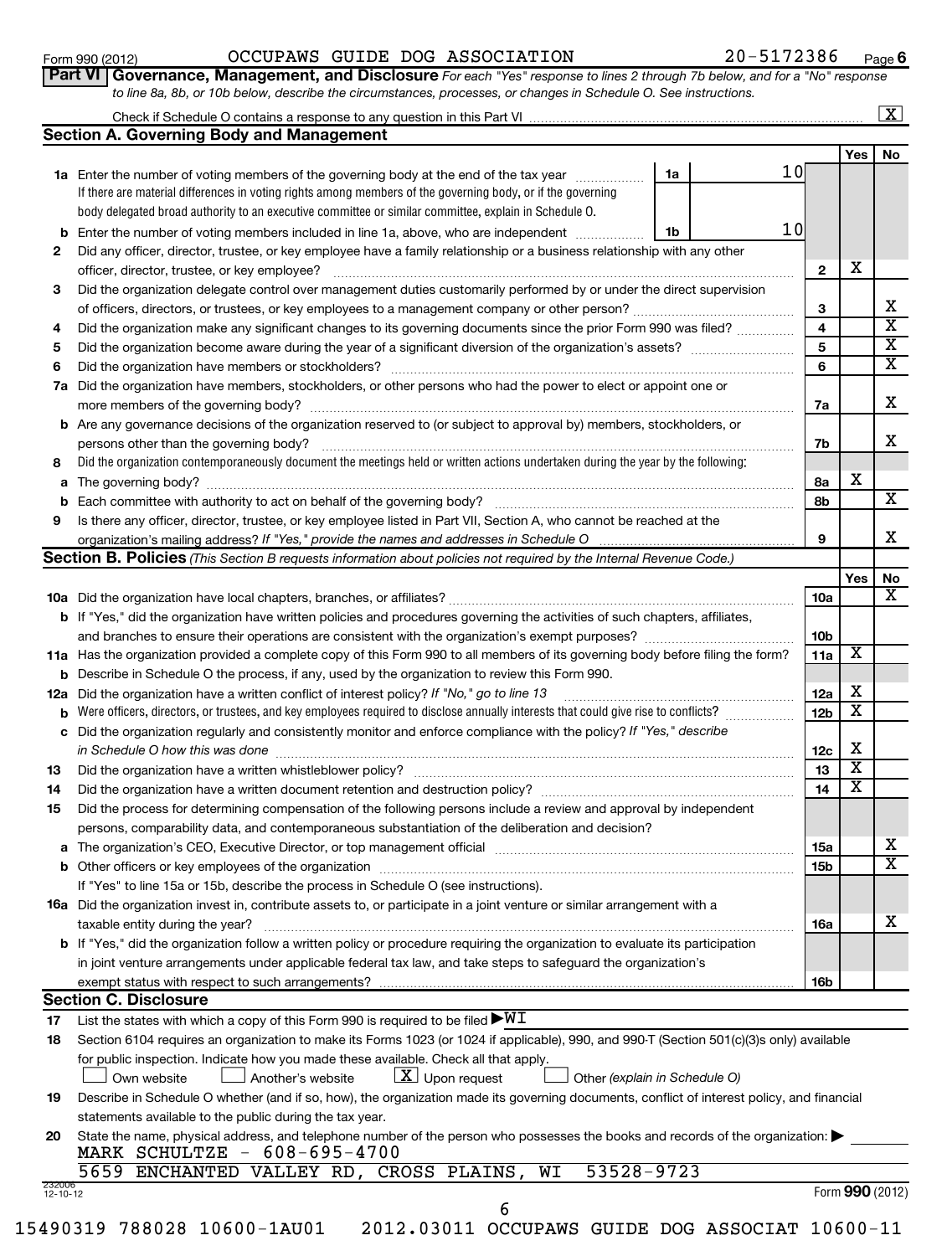| Part VII Compensation of Officers, Directors, Trustees, Key Employees, Highest Compensated                                                                        |  |
|-------------------------------------------------------------------------------------------------------------------------------------------------------------------|--|
| <b>Employees, and Independent Contractors</b>                                                                                                                     |  |
| Check if Schedule O contains a response to any question in this Part VII                                                                                          |  |
| Section A. Officers, Directors, Trustees, Key Employees, and Highest Compensated Employees                                                                        |  |
| <b>1a</b> Complete this table for all persons required to be listed. Report compensation for the calendar year ending with or within the organization's tax year. |  |

**•** List all of the organization's current officers, directors, trustees (whether individuals or organizations), regardless of amount of compensation. Enter -0- in columns  $(D)$ ,  $(E)$ , and  $(F)$  if no compensation was paid.

**•** List all of the organization's **current** key employees, if any. See instructions for definition of "key employee."

 $\bullet$  List the organization's five  $\tt current$  highest compensated employees (other than an officer, director, trustee, or key employee) who received reportable compensation (Box 5 of Form W-2 and/or Box 7 of Form 1099-MISC) of more than \$100,000 from the organization and any related organizations .

 $\bullet$  List all of the organization's former officers, key employees, and highest compensated employees who received more than \$100,000 of reportable compensation from the organization and any related organizations.

**•** List all of the organization's former directors or trustees that received, in the capacity as a former director or trustee of the organization, more than \$10,000 of reportable compensation from the organization and any related organizations.

List persons in the following order: individual trustees or directors; institutional trustees; officers; key employees; highest compensated employees; and former such persons.

 $\boxed{\textbf{X}}$  Check this box if neither the organization nor any related organization compensated any current officer, director, or trustee.

| (A)                        | (B)               |                                |                                                                                                             |             | (C)          |                                 |        | (D)             | (E)                           | (F)                   |  |
|----------------------------|-------------------|--------------------------------|-------------------------------------------------------------------------------------------------------------|-------------|--------------|---------------------------------|--------|-----------------|-------------------------------|-----------------------|--|
| Name and Title             | Average           |                                | Position<br>(do not check more than one<br>box, unless person is both an<br>officer and a director/trustee) |             |              |                                 |        | Reportable      | Reportable                    | Estimated             |  |
|                            | hours per         |                                |                                                                                                             |             |              |                                 |        | compensation    | compensation                  | amount of             |  |
|                            | week<br>(list any |                                |                                                                                                             |             |              |                                 |        | from<br>the     | from related<br>organizations | other<br>compensation |  |
|                            | hours for         |                                |                                                                                                             |             |              |                                 |        | organization    | (W-2/1099-MISC)               | from the              |  |
|                            | related           |                                |                                                                                                             |             |              |                                 |        | (W-2/1099-MISC) |                               | organization          |  |
|                            | organizations     |                                |                                                                                                             |             |              |                                 |        |                 |                               | and related           |  |
|                            | below             | Individual trustee or director | Institutional trustee                                                                                       |             | Key employee | Highest compensated<br>employee | Former |                 |                               | organizations         |  |
|                            | line)             |                                |                                                                                                             | Officer     |              |                                 |        |                 |                               |                       |  |
| BARBARA SCHULTZE<br>(1)    | 30.00             |                                |                                                                                                             |             |              |                                 |        |                 |                               |                       |  |
| PRESIDENT                  |                   | $\mathbf X$                    |                                                                                                             | X           |              |                                 |        | 0.              | $\mathbf 0$ .                 | $\mathbf 0$ .         |  |
| MARLETTE LARSEN<br>(2)     | 15.00             |                                |                                                                                                             |             |              |                                 |        |                 |                               |                       |  |
| VICE PRESIDENT             |                   | $\mathbf X$                    |                                                                                                             | $\mathbf X$ |              |                                 |        | $\mathbf 0$ .   | $\mathbf 0$                   | $\mathbf 0$ .         |  |
| DIANNE HERMAN-BROWN<br>(3) | 10.00             |                                |                                                                                                             |             |              |                                 |        |                 |                               |                       |  |
| <b>SECRETARY</b>           |                   | $\mathbf X$                    |                                                                                                             | $\mathbf X$ |              |                                 |        | 0.              | $\mathbf 0$                   | $\mathbf 0$ .         |  |
| (4)<br>MARK SCHULTZE       | 25.00             |                                |                                                                                                             |             |              |                                 |        |                 |                               |                       |  |
| <b>TREASURER</b>           |                   | $\mathbf X$                    |                                                                                                             | $\mathbf X$ |              |                                 |        | 0.              | $\mathbf 0$                   | $\mathbf 0$ .         |  |
| DESANNE HIPPE<br>(5)       | 5.00              |                                |                                                                                                             |             |              |                                 |        |                 |                               |                       |  |
| <b>DIRECTOR</b>            |                   | $\mathbf X$                    |                                                                                                             |             |              |                                 |        | 0.              | 0.                            | $\mathbf 0$ .         |  |
| (6)<br>THERESA MOE         | 10.00             |                                |                                                                                                             |             |              |                                 |        |                 |                               |                       |  |
| <b>DIRECTOR</b>            |                   | $\mathbf X$                    |                                                                                                             |             |              |                                 |        | $\mathbf 0$ .   | $\mathbf 0$                   | $\mathbf 0$ .         |  |
| DESIRAE PAUSMA<br>(7)      | 5.00              |                                |                                                                                                             |             |              |                                 |        |                 |                               |                       |  |
| <b>DIRECTOR</b>            |                   | X                              |                                                                                                             |             |              |                                 |        | $\mathbf 0$ .   | 0                             | $\mathbf 0$ .         |  |
| PAM REICH<br>(8)           | 5.00              |                                |                                                                                                             |             |              |                                 |        |                 |                               |                       |  |
| <b>DIRECTOR</b>            |                   | $\mathbf X$                    |                                                                                                             |             |              |                                 |        | $\mathbf 0$ .   | 0                             | $\mathbf 0$ .         |  |
| (9)<br><b>RANDY MEYER</b>  | 5.00              |                                |                                                                                                             |             |              |                                 |        |                 |                               |                       |  |
| <b>DIRECTOR</b>            |                   | $\mathbf X$                    |                                                                                                             |             |              |                                 |        | $\mathbf 0$ .   | $\mathbf 0$                   | $\mathbf 0$ .         |  |
| (10) YVONNE HOOKS          | 5.00              |                                |                                                                                                             |             |              |                                 |        |                 |                               |                       |  |
| <b>DIRECTOR</b>            |                   | $\mathbf X$                    |                                                                                                             |             |              |                                 |        | $\mathbf 0$ .   | 0                             | $\mathbf 0$ .         |  |
|                            |                   |                                |                                                                                                             |             |              |                                 |        |                 |                               |                       |  |
|                            |                   |                                |                                                                                                             |             |              |                                 |        |                 |                               |                       |  |
|                            |                   |                                |                                                                                                             |             |              |                                 |        |                 |                               |                       |  |
|                            |                   |                                |                                                                                                             |             |              |                                 |        |                 |                               |                       |  |
|                            |                   |                                |                                                                                                             |             |              |                                 |        |                 |                               |                       |  |
|                            |                   |                                |                                                                                                             |             |              |                                 |        |                 |                               |                       |  |
|                            |                   |                                |                                                                                                             |             |              |                                 |        |                 |                               |                       |  |
|                            |                   |                                |                                                                                                             |             |              |                                 |        |                 |                               |                       |  |
|                            |                   |                                |                                                                                                             |             |              |                                 |        |                 |                               |                       |  |
|                            |                   |                                |                                                                                                             |             |              |                                 |        |                 |                               |                       |  |
|                            |                   |                                |                                                                                                             |             |              |                                 |        |                 |                               |                       |  |
|                            |                   |                                |                                                                                                             |             |              |                                 |        |                 |                               |                       |  |
|                            |                   |                                |                                                                                                             |             |              |                                 |        |                 |                               |                       |  |
|                            |                   |                                |                                                                                                             |             |              |                                 |        |                 |                               |                       |  |
|                            |                   |                                |                                                                                                             |             |              |                                 |        |                 |                               |                       |  |

232007 12-10-12

15490319 788028 10600-1AU01 2012.03011 OCCUPAWS GUIDE DOG ASSOCIAT 10600-11

Form (2012) **990**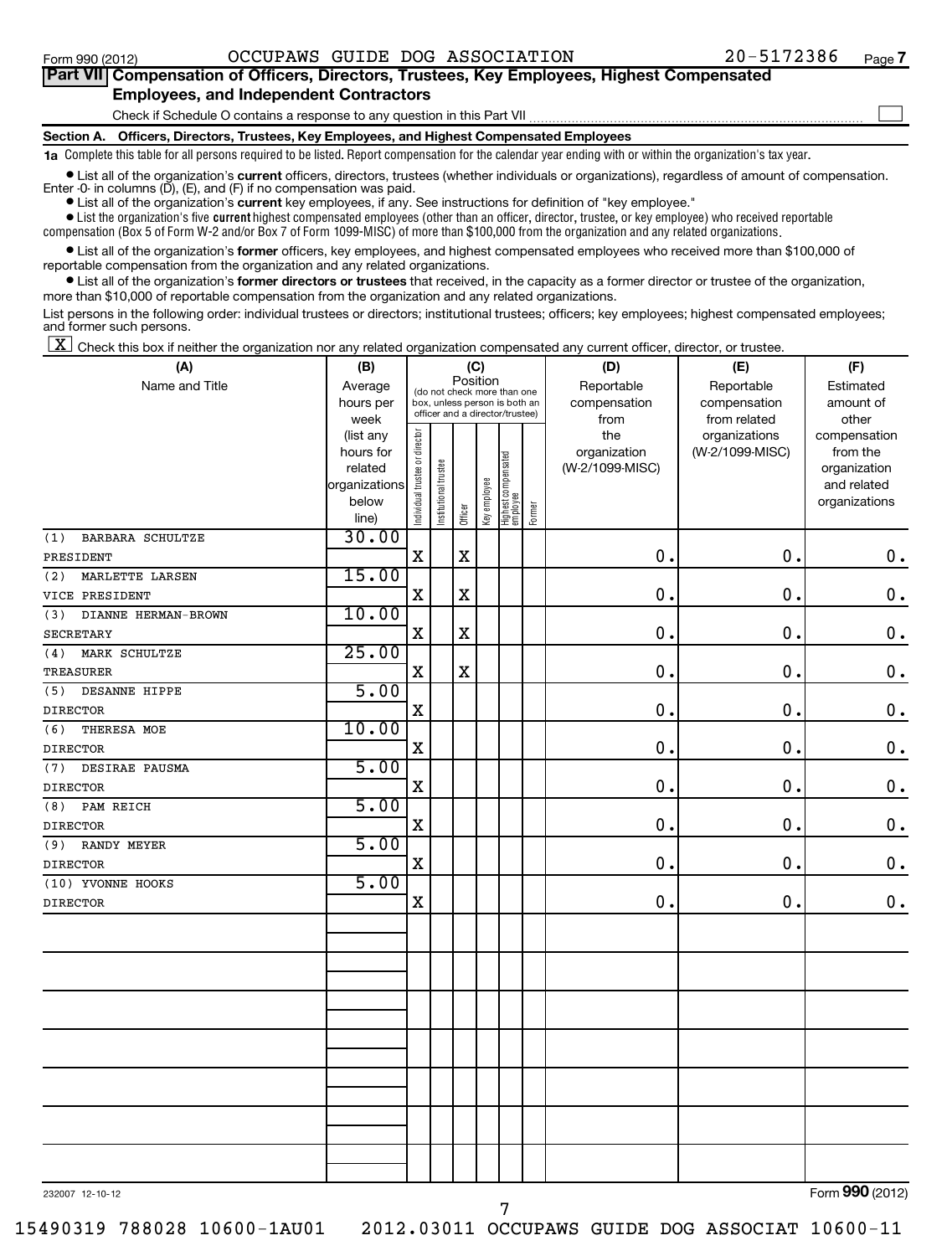| OCCUPAWS GUIDE DOG ASSOCIATION<br>Form 990 (2012)                                                                                                                                                                                                            |                                                                      |                                      |                                                                                                 |                 |              |                                  |        |                                           | 20-5172386                                        |                              |                     |                                                          | Page 8                                                   |
|--------------------------------------------------------------------------------------------------------------------------------------------------------------------------------------------------------------------------------------------------------------|----------------------------------------------------------------------|--------------------------------------|-------------------------------------------------------------------------------------------------|-----------------|--------------|----------------------------------|--------|-------------------------------------------|---------------------------------------------------|------------------------------|---------------------|----------------------------------------------------------|----------------------------------------------------------|
| <b>Part VII</b><br>Section A. Officers, Directors, Trustees, Key Employees, and Highest Compensated Employees (continued)                                                                                                                                    |                                                                      |                                      |                                                                                                 |                 |              |                                  |        |                                           |                                                   |                              |                     |                                                          |                                                          |
| (A)<br>Name and title                                                                                                                                                                                                                                        | (B)<br>Average<br>hours per<br>week                                  |                                      | (do not check more than one<br>box, unless person is both an<br>officer and a director/trustee) | (C)<br>Position |              |                                  |        | (D)<br>Reportable<br>compensation<br>from | (E)<br>Reportable<br>compensation<br>from related |                              |                     | (F)<br>Estimated<br>amount of<br>other                   |                                                          |
|                                                                                                                                                                                                                                                              | (list any<br>hours for<br>related<br>organizations<br>below<br>line) | or director<br>trustee<br>Individual | Institutional trustee                                                                           | Officer         | Key employee | Highest compensated<br> employee | Former | the<br>organization<br>(W-2/1099-MISC)    | organizations<br>(W-2/1099-MISC)                  |                              | compensation        | from the<br>organization<br>and related<br>organizations |                                                          |
|                                                                                                                                                                                                                                                              |                                                                      |                                      |                                                                                                 |                 |              |                                  |        |                                           |                                                   |                              |                     |                                                          |                                                          |
|                                                                                                                                                                                                                                                              |                                                                      |                                      |                                                                                                 |                 |              |                                  |        |                                           |                                                   |                              |                     |                                                          |                                                          |
|                                                                                                                                                                                                                                                              |                                                                      |                                      |                                                                                                 |                 |              |                                  |        |                                           |                                                   |                              |                     |                                                          |                                                          |
|                                                                                                                                                                                                                                                              |                                                                      |                                      |                                                                                                 |                 |              |                                  |        |                                           |                                                   |                              |                     |                                                          |                                                          |
|                                                                                                                                                                                                                                                              |                                                                      |                                      |                                                                                                 |                 |              |                                  |        |                                           |                                                   |                              |                     |                                                          |                                                          |
|                                                                                                                                                                                                                                                              |                                                                      |                                      |                                                                                                 |                 |              |                                  |        |                                           |                                                   |                              |                     |                                                          |                                                          |
|                                                                                                                                                                                                                                                              |                                                                      |                                      |                                                                                                 |                 |              |                                  |        |                                           |                                                   |                              |                     |                                                          |                                                          |
|                                                                                                                                                                                                                                                              |                                                                      |                                      |                                                                                                 |                 |              |                                  |        |                                           |                                                   |                              |                     |                                                          |                                                          |
| Total from continuation sheets to Part VII, Section A <b>manual</b> manuscription                                                                                                                                                                            |                                                                      |                                      |                                                                                                 |                 |              |                                  |        | $\overline{0}$ .<br>σ.<br>$\mathbf 0$ .   |                                                   | $\overline{0}$ .<br>σ.<br>0. |                     |                                                          | $\overline{0}$ .<br>$\overline{0}$ .<br>$\overline{0}$ . |
| Total number of individuals (including but not limited to those listed above) who received more than \$100,000 of reportable<br>2<br>compensation from the organization $\blacktriangleright$                                                                |                                                                      |                                      |                                                                                                 |                 |              |                                  |        |                                           |                                                   |                              |                     |                                                          | $\mathbf 0$                                              |
| 3<br>Did the organization list any former officer, director, or trustee, key employee, or highest compensated employee on                                                                                                                                    |                                                                      |                                      |                                                                                                 |                 |              |                                  |        |                                           |                                                   |                              |                     | Yes                                                      | No<br>x                                                  |
| For any individual listed on line 1a, is the sum of reportable compensation and other compensation from the organization<br>and related organizations greater than \$150,000? If "Yes," complete Schedule J for such individual                              |                                                                      |                                      |                                                                                                 |                 |              |                                  |        |                                           |                                                   |                              | 3<br>4              |                                                          | x                                                        |
| Did any person listed on line 1a receive or accrue compensation from any unrelated organization or individual for services<br>5<br>rendered to the organization? If "Yes," complete Schedule J for such person                                               |                                                                      |                                      |                                                                                                 |                 |              |                                  |        |                                           |                                                   |                              | 5                   |                                                          | x                                                        |
| <b>Section B. Independent Contractors</b>                                                                                                                                                                                                                    |                                                                      |                                      |                                                                                                 |                 |              |                                  |        |                                           |                                                   |                              |                     |                                                          |                                                          |
| Complete this table for your five highest compensated independent contractors that received more than \$100,000 of compensation from<br>1.<br>the organization. Report compensation for the calendar year ending with or within the organization's tax year. |                                                                      |                                      |                                                                                                 |                 |              |                                  |        |                                           |                                                   |                              |                     |                                                          |                                                          |
| (A)<br>Name and business address                                                                                                                                                                                                                             |                                                                      |                                      | <b>NONE</b>                                                                                     |                 |              |                                  |        | (B)<br>Description of services            |                                                   |                              | (C)<br>Compensation |                                                          |                                                          |
|                                                                                                                                                                                                                                                              |                                                                      |                                      |                                                                                                 |                 |              |                                  |        |                                           |                                                   |                              |                     |                                                          |                                                          |
|                                                                                                                                                                                                                                                              |                                                                      |                                      |                                                                                                 |                 |              |                                  |        |                                           |                                                   |                              |                     |                                                          |                                                          |
|                                                                                                                                                                                                                                                              |                                                                      |                                      |                                                                                                 |                 |              |                                  |        |                                           |                                                   |                              |                     |                                                          |                                                          |
|                                                                                                                                                                                                                                                              |                                                                      |                                      |                                                                                                 |                 |              |                                  |        |                                           |                                                   |                              |                     |                                                          |                                                          |
| Total number of independent contractors (including but not limited to those listed above) who received more than<br>2<br>\$100,000 of compensation from the organization                                                                                     |                                                                      |                                      |                                                                                                 |                 |              | 0                                |        |                                           |                                                   |                              |                     |                                                          |                                                          |

| ベンロハヌ |  |
|-------|--|
| - 10- |  |

Form (2012) **990**

8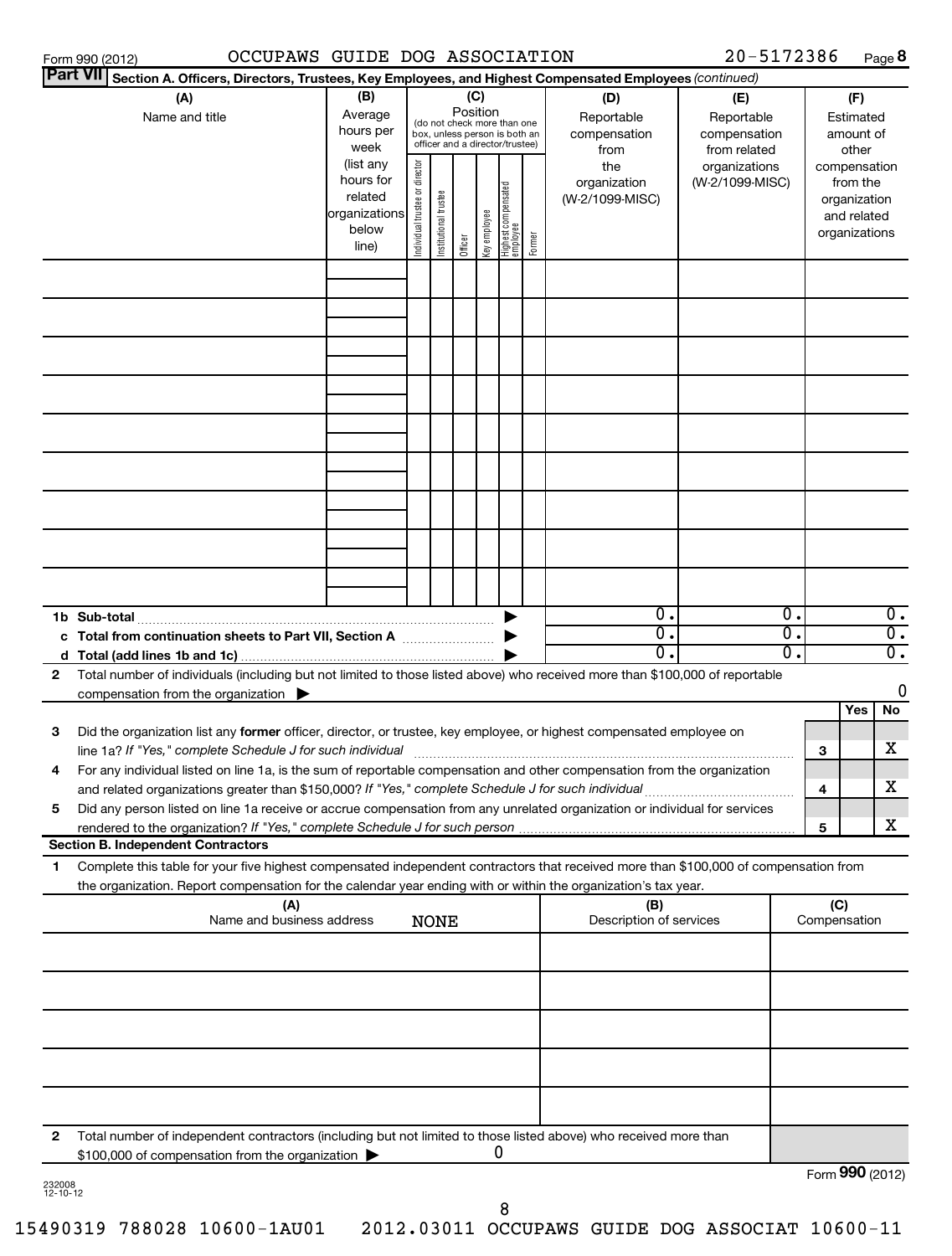| Form 990 (2012) |                                       | <b>OCCUPAW</b> |
|-----------------|---------------------------------------|----------------|
|                 | <b>Part VIII Statement of Revenue</b> |                |

## Form 990 (2012) OCCUPAWS GUIDE DOG ASSOCIATION 20-5172386 Page

20-5172386 Page 9

|                                                           |     | Check if Schedule O contains a response to any question in this Part VIII                                            |                                                                                                                       |                       |               |                                                 |                                         |                                                                                   |
|-----------------------------------------------------------|-----|----------------------------------------------------------------------------------------------------------------------|-----------------------------------------------------------------------------------------------------------------------|-----------------------|---------------|-------------------------------------------------|-----------------------------------------|-----------------------------------------------------------------------------------|
|                                                           |     |                                                                                                                      |                                                                                                                       |                       | Total revenue | (B)<br>Related or<br>exempt function<br>revenue | (C)<br>Unrelated<br>business<br>revenue | (D)<br>Revenue excluded<br>from tax under<br>sections $512$ ,<br>$513$ , or $514$ |
|                                                           |     | 1 a Federated campaigns                                                                                              | 1a                                                                                                                    |                       |               |                                                 |                                         |                                                                                   |
| Contributions, Gifts, Grants<br>and Other Similar Amounts |     |                                                                                                                      | 1 <sub>b</sub>                                                                                                        |                       |               |                                                 |                                         |                                                                                   |
|                                                           |     |                                                                                                                      | 1 <sub>c</sub>                                                                                                        | 7,371.                |               |                                                 |                                         |                                                                                   |
|                                                           |     | d Related organizations                                                                                              | 1 <sub>d</sub>                                                                                                        |                       |               |                                                 |                                         |                                                                                   |
|                                                           |     | e Government grants (contributions)                                                                                  | 1e                                                                                                                    |                       |               |                                                 |                                         |                                                                                   |
|                                                           |     | f All other contributions, gifts, grants, and                                                                        |                                                                                                                       |                       |               |                                                 |                                         |                                                                                   |
|                                                           |     | similar amounts not included above                                                                                   | 1f                                                                                                                    | 115,819.              |               |                                                 |                                         |                                                                                   |
|                                                           |     | g Noncash contributions included in lines 1a-1f: \$                                                                  |                                                                                                                       |                       |               |                                                 |                                         |                                                                                   |
|                                                           |     |                                                                                                                      |                                                                                                                       | $\blacktriangleright$ | 123,190.      |                                                 |                                         |                                                                                   |
|                                                           |     |                                                                                                                      |                                                                                                                       | <b>Business Code</b>  |               |                                                 |                                         |                                                                                   |
|                                                           |     | 2 a ADOPTION FEES                                                                                                    |                                                                                                                       | 900099                | 4,473.        | 4,473.                                          |                                         |                                                                                   |
| Program Service<br>Revenue                                | b   |                                                                                                                      |                                                                                                                       |                       |               |                                                 |                                         |                                                                                   |
|                                                           | c   | <u> 1989 - Johann Stein, marwolaethau a bhann an t-Amhair an t-Amhair an t-Amhair an t-Amhair an t-Amhair an t-A</u> |                                                                                                                       |                       |               |                                                 |                                         |                                                                                   |
|                                                           | d   | <u> 1989 - Johann Barn, amerikansk politiker (</u>                                                                   |                                                                                                                       |                       |               |                                                 |                                         |                                                                                   |
|                                                           | е   |                                                                                                                      |                                                                                                                       |                       |               |                                                 |                                         |                                                                                   |
|                                                           |     |                                                                                                                      |                                                                                                                       |                       |               |                                                 |                                         |                                                                                   |
|                                                           | a   |                                                                                                                      |                                                                                                                       | ▶                     | 4,473.        |                                                 |                                         |                                                                                   |
|                                                           | 3   | Investment income (including dividends, interest, and                                                                |                                                                                                                       |                       | 76.           |                                                 |                                         |                                                                                   |
|                                                           |     |                                                                                                                      |                                                                                                                       |                       |               |                                                 |                                         | 76.                                                                               |
|                                                           | 4   | Income from investment of tax-exempt bond proceeds                                                                   |                                                                                                                       |                       |               |                                                 |                                         |                                                                                   |
|                                                           | 5   |                                                                                                                      |                                                                                                                       |                       |               |                                                 |                                         |                                                                                   |
|                                                           |     |                                                                                                                      | (i) Real                                                                                                              | (ii) Personal         |               |                                                 |                                         |                                                                                   |
|                                                           | 6а  | Gross rents                                                                                                          |                                                                                                                       |                       |               |                                                 |                                         |                                                                                   |
|                                                           |     | b Less: rental expenses                                                                                              |                                                                                                                       |                       |               |                                                 |                                         |                                                                                   |
|                                                           |     | <b>c</b> Rental income or (loss) $\ldots$                                                                            |                                                                                                                       | ▶                     |               |                                                 |                                         |                                                                                   |
|                                                           |     | 7 a Gross amount from sales of                                                                                       | (i) Securities                                                                                                        |                       |               |                                                 |                                         |                                                                                   |
|                                                           |     | assets other than inventory                                                                                          |                                                                                                                       | (ii) Other            |               |                                                 |                                         |                                                                                   |
|                                                           |     | <b>b</b> Less: cost or other basis                                                                                   |                                                                                                                       |                       |               |                                                 |                                         |                                                                                   |
|                                                           |     | and sales expenses                                                                                                   |                                                                                                                       |                       |               |                                                 |                                         |                                                                                   |
|                                                           |     |                                                                                                                      |                                                                                                                       |                       |               |                                                 |                                         |                                                                                   |
|                                                           |     |                                                                                                                      |                                                                                                                       | ▶                     |               |                                                 |                                         |                                                                                   |
|                                                           |     | 8 a Gross income from fundraising events (not                                                                        |                                                                                                                       |                       |               |                                                 |                                         |                                                                                   |
| g                                                         |     | including $\frac{2}{3}$ 7, $\frac{371}{3}$ of                                                                        |                                                                                                                       |                       |               |                                                 |                                         |                                                                                   |
| Other Rever                                               |     | contributions reported on line 1c). See                                                                              |                                                                                                                       |                       |               |                                                 |                                         |                                                                                   |
|                                                           |     |                                                                                                                      | $\mathbf{a}$                                                                                                          | 17,335.               |               |                                                 |                                         |                                                                                   |
|                                                           |     |                                                                                                                      |                                                                                                                       | 6,872.                |               |                                                 |                                         |                                                                                   |
|                                                           |     | c Net income or (loss) from fundraising events                                                                       |                                                                                                                       | ▶<br>.                | 10,463.       |                                                 |                                         | 10,463.                                                                           |
|                                                           |     | 9 a Gross income from gaming activities. See                                                                         |                                                                                                                       |                       |               |                                                 |                                         |                                                                                   |
|                                                           |     |                                                                                                                      |                                                                                                                       | 1,746.                |               |                                                 |                                         |                                                                                   |
|                                                           |     | <b>b</b> Less: direct expenses <b>contained b</b> Less: direct expenses                                              | $\mathbf b$                                                                                                           | 126.                  |               |                                                 |                                         |                                                                                   |
|                                                           |     | c Net income or (loss) from gaming activities                                                                        |                                                                                                                       | ▶                     | 1,620.        |                                                 |                                         | 1,620.                                                                            |
|                                                           |     | 10 a Gross sales of inventory, less returns                                                                          |                                                                                                                       |                       |               |                                                 |                                         |                                                                                   |
|                                                           |     |                                                                                                                      |                                                                                                                       |                       |               |                                                 |                                         |                                                                                   |
|                                                           |     |                                                                                                                      | b                                                                                                                     |                       |               |                                                 |                                         |                                                                                   |
|                                                           |     | c Net income or (loss) from sales of inventory                                                                       |                                                                                                                       |                       |               |                                                 |                                         |                                                                                   |
|                                                           |     | Miscellaneous Revenue                                                                                                |                                                                                                                       | <b>Business Code</b>  |               |                                                 |                                         |                                                                                   |
|                                                           | 11a | <u> 1989 - Johann Stoff, fransk politik (d. 1989)</u>                                                                |                                                                                                                       |                       |               |                                                 |                                         |                                                                                   |
|                                                           | b   |                                                                                                                      |                                                                                                                       |                       |               |                                                 |                                         |                                                                                   |
|                                                           | с   |                                                                                                                      | <u> 1989 - Johann Harry Harry Harry Harry Harry Harry Harry Harry Harry Harry Harry Harry Harry Harry Harry Harry</u> |                       |               |                                                 |                                         |                                                                                   |
|                                                           | d   |                                                                                                                      |                                                                                                                       |                       |               |                                                 |                                         |                                                                                   |
|                                                           |     |                                                                                                                      |                                                                                                                       | $\blacktriangleright$ | 139,822.      | 4,473.                                          | $\overline{0}$ .                        | 12, 159.                                                                          |
| 232009<br>12-10-12                                        | 12  |                                                                                                                      |                                                                                                                       |                       |               |                                                 |                                         | Form 990 (2012)                                                                   |

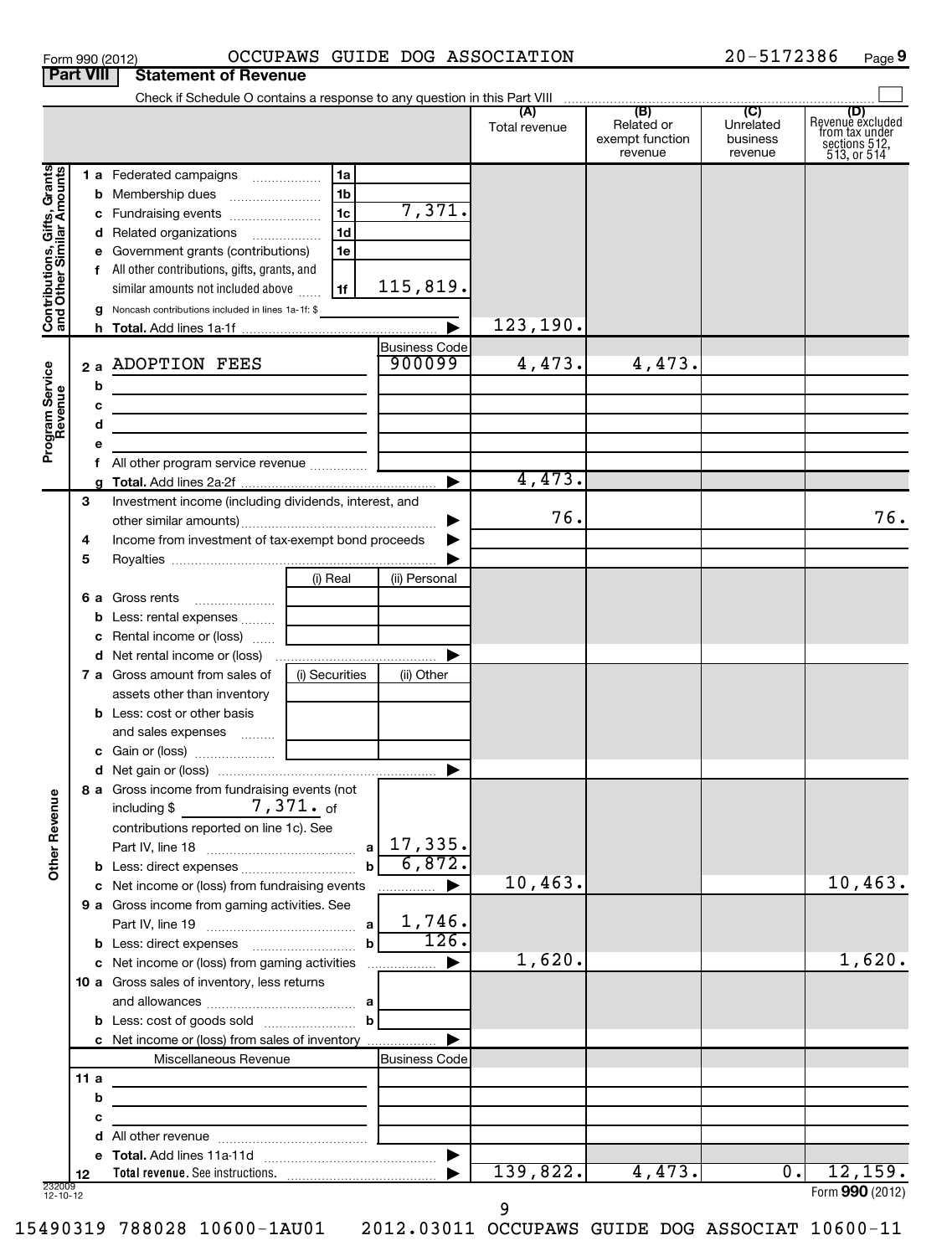|  | Form 990 (2012) |
|--|-----------------|
|  |                 |

**Part IX Statement of Functional Expenses**

### Form 990 (2012)  $OCCUPANS$   $GUIDE$   $DOG$   $ASSOCIATION$   $20-5172386$   $Page$

#### If following SOP 98-2 (ASC 958-720) **Total functional expenses.**  Add lines 1 through 24e **Joint costs.** Complete this line only if the organization **(A) (B) (C) (D) 1 2 3 4 5 6 7 8 9 10 11 a b c d e f g 12 13 14 15 16 17 18 19 20 21 22 23 24 a b c d e 25 26** *Section 501(c)(3) and 501(c)(4) organizations must complete all columns. All other organizations must complete column (A).* Grants and other assistance to governments and organizations in the United States. See Part IV, line 21 Compensation not included above, to disqualified persons (as defined under section 4958(f)(1)) and persons described in section 4958(c)(3)(B)  $\quad \quad \ldots \ldots \ldots$ Pension plan accruals and contributions (include section 401(k) and 403(b) employer contributions) Professional fundraising services. See Part IV, line 17 Other. (If line 11g amount exceeds 10% of line 25, column (A) amount, list line 11g expenses on Sch O.) Other expenses. Itemize expenses not covered above. (List miscellaneous expenses in line 24e. If line 24e amount exceeds 10% of line 25, column (A) amount, list line 24e expenses on Schedule O.)  $\, \ldots \,$ reported in column (B) joint costs from a combined educational campaign and fundraising solicitation. Check if Schedule O contains a response to any question in this Part IX Total expenses | Program service expenses Management and general expenses Fundraising expenses Grants and other assistance to individuals in the United States. See Part IV, line 22 Grants and other assistance to governments, organizations, and individuals outside the United States. See Part IV, lines 15 and 16 ~ Benefits paid to or for members .................... Compensation of current officers, directors, trustees, and key employees ......................... Other salaries and wages ~~~~~~~~~~ Other employee benefits ~~~~~~~~~~ Payroll taxes ~~~~~~~~~~~~~~~~ Fees for services (non-employees): Management ~~~~~~~~~~~~~~~~ Legal ~~~~~~~~~~~~~~~~~~~~ Accounting ~~~~~~~~~~~~~~~~~ Lobbying ~~~~~~~~~~~~~~~~~~ Investment management fees ........................ Advertising and promotion ~~~~~~~~~ Office expenses ~~~~~~~~~~~~~~~ Information technology ~~~~~~~~~~~ Royalties ~~~~~~~~~~~~~~~~~~ Occupancy ~~~~~~~~~~~~~~~~~ Travel ………………………………………………… Payments of travel or entertainment expenses for any federal, state, or local public officials Conferences, conventions, and meetings ...... Interest Payments to affiliates ~~~~~~~~~~~~ ~~~~~~~~~~~~~~~~~~ Depreciation, depletion, and amortization ...... Insurance ~~~~~~~~~~~~~~~~~ All other expenses Check here  $\blacktriangleright$ *Do not include amounts reported on lines 6b, 7b, 8b, 9b, and 10b of Part VIII.*  $\sim$  $\Box$ 45,000. 44,100. 900.  $\overline{6,415.}$   $\overline{6,287.}$   $\overline{128.}$  $3,443.$   $3,374.$  69.  $2.624.$  2.624. 17,025. 17,025. 1,675. 1,675. 16,659. 14,930. 1,315. 414. 1,499. 1,199. 150. 150. 150. 12,257. 10,779. 739. 739. 666. 653. 13. 1,310. 1,048. 131. 131. 131. PUPPIES 3,840. 3,840. 112,413. 104,910. 6,069. 1,434.

232010 12-10-12

Form **990** (2012)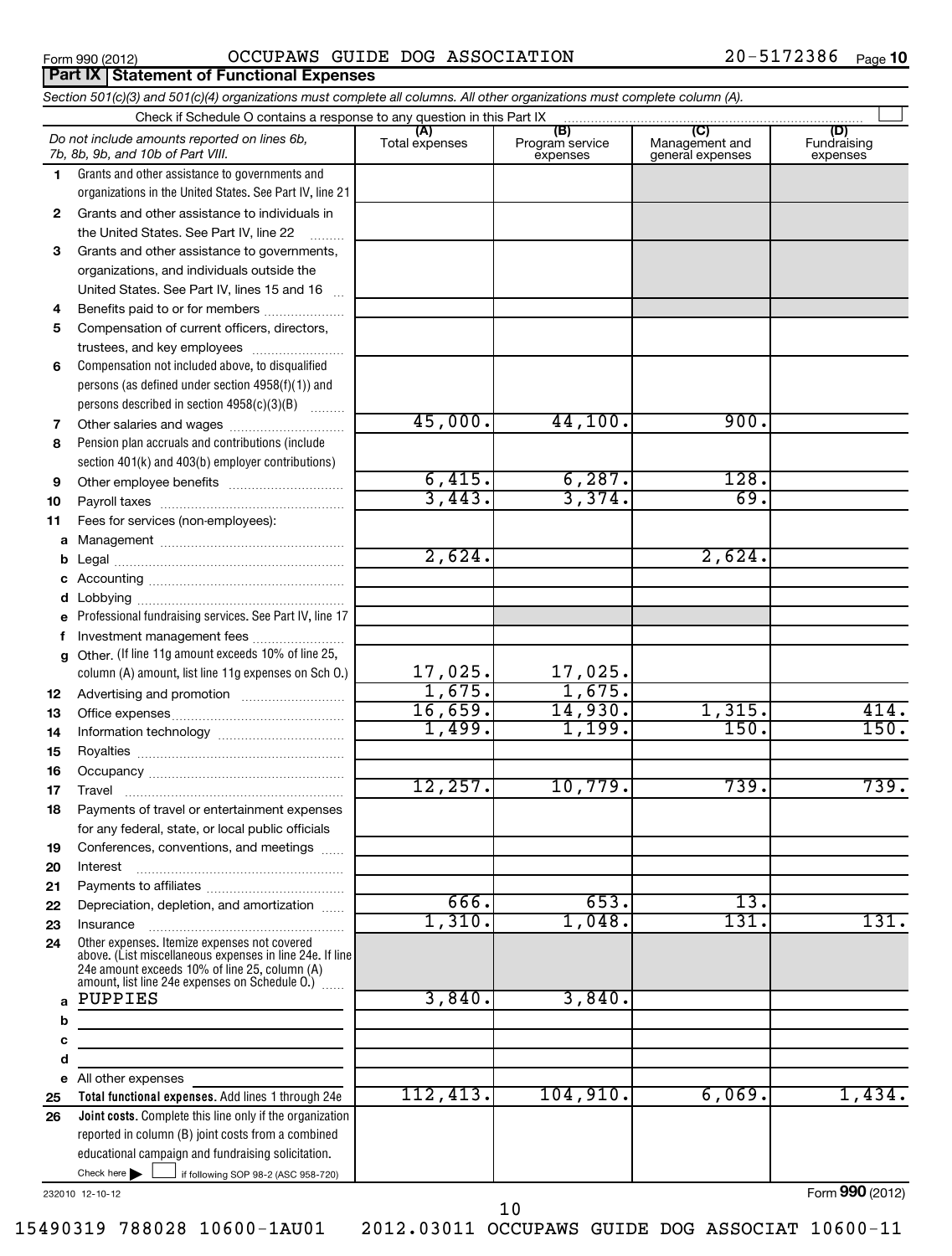$\overline{\phantom{0}}$ 

15490319 788028 10600-1AU01 2012.03011 OCCUPAWS GUIDE DOG ASSOCIAT 10600-11

| Form 990 (2012)               |  | OCCUPAWS GUIDE DOG ASSOCIATION | 20-5172386 | Page 11 |
|-------------------------------|--|--------------------------------|------------|---------|
| <b>Part X   Balance Sheet</b> |  |                                |            |         |

|                             |    |                                                                                                                                                          |             |                         | (A)<br>Beginning of year |                 | (B)<br>End of year |
|-----------------------------|----|----------------------------------------------------------------------------------------------------------------------------------------------------------|-------------|-------------------------|--------------------------|-----------------|--------------------|
|                             | 1  |                                                                                                                                                          |             |                         | 37,260.                  | $\mathbf{1}$    | 68, 157.           |
|                             | 2  |                                                                                                                                                          |             |                         | 26,082.                  | $\mathbf{2}$    | 23, 143.           |
|                             | З  |                                                                                                                                                          |             |                         |                          | 3               |                    |
|                             | 4  |                                                                                                                                                          | <b>186.</b> | $\overline{\mathbf{4}}$ | 124.                     |                 |                    |
|                             | 5  | Loans and other receivables from current and former officers, directors,                                                                                 |             |                         |                          |                 |                    |
|                             |    | trustees, key employees, and highest compensated employees. Complete                                                                                     |             |                         |                          |                 |                    |
|                             |    |                                                                                                                                                          |             |                         |                          | 5               |                    |
|                             | 6  | Loans and other receivables from other disqualified persons (as defined under                                                                            |             |                         |                          |                 |                    |
|                             |    | section $4958(f)(1)$ , persons described in section $4958(c)(3)(B)$ , and contributing                                                                   |             |                         |                          |                 |                    |
|                             |    | employers and sponsoring organizations of section 501(c)(9) voluntary                                                                                    |             |                         |                          |                 |                    |
|                             |    | employees' beneficiary organizations (see instr). Complete Part II of Sch L                                                                              |             |                         |                          | 6               |                    |
| Assets                      | 7  |                                                                                                                                                          |             |                         |                          | $\overline{7}$  |                    |
|                             | 8  |                                                                                                                                                          |             |                         |                          | 8               |                    |
|                             | 9  | Prepaid expenses and deferred charges [11] [11] prepaid expenses and deferred charges [11] [11] minimum and the P                                        |             |                         | 939.                     | 9               | 1,107.             |
|                             |    | <b>10a</b> Land, buildings, and equipment: cost or other                                                                                                 |             |                         |                          |                 |                    |
|                             |    | basis. Complete Part VI of Schedule D    10a                                                                                                             |             | $\frac{2,000}{722}$     |                          |                 |                    |
|                             |    |                                                                                                                                                          |             |                         | 1,944.                   | 10 <sub>c</sub> | 1,278.             |
|                             | 11 |                                                                                                                                                          |             |                         |                          | 11              |                    |
|                             | 12 |                                                                                                                                                          |             |                         |                          | 12              |                    |
|                             | 13 |                                                                                                                                                          |             |                         |                          | 13              |                    |
|                             | 14 |                                                                                                                                                          |             |                         | 14                       |                 |                    |
|                             | 15 |                                                                                                                                                          |             |                         |                          | 15              |                    |
|                             | 16 | <b>Total assets.</b> Add lines 1 through 15 (must equal line 34) <i></i>                                                                                 |             |                         | 66,411.<br>1,216.        | 16              | 93,809.<br>1,205.  |
|                             | 17 |                                                                                                                                                          |             |                         |                          | 17              |                    |
|                             | 18 |                                                                                                                                                          |             |                         |                          | 18              |                    |
|                             | 19 |                                                                                                                                                          |             |                         |                          | 19              |                    |
|                             | 20 |                                                                                                                                                          |             |                         |                          | 20              |                    |
| Liabilities                 | 21 | Escrow or custodial account liability. Complete Part IV of Schedule D                                                                                    |             |                         |                          | 21              |                    |
|                             | 22 | Loans and other payables to current and former officers, directors, trustees,<br>key employees, highest compensated employees, and disqualified persons. |             |                         |                          |                 |                    |
|                             |    |                                                                                                                                                          |             |                         |                          |                 |                    |
|                             | 23 | Secured mortgages and notes payable to unrelated third parties                                                                                           |             |                         |                          | 22<br>23        |                    |
|                             | 24 | Unsecured notes and loans payable to unrelated third parties                                                                                             |             |                         |                          | 24              |                    |
|                             | 25 | Other liabilities (including federal income tax, payables to related third                                                                               |             |                         |                          |                 |                    |
|                             |    | parties, and other liabilities not included on lines 17-24). Complete Part X of                                                                          |             |                         |                          |                 |                    |
|                             |    | Schedule D                                                                                                                                               |             |                         |                          | 25              |                    |
|                             | 26 | Total liabilities. Add lines 17 through 25                                                                                                               |             |                         | 1,216.                   | 26              | 1,205.             |
|                             |    | Organizations that follow SFAS 117 (ASC 958), check here $\blacktriangleright \begin{array}{c} \perp X \end{array}$ and                                  |             |                         |                          |                 |                    |
|                             |    | complete lines 27 through 29, and lines 33 and 34.                                                                                                       |             |                         |                          |                 |                    |
|                             | 27 |                                                                                                                                                          |             |                         | 65, 195.                 | 27              | 87,604.            |
|                             | 28 |                                                                                                                                                          |             |                         |                          | 28              | 5,000.             |
|                             | 29 | Permanently restricted net assets                                                                                                                        |             |                         |                          | 29              |                    |
|                             |    | Organizations that do not follow SFAS 117 (ASC 958), check here $\blacktriangleright$                                                                    |             |                         |                          |                 |                    |
| Net Assets or Fund Balances |    | and complete lines 30 through 34.                                                                                                                        |             |                         |                          |                 |                    |
|                             | 30 |                                                                                                                                                          |             |                         |                          | 30              |                    |
|                             | 31 | Paid-in or capital surplus, or land, building, or equipment fund                                                                                         |             |                         |                          | 31              |                    |
|                             | 32 | Retained earnings, endowment, accumulated income, or other funds                                                                                         |             |                         |                          | 32              |                    |
|                             | 33 |                                                                                                                                                          |             |                         | 65, 195.                 | 33              | 92,604.            |
|                             | 34 |                                                                                                                                                          | 66,411.     | 34                      | 93,809.                  |                 |                    |

Form (2012) **990**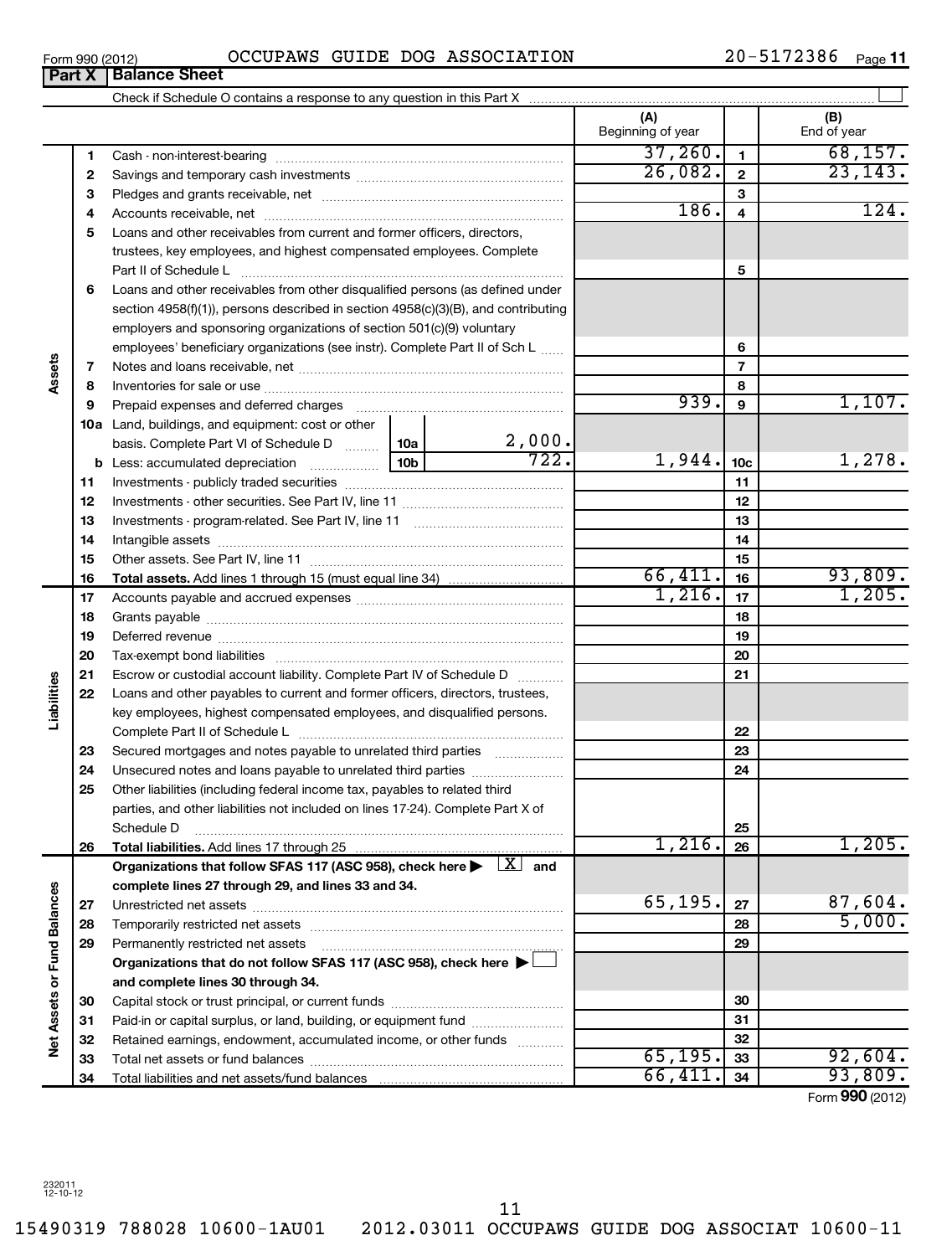15490319 788028 10600-1AU01 2012.03011 OCCUPAWS GUIDE DOG ASSOCIAT 10600-11 12

|                 |  | OCCUPAWS GUIDE DOG ASSOCIATION | 20-5172386 |         |
|-----------------|--|--------------------------------|------------|---------|
| Form 990 (2012) |  |                                |            | Page 12 |

|    | UIIII 990 IZU IZ                                                                                                                                                                                                               |                         |                | raue 11          |
|----|--------------------------------------------------------------------------------------------------------------------------------------------------------------------------------------------------------------------------------|-------------------------|----------------|------------------|
|    | Part XI<br><b>Reconciliation of Net Assets</b>                                                                                                                                                                                 |                         |                |                  |
|    |                                                                                                                                                                                                                                |                         |                |                  |
|    |                                                                                                                                                                                                                                |                         |                |                  |
| 1  |                                                                                                                                                                                                                                | $\mathbf{1}$            |                | 139,822.         |
| 2  |                                                                                                                                                                                                                                | $\overline{2}$          |                | 112,413.         |
| З  | Revenue less expenses. Subtract line 2 from line 1                                                                                                                                                                             | $\mathbf{3}$            |                | 27,409.          |
| 4  |                                                                                                                                                                                                                                | $\overline{\mathbf{4}}$ |                | 65, 195.         |
| 5  | Net unrealized gains (losses) on investments [111] matter in the contract of the contract of the contract of the contract of the contract of the contract of the contract of the contract of the contract of the contract of t | 5                       |                |                  |
| 6  | Donated services and use of facilities                                                                                                                                                                                         | 6                       |                |                  |
| 7  | Investment expenses                                                                                                                                                                                                            | $\overline{7}$          |                |                  |
| 8  | Prior period adjustments [111] All and the contract of the contract of the contract of the contract of the contract of the contract of the contract of the contract of the contract of the contract of the contract of the con | 8                       |                |                  |
| 9  |                                                                                                                                                                                                                                | $\mathbf{Q}$            |                | $\overline{0}$ . |
| 10 | Net assets or fund balances at end of year. Combine lines 3 through 9 (must equal Part X, line 33,                                                                                                                             |                         |                |                  |
|    | column (B))                                                                                                                                                                                                                    | 10                      |                | 92,604.          |
|    | Part XII Financial Statements and Reporting                                                                                                                                                                                    |                         |                |                  |
|    |                                                                                                                                                                                                                                |                         |                |                  |
|    |                                                                                                                                                                                                                                |                         |                | No<br>Yes        |
| 1. | $X$ Accrual<br>Accounting method used to prepare the Form 990: $\Box$ Cash<br>Other                                                                                                                                            |                         |                |                  |
|    | If the organization changed its method of accounting from a prior year or checked "Other," explain in Schedule O.                                                                                                              |                         |                |                  |
| 2a |                                                                                                                                                                                                                                |                         | 2a             | х                |
|    | If "Yes," check a box below to indicate whether the financial statements for the year were compiled or reviewed on a                                                                                                           |                         |                |                  |
|    | separate basis, consolidated basis, or both:                                                                                                                                                                                   |                         |                |                  |
|    | Separate basis<br>Consolidated basis<br>Both consolidated and separate basis                                                                                                                                                   |                         |                |                  |
|    |                                                                                                                                                                                                                                |                         | 2 <sub>b</sub> | X                |
|    | If "Yes," check a box below to indicate whether the financial statements for the year were audited on a separate basis,                                                                                                        |                         |                |                  |
|    | consolidated basis, or both:                                                                                                                                                                                                   |                         |                |                  |
|    | $ \underline{X} $ Separate basis<br>Both consolidated and separate basis<br>Consolidated basis                                                                                                                                 |                         |                |                  |
|    | c If "Yes" to line 2a or 2b, does the organization have a committee that assumes responsibility for oversight of the audit,                                                                                                    |                         |                |                  |
|    |                                                                                                                                                                                                                                |                         | 2c             | X                |
|    | If the organization changed either its oversight process or selection process during the tax year, explain in Schedule O.                                                                                                      |                         |                |                  |
|    | 3a As a result of a federal award, was the organization required to undergo an audit or audits as set forth in the Single Audit                                                                                                |                         |                |                  |
|    |                                                                                                                                                                                                                                |                         | 3a             | х                |
|    | <b>b</b> If "Yes," did the organization undergo the required audit or audits? If the organization did not undergo the required audit                                                                                           |                         |                |                  |
|    |                                                                                                                                                                                                                                |                         | 3b             |                  |
|    |                                                                                                                                                                                                                                |                         |                | $000$ ( $0010$ ) |

Form **990** (2012)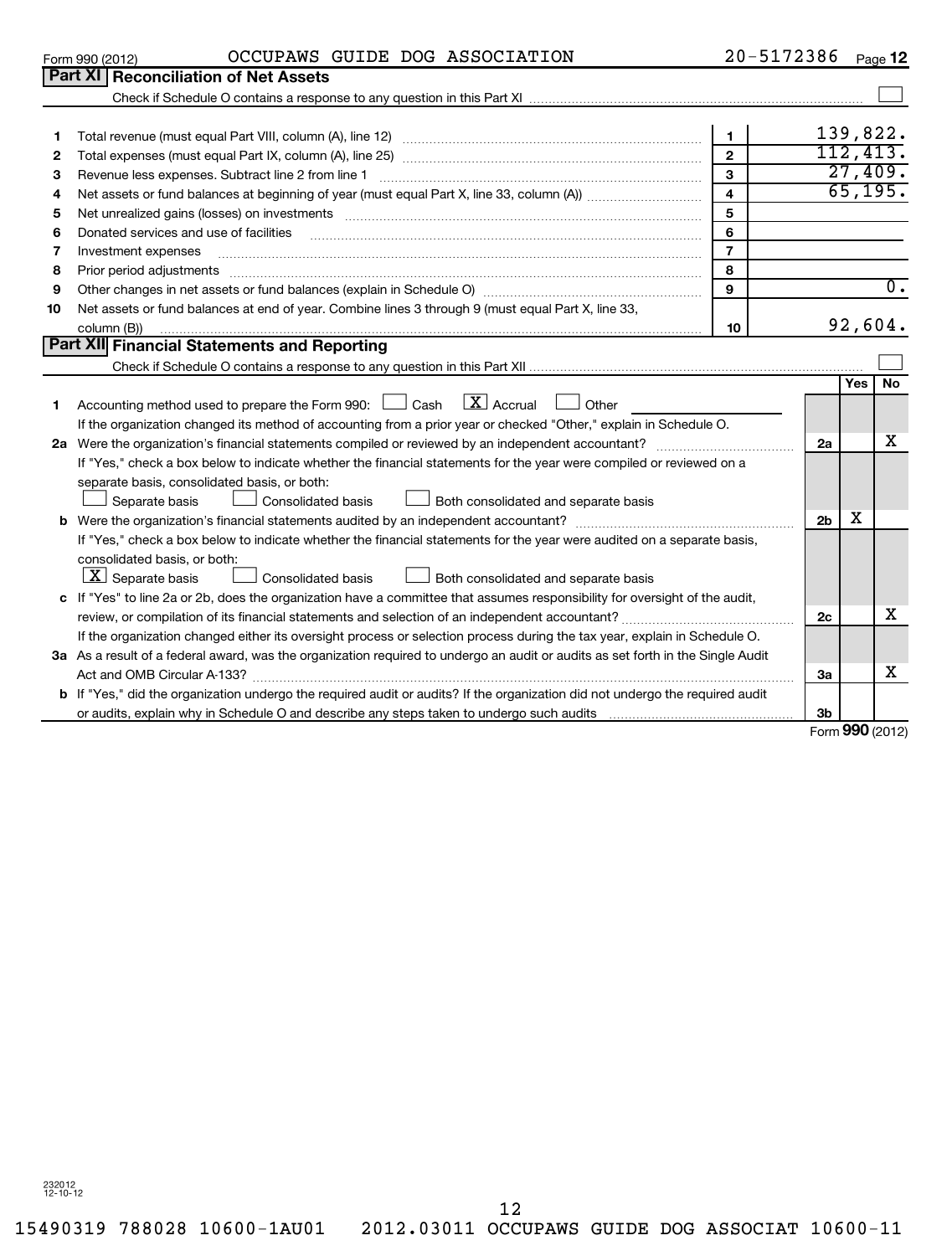|                                       | <b>SCHEDULE A</b><br>(Form 990 or 990-EZ)                     |                                               | <b>Public Charity Status and Public Support</b>                                                                                                                                            |                                                     |                     |                      |                      |                                     |    | OMB No. 1545-0047                      |    |
|---------------------------------------|---------------------------------------------------------------|-----------------------------------------------|--------------------------------------------------------------------------------------------------------------------------------------------------------------------------------------------|-----------------------------------------------------|---------------------|----------------------|----------------------|-------------------------------------|----|----------------------------------------|----|
|                                       | Department of the Treasury<br><b>Internal Revenue Service</b> |                                               | Complete if the organization is a section 501(c)(3) organization or a section<br>4947(a)(1) nonexempt charitable trust.<br>Attach to Form 990 or Form 990-EZ. > See separate instructions. |                                                     |                     |                      |                      |                                     |    | <b>Open to Public</b><br>Inspection    |    |
|                                       | Name of the organization                                      |                                               |                                                                                                                                                                                            |                                                     |                     |                      |                      |                                     |    | <b>Employer identification number</b>  |    |
|                                       |                                                               |                                               | OCCUPAWS GUIDE DOG ASSOCIATION                                                                                                                                                             |                                                     |                     |                      |                      |                                     |    | 20-5172386                             |    |
| Part I                                |                                                               |                                               | Reason for Public Charity Status (All organizations must complete this part.) See instructions.                                                                                            |                                                     |                     |                      |                      |                                     |    |                                        |    |
|                                       |                                                               |                                               | The organization is not a private foundation because it is: (For lines 1 through 11, check only one box.)                                                                                  |                                                     |                     |                      |                      |                                     |    |                                        |    |
| 1                                     |                                                               |                                               | A church, convention of churches, or association of churches described in section 170(b)(1)(A)(i).                                                                                         |                                                     |                     |                      |                      |                                     |    |                                        |    |
| 2                                     |                                                               |                                               | A school described in section 170(b)(1)(A)(ii). (Attach Schedule E.)                                                                                                                       |                                                     |                     |                      |                      |                                     |    |                                        |    |
| 3                                     |                                                               |                                               | A hospital or a cooperative hospital service organization described in section 170(b)(1)(A)(iii).                                                                                          |                                                     |                     |                      |                      |                                     |    |                                        |    |
|                                       |                                                               |                                               | A medical research organization operated in conjunction with a hospital described in section 170(b)(1)(A)(iii). Enter the hospital's name,                                                 |                                                     |                     |                      |                      |                                     |    |                                        |    |
|                                       | city, and state:                                              |                                               |                                                                                                                                                                                            |                                                     |                     |                      |                      |                                     |    |                                        |    |
| 5                                     |                                                               |                                               | An organization operated for the benefit of a college or university owned or operated by a governmental unit described in                                                                  |                                                     |                     |                      |                      |                                     |    |                                        |    |
|                                       |                                                               | section 170(b)(1)(A)(iv). (Complete Part II.) |                                                                                                                                                                                            |                                                     |                     |                      |                      |                                     |    |                                        |    |
| 6                                     |                                                               |                                               | A federal, state, or local government or governmental unit described in section 170(b)(1)(A)(v).                                                                                           |                                                     |                     |                      |                      |                                     |    |                                        |    |
| $\lfloor x \rfloor$<br>$\overline{7}$ |                                                               |                                               | An organization that normally receives a substantial part of its support from a governmental unit or from the general public described in                                                  |                                                     |                     |                      |                      |                                     |    |                                        |    |
|                                       |                                                               | section 170(b)(1)(A)(vi). (Complete Part II.) |                                                                                                                                                                                            |                                                     |                     |                      |                      |                                     |    |                                        |    |
| 8                                     |                                                               |                                               | A community trust described in section 170(b)(1)(A)(vi). (Complete Part II.)                                                                                                               |                                                     |                     |                      |                      |                                     |    |                                        |    |
| 9                                     |                                                               |                                               | An organization that normally receives: (1) more than 33 1/3% of its support from contributions, membership fees, and gross receipts from                                                  |                                                     |                     |                      |                      |                                     |    |                                        |    |
|                                       |                                                               |                                               | activities related to its exempt functions - subject to certain exceptions, and (2) no more than 33 1/3% of its support from gross investment                                              |                                                     |                     |                      |                      |                                     |    |                                        |    |
|                                       |                                                               |                                               | income and unrelated business taxable income (less section 511 tax) from businesses acquired by the organization after June 30, 1975.                                                      |                                                     |                     |                      |                      |                                     |    |                                        |    |
|                                       |                                                               | See section 509(a)(2). (Complete Part III.)   |                                                                                                                                                                                            |                                                     |                     |                      |                      |                                     |    |                                        |    |
| 10                                    |                                                               |                                               | An organization organized and operated exclusively to test for public safety. See section 509(a)(4).                                                                                       |                                                     |                     |                      |                      |                                     |    |                                        |    |
| 11                                    |                                                               |                                               | An organization organized and operated exclusively for the benefit of, to perform the functions of, or to carry out the purposes of one or                                                 |                                                     |                     |                      |                      |                                     |    |                                        |    |
|                                       |                                                               |                                               | more publicly supported organizations described in section 509(a)(1) or section 509(a)(2). See section 509(a)(3). Check the box that                                                       |                                                     |                     |                      |                      |                                     |    |                                        |    |
|                                       |                                                               |                                               | describes the type of supporting organization and complete lines 11e through 11h.                                                                                                          |                                                     |                     |                      |                      |                                     |    |                                        |    |
|                                       | $\Box$ Type I<br>a L                                          | $\Box$ Type II<br>bL                          | c L                                                                                                                                                                                        | $\Box$ Type III - Functionally integrated           |                     |                      |                      | d L                                 |    | Type III - Non-functionally integrated |    |
| e۱                                    |                                                               |                                               | By checking this box, I certify that the organization is not controlled directly or indirectly by one or more disqualified persons other than                                              |                                                     |                     |                      |                      |                                     |    |                                        |    |
|                                       |                                                               |                                               | foundation managers and other than one or more publicly supported organizations described in section 509(a)(1) or section 509(a)(2).                                                       |                                                     |                     |                      |                      |                                     |    |                                        |    |
| f                                     |                                                               |                                               | If the organization received a written determination from the IRS that it is a Type I, Type II, or Type III                                                                                |                                                     |                     |                      |                      |                                     |    |                                        |    |
|                                       |                                                               | supporting organization, check this box       |                                                                                                                                                                                            |                                                     |                     |                      |                      |                                     |    |                                        |    |
| g                                     |                                                               |                                               | Since August 17, 2006, has the organization accepted any gift or contribution from any of the following persons?                                                                           |                                                     |                     |                      |                      |                                     |    |                                        |    |
|                                       | (i)                                                           |                                               | A person who directly or indirectly controls, either alone or together with persons described in (ii) and (iii) below,                                                                     |                                                     |                     |                      |                      |                                     |    | Yes                                    | No |
|                                       |                                                               |                                               | the governing body of the supported organization?                                                                                                                                          |                                                     |                     |                      |                      |                                     |    | 11g(i)                                 |    |
|                                       |                                                               |                                               |                                                                                                                                                                                            |                                                     |                     |                      |                      |                                     |    | 11g(ii)                                |    |
|                                       |                                                               |                                               |                                                                                                                                                                                            |                                                     |                     |                      |                      |                                     |    | 11g(iii)                               |    |
| h                                     |                                                               |                                               | Provide the following information about the supported organization(s).                                                                                                                     |                                                     |                     |                      |                      |                                     |    |                                        |    |
|                                       |                                                               |                                               |                                                                                                                                                                                            |                                                     |                     |                      |                      |                                     |    |                                        |    |
|                                       | (i) Name of supported                                         | $(ii)$ EIN                                    | (iii) Type of organization                                                                                                                                                                 | $(iv)$ is the organization $(v)$ Did you notify the |                     |                      |                      | (vi) is the<br>organizátion in col. |    | (vii) Amount of monetary               |    |
|                                       | organization                                                  |                                               | (described on lines 1-9<br>above or IRC section                                                                                                                                            | in col. (i) listed in your                          | governing document? | organization in col. | (i) of your support? | (i) organized in the<br>U.S.?       |    | support                                |    |
|                                       |                                                               |                                               | (see instructions))                                                                                                                                                                        |                                                     |                     |                      |                      |                                     |    |                                        |    |
|                                       |                                                               |                                               |                                                                                                                                                                                            | Yes                                                 | No                  | Yes                  | No                   | Yes                                 | No |                                        |    |
|                                       |                                                               |                                               |                                                                                                                                                                                            |                                                     |                     |                      |                      |                                     |    |                                        |    |

| LHA For Paperwork Reduction Act Notice, see the Instructions for |
|------------------------------------------------------------------|
| Form 990 or 990-EZ.                                              |

**Schedule A (Form 990 or 990-EZ) 2012**

232021 12-04-12

**Total**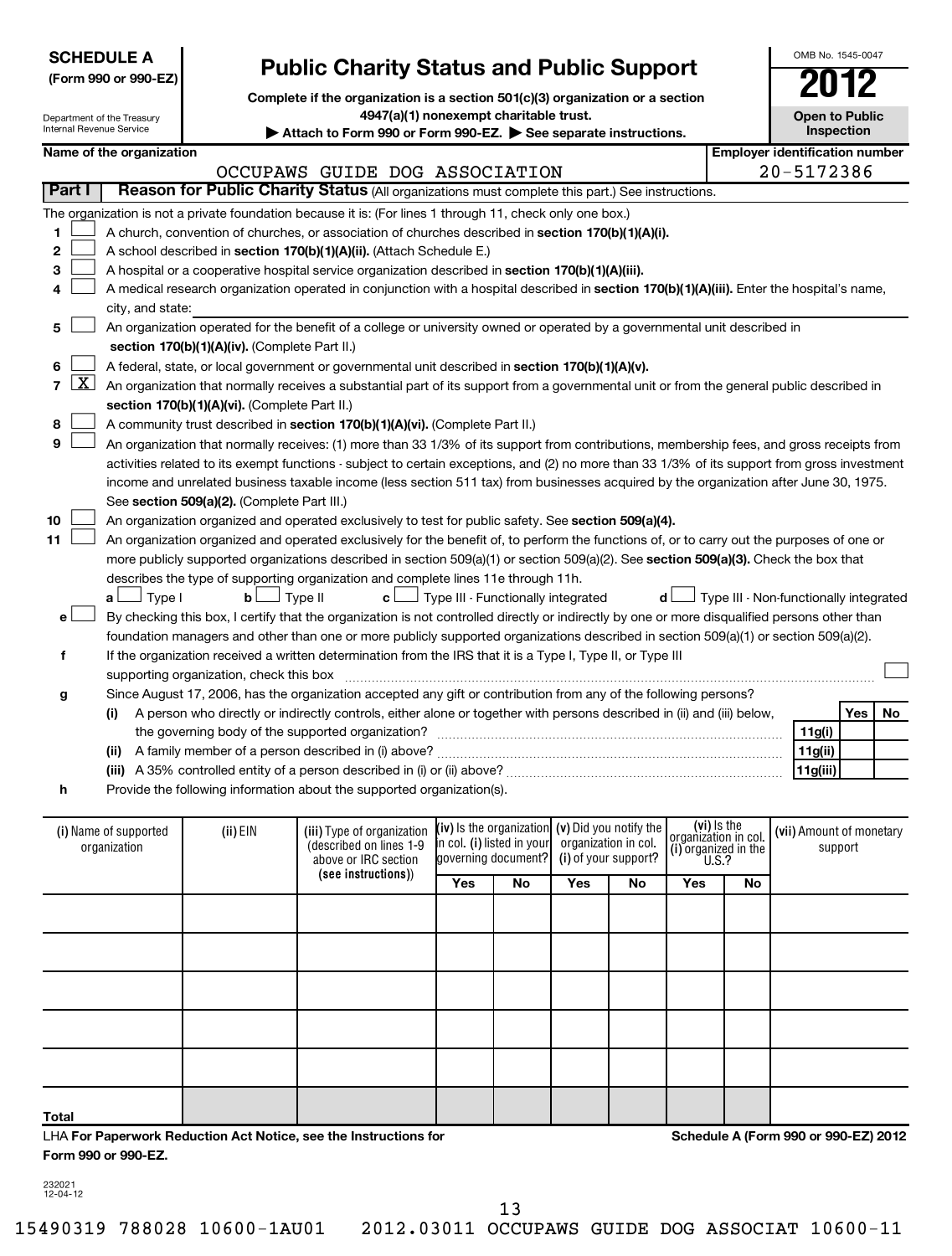## Schedule A (Form 990 or 990-EZ) 2012 Page OCCUPAWS GUIDE DOG ASSOCIATION 20-5172386

(Complete only if you checked the box on line 5, 7, or 8 of Part I or if the organization failed to qualify under Part III. If the organization fails to qualify under the tests listed below, please complete Part III.) **Part II Support Schedule for Organizations Described in Sections 170(b)(1)(A)(iv) and 170(b)(1)(A)(vi)**

|   | <b>Section A. Public Support</b>                                                                                                                                                                                              |                       |                       |            |            |                                      |                                    |
|---|-------------------------------------------------------------------------------------------------------------------------------------------------------------------------------------------------------------------------------|-----------------------|-----------------------|------------|------------|--------------------------------------|------------------------------------|
|   | Calendar year (or fiscal year beginning in)                                                                                                                                                                                   | (a) 2008              | (b) 2009              | $(c)$ 2010 | $(d)$ 2011 | (e) 2012                             | (f) Total                          |
|   | 1 Gifts, grants, contributions, and                                                                                                                                                                                           |                       |                       |            |            |                                      |                                    |
|   | membership fees received. (Do not                                                                                                                                                                                             |                       |                       |            |            |                                      |                                    |
|   | include any "unusual grants.")                                                                                                                                                                                                | 42,213.               | 39, 218.              | 138,869.   | 94,627.    | 123, 190.                            | 438,117.                           |
|   | 2 Tax revenues levied for the organ-                                                                                                                                                                                          |                       |                       |            |            |                                      |                                    |
|   | ization's benefit and either paid to                                                                                                                                                                                          |                       |                       |            |            |                                      |                                    |
|   | or expended on its behalf                                                                                                                                                                                                     |                       |                       |            |            |                                      |                                    |
|   | 3 The value of services or facilities                                                                                                                                                                                         |                       |                       |            |            |                                      |                                    |
|   | furnished by a governmental unit to                                                                                                                                                                                           |                       |                       |            |            |                                      |                                    |
|   | the organization without charge                                                                                                                                                                                               |                       |                       |            |            |                                      |                                    |
|   | <b>Total.</b> Add lines 1 through 3                                                                                                                                                                                           | 42, 213.              | 39, 218.              | 138,869.   | 94,627.    | 123, 190.                            | 438, 117.                          |
|   | 5 The portion of total contributions                                                                                                                                                                                          |                       |                       |            |            |                                      |                                    |
|   | by each person (other than a                                                                                                                                                                                                  |                       |                       |            |            |                                      |                                    |
|   | governmental unit or publicly                                                                                                                                                                                                 |                       |                       |            |            |                                      |                                    |
|   | supported organization) included                                                                                                                                                                                              |                       |                       |            |            |                                      |                                    |
|   | on line 1 that exceeds 2% of the                                                                                                                                                                                              |                       |                       |            |            |                                      |                                    |
|   | amount shown on line 11,                                                                                                                                                                                                      |                       |                       |            |            |                                      |                                    |
|   | column (f)<br>.                                                                                                                                                                                                               |                       |                       |            |            |                                      | $\frac{90,152}{347,965}$           |
|   | 6 Public support. Subtract line 5 from line 4.                                                                                                                                                                                |                       |                       |            |            |                                      |                                    |
|   | <b>Section B. Total Support</b>                                                                                                                                                                                               |                       |                       |            |            |                                      |                                    |
|   | Calendar year (or fiscal year beginning in)                                                                                                                                                                                   | (a) 2008              | $\frac{1}{39}$ , 218. | (c) 2010   | $(d)$ 2011 | (e) $2012$<br>$123, 190.$            | (f) Total                          |
|   | 7 Amounts from line 4                                                                                                                                                                                                         | $\overline{42,213}$ . |                       | 138,869.   | 94,627.    |                                      | $\overline{438,117.}$              |
|   | 8 Gross income from interest,                                                                                                                                                                                                 |                       |                       |            |            |                                      |                                    |
|   | dividends, payments received on                                                                                                                                                                                               |                       |                       |            |            |                                      |                                    |
|   | securities loans, rents, royalties                                                                                                                                                                                            |                       |                       |            |            |                                      |                                    |
|   | and income from similar sources                                                                                                                                                                                               |                       |                       | 192.       | 179.       | 76.                                  | 447.                               |
| 9 | Net income from unrelated business                                                                                                                                                                                            |                       |                       |            |            |                                      |                                    |
|   | activities, whether or not the                                                                                                                                                                                                |                       |                       |            |            |                                      |                                    |
|   | business is regularly carried on                                                                                                                                                                                              |                       |                       |            |            |                                      |                                    |
|   | 10 Other income. Do not include gain                                                                                                                                                                                          |                       |                       |            |            |                                      |                                    |
|   | or loss from the sale of capital                                                                                                                                                                                              |                       |                       |            |            |                                      |                                    |
|   | assets (Explain in Part IV.)                                                                                                                                                                                                  |                       |                       |            |            |                                      |                                    |
|   | <b>11 Total support.</b> Add lines 7 through 10                                                                                                                                                                               |                       |                       |            |            |                                      | 438,564.                           |
|   | 12 Gross receipts from related activities, etc. (see instructions)                                                                                                                                                            |                       |                       |            |            | 12                                   | 87,210.                            |
|   | 13 First five years. If the Form 990 is for the organization's first, second, third, fourth, or fifth tax year as a section 501(c)(3)                                                                                         |                       |                       |            |            |                                      |                                    |
|   | organization, check this box and stop here<br>Section C. Computation of Public Support Percentage                                                                                                                             |                       |                       |            |            |                                      |                                    |
|   |                                                                                                                                                                                                                               |                       |                       |            |            | 14                                   | 79.34                              |
|   |                                                                                                                                                                                                                               |                       |                       |            |            | 15                                   | %<br>77.16                         |
|   | 16a 33 1/3% support test - 2012. If the organization did not check the box on line 13, and line 14 is 33 1/3% or more, check this box and                                                                                     |                       |                       |            |            |                                      | %                                  |
|   | stop here. The organization qualifies as a publicly supported organization manufaction manufacture or the organization manufacture or the organization manufacture or the organization of the state of the state of the state |                       |                       |            |            |                                      | $\blacktriangleright$ $\mathbf{X}$ |
|   | b 33 1/3% support test - 2011. If the organization did not check a box on line 13 or 16a, and line 15 is 33 1/3% or more, check this box                                                                                      |                       |                       |            |            |                                      |                                    |
|   |                                                                                                                                                                                                                               |                       |                       |            |            |                                      |                                    |
|   | 17a 10% -facts-and-circumstances test - 2012. If the organization did not check a box on line 13, 16a, or 16b, and line 14 is 10% or more,                                                                                    |                       |                       |            |            |                                      |                                    |
|   | and if the organization meets the "facts-and-circumstances" test, check this box and stop here. Explain in Part IV how the organization                                                                                       |                       |                       |            |            |                                      |                                    |
|   | meets the "facts-and-circumstances" test. The organization qualifies as a publicly supported organization <i>[[[[[[[[]]</i>                                                                                                   |                       |                       |            |            |                                      |                                    |
|   | b 10% -facts-and-circumstances test - 2011. If the organization did not check a box on line 13, 16a, 16b, or 17a, and line 15 is 10% or                                                                                       |                       |                       |            |            |                                      |                                    |
|   | more, and if the organization meets the "facts-and-circumstances" test, check this box and stop here. Explain in Part IV how the                                                                                              |                       |                       |            |            |                                      |                                    |
|   | organization meets the "facts-and-circumstances" test. The organization qualifies as a publicly supported organization                                                                                                        |                       |                       |            |            |                                      |                                    |
|   | 18 Private foundation. If the organization did not check a box on line 13, 16a, 16b, 17a, or 17b, check this box and see instructions                                                                                         |                       |                       |            |            |                                      |                                    |
|   |                                                                                                                                                                                                                               |                       |                       |            |            | Schedule A (Form 990 or 990-EZ) 2012 |                                    |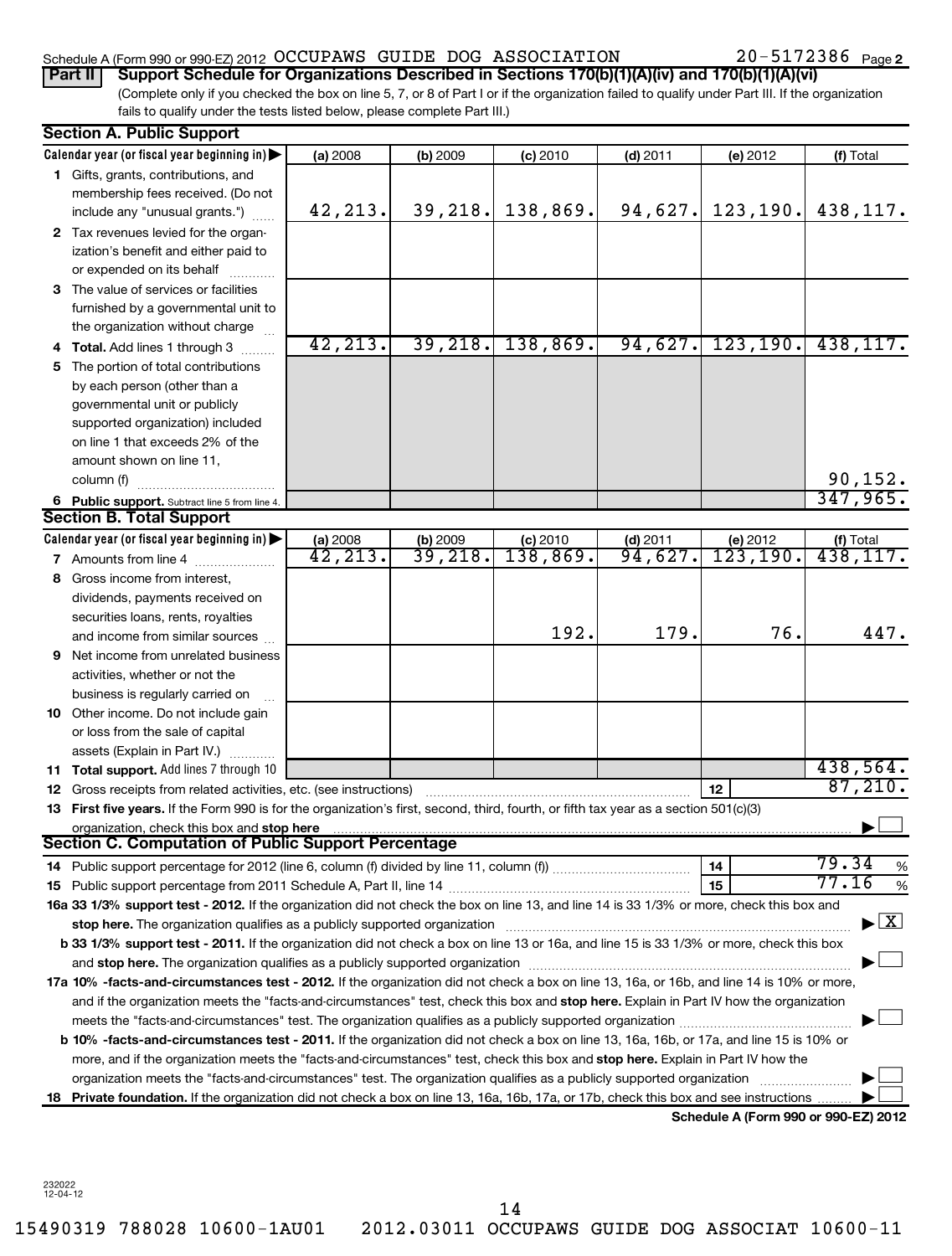## **Part III** Support Schedule for Organizations Described in Section 509(a)(2)

(Complete only if you checked the box on line 9 of Part I or if the organization failed to qualify under Part II. If the organization fails to qualify under the tests listed below, please complete Part II.)

|    | <b>Section A. Public Support</b>                                                                                                                                                                                               |          |          |            |            |                                      |           |
|----|--------------------------------------------------------------------------------------------------------------------------------------------------------------------------------------------------------------------------------|----------|----------|------------|------------|--------------------------------------|-----------|
|    | Calendar year (or fiscal year beginning in)                                                                                                                                                                                    | (a) 2008 | (b) 2009 | $(c)$ 2010 | $(d)$ 2011 | (e) 2012                             | (f) Total |
|    | 1 Gifts, grants, contributions, and                                                                                                                                                                                            |          |          |            |            |                                      |           |
|    | membership fees received. (Do not                                                                                                                                                                                              |          |          |            |            |                                      |           |
|    | include any "unusual grants.")                                                                                                                                                                                                 |          |          |            |            |                                      |           |
|    | <b>2</b> Gross receipts from admissions,<br>merchandise sold or services per-<br>formed, or facilities furnished in<br>any activity that is related to the<br>organization's tax-exempt purpose                                |          |          |            |            |                                      |           |
|    | 3 Gross receipts from activities that<br>are not an unrelated trade or bus-                                                                                                                                                    |          |          |            |            |                                      |           |
|    | iness under section 513                                                                                                                                                                                                        |          |          |            |            |                                      |           |
| 4  | Tax revenues levied for the organ-                                                                                                                                                                                             |          |          |            |            |                                      |           |
|    | ization's benefit and either paid to<br>or expended on its behalf                                                                                                                                                              |          |          |            |            |                                      |           |
|    | 5 The value of services or facilities                                                                                                                                                                                          |          |          |            |            |                                      |           |
|    | furnished by a governmental unit to<br>the organization without charge                                                                                                                                                         |          |          |            |            |                                      |           |
|    | <b>6 Total.</b> Add lines 1 through 5                                                                                                                                                                                          |          |          |            |            |                                      |           |
|    | 7a Amounts included on lines 1, 2, and                                                                                                                                                                                         |          |          |            |            |                                      |           |
|    | 3 received from disqualified persons                                                                                                                                                                                           |          |          |            |            |                                      |           |
|    | <b>b</b> Amounts included on lines 2 and 3 received<br>from other than disqualified persons that<br>exceed the greater of \$5,000 or 1% of the<br>amount on line 13 for the year                                               |          |          |            |            |                                      |           |
|    | c Add lines 7a and 7b                                                                                                                                                                                                          |          |          |            |            |                                      |           |
|    | 8 Public support (Subtract line 7c from line 6.)                                                                                                                                                                               |          |          |            |            |                                      |           |
|    | <b>Section B. Total Support</b>                                                                                                                                                                                                |          |          |            |            |                                      |           |
|    | Calendar year (or fiscal year beginning in)                                                                                                                                                                                    | (a) 2008 | (b) 2009 | (c) 2010   | $(d)$ 2011 | (e) 2012                             | (f) Total |
|    | 9 Amounts from line 6                                                                                                                                                                                                          |          |          |            |            |                                      |           |
|    | <b>10a</b> Gross income from interest,<br>dividends, payments received on<br>securities loans, rents, royalties<br>and income from similar sources                                                                             |          |          |            |            |                                      |           |
|    | <b>b</b> Unrelated business taxable income                                                                                                                                                                                     |          |          |            |            |                                      |           |
|    | (less section 511 taxes) from businesses<br>acquired after June 30, 1975<br>$\overline{\phantom{a}}$                                                                                                                           |          |          |            |            |                                      |           |
|    | c Add lines 10a and 10b                                                                                                                                                                                                        |          |          |            |            |                                      |           |
|    | <b>11</b> Net income from unrelated business<br>activities not included in line 10b,<br>whether or not the business is<br>regularly carried on                                                                                 |          |          |            |            |                                      |           |
|    | 12 Other income. Do not include gain<br>or loss from the sale of capital<br>assets (Explain in Part IV.)                                                                                                                       |          |          |            |            |                                      |           |
|    | <b>13</b> Total support. (Add lines 9, 10c, 11, and 12.)                                                                                                                                                                       |          |          |            |            |                                      |           |
|    | 14 First five years. If the Form 990 is for the organization's first, second, third, fourth, or fifth tax year as a section 501(c)(3) organization,                                                                            |          |          |            |            |                                      |           |
|    | check this box and stop here with the continuum control of the state of the state of the state of the state of the state of the state of the state of the state of the state of the state of the state of the state of the sta |          |          |            |            |                                      |           |
|    | <b>Section C. Computation of Public Support Percentage</b>                                                                                                                                                                     |          |          |            |            |                                      |           |
|    |                                                                                                                                                                                                                                |          |          |            |            | 15                                   | %         |
|    |                                                                                                                                                                                                                                |          |          |            |            | 16                                   | %         |
|    | Section D. Computation of Investment Income Percentage                                                                                                                                                                         |          |          |            |            |                                      |           |
|    |                                                                                                                                                                                                                                |          |          |            |            | 17                                   | %         |
|    | 18 Investment income percentage from 2011 Schedule A, Part III, line 17                                                                                                                                                        |          |          |            |            | 18                                   | %         |
|    | 19a 33 1/3% support tests - 2012. If the organization did not check the box on line 14, and line 15 is more than 33 1/3%, and line 17 is not                                                                                   |          |          |            |            |                                      |           |
|    | more than 33 1/3%, check this box and stop here. The organization qualifies as a publicly supported organization                                                                                                               |          |          |            |            |                                      |           |
|    | b 33 1/3% support tests - 2011. If the organization did not check a box on line 14 or line 19a, and line 16 is more than 33 1/3%, and                                                                                          |          |          |            |            |                                      |           |
|    | line 18 is not more than 33 1/3%, check this box and stop here. The organization qualifies as a publicly supported organization                                                                                                |          |          |            |            |                                      |           |
| 20 |                                                                                                                                                                                                                                |          |          |            |            |                                      |           |
|    | 232023 12-04-12                                                                                                                                                                                                                |          |          | 1 E        |            | Schedule A (Form 990 or 990-EZ) 2012 |           |

15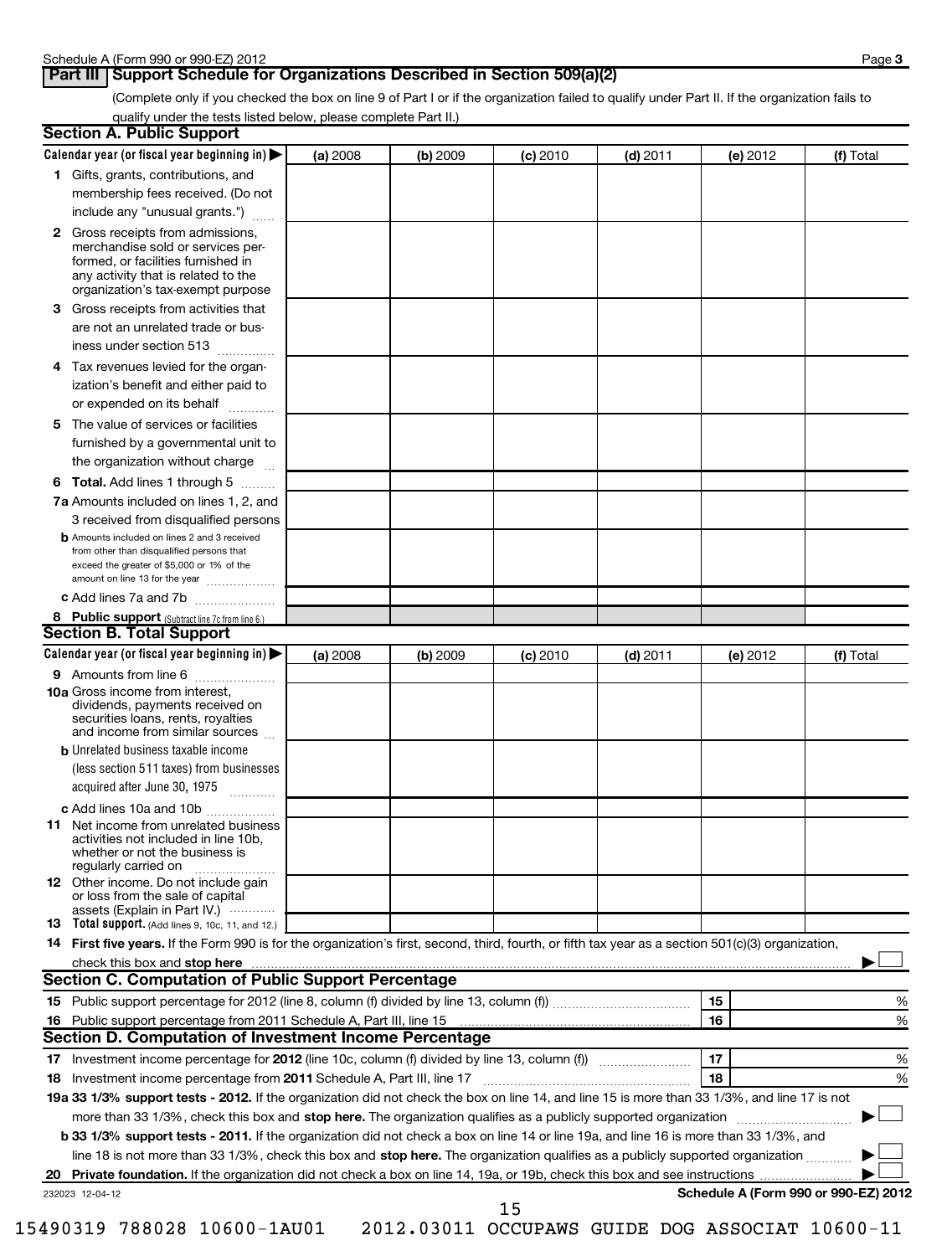# **Schedule B Schedule of Contributors**

**or 990-PF) | Attach to Form 990, Form 990-EZ, or Form 990-PF.**

OCCUPAWS GUIDE DOG ASSOCIATION 20-5172386

OMB No. 1545-0047

**2012**

**Name of the organization Employer identification number**

| or 990-PF)                 |
|----------------------------|
| Department of the Treasurv |
| Internal Revenue Service   |

**(Form 990, 990-EZ,**

| <b>Organization type (check one):</b> |                                                                             |
|---------------------------------------|-----------------------------------------------------------------------------|
| Filers of:                            | Section:                                                                    |
| Form 990 or 990-EZ                    | $\lfloor \underline{X} \rfloor$ 501(c)( 3) (enter number) organization      |
|                                       | $4947(a)(1)$ nonexempt charitable trust not treated as a private foundation |
|                                       | 527 political organization                                                  |
| Form 990-PF                           | 501(c)(3) exempt private foundation                                         |
|                                       | 4947(a)(1) nonexempt charitable trust treated as a private foundation       |
|                                       | 501(c)(3) taxable private foundation                                        |

Check if your organization is covered by the General Rule or a Special Rule. **Note.**  Only a section 501(c)(7), (8), or (10) organization can check boxes for both the General Rule and a Special Rule. See instructions.

#### **General Rule**

For an organization filing Form 990, 990-EZ, or 990-PF that received, during the year, \$5,000 or more (in money or property) from any one contributor. Complete Parts I and II.  $\pm$ 

#### **Special Rules**

509(a)(1) and 170(b)(1)(A)(vi) and received from any one contributor, during the year, a contribution of the greater of (1**)** \$5,000 or (**2**) 2%  $\boxed{\textbf{X}}$  For a section 501(c)(3) organization filing Form 990 or 990-EZ that met the 33 1/3% support test of the regulations under sections of the amount on (i) Form 990, Part VIII, line 1h, or (ii) Form 990-EZ, line 1. Complete Parts I and II.

total contributions of more than \$1,000 for use exclusively for religious, charitable, scientific, literary, or educational purposes, or For a section 501(c)(7), (8), or (10) organization filing Form 990 or 990-EZ that received from any one contributor, during the year, the prevention of cruelty to children or animals. Complete Parts I, II, and III.  $\pm$ 

purpose. Do not complete any of the parts unless the General Rule applies to this organization because it received nonexclusively contributions for use exclusively for religious, charitable, etc., purposes, but these contributions did not total to more than \$1,000. If this box is checked, enter here the total contributions that were received during the year for an exclusively religious, charitable, etc., For a section 501(c)(7), (8), or (10) organization filing Form 990 or 990-EZ that received from any one contributor, during the year, religious, charitable, etc., contributions of \$5,000 or more during the year  $\ldots$   $\ldots$   $\ldots$   $\ldots$   $\ldots$   $\ldots$   $\ldots$   $\ldots$   $\blacktriangleright$   $\uparrow$  $\pm$ 

**Caution.** An organization that is not covered by the General Rule and/or the Special Rules does not file Schedule B (Form 990, 990-EZ, or 990-PF), but it **must** answer "No" on Part IV, line 2, of its Form 990; or check the box on line H of its Form 990-EZ or on Part I, line 2 of its Form 990-PF, to certify that it does not meet the filing requirements of Schedule B (Form 990, 990-EZ, or 990-PF).

LHA For Paperwork Reduction Act Notice, see the Instructions for Form 990, 990-EZ, or 990-PF. Schedule B (Form 990, 990-EZ, or 990-PF) (2012)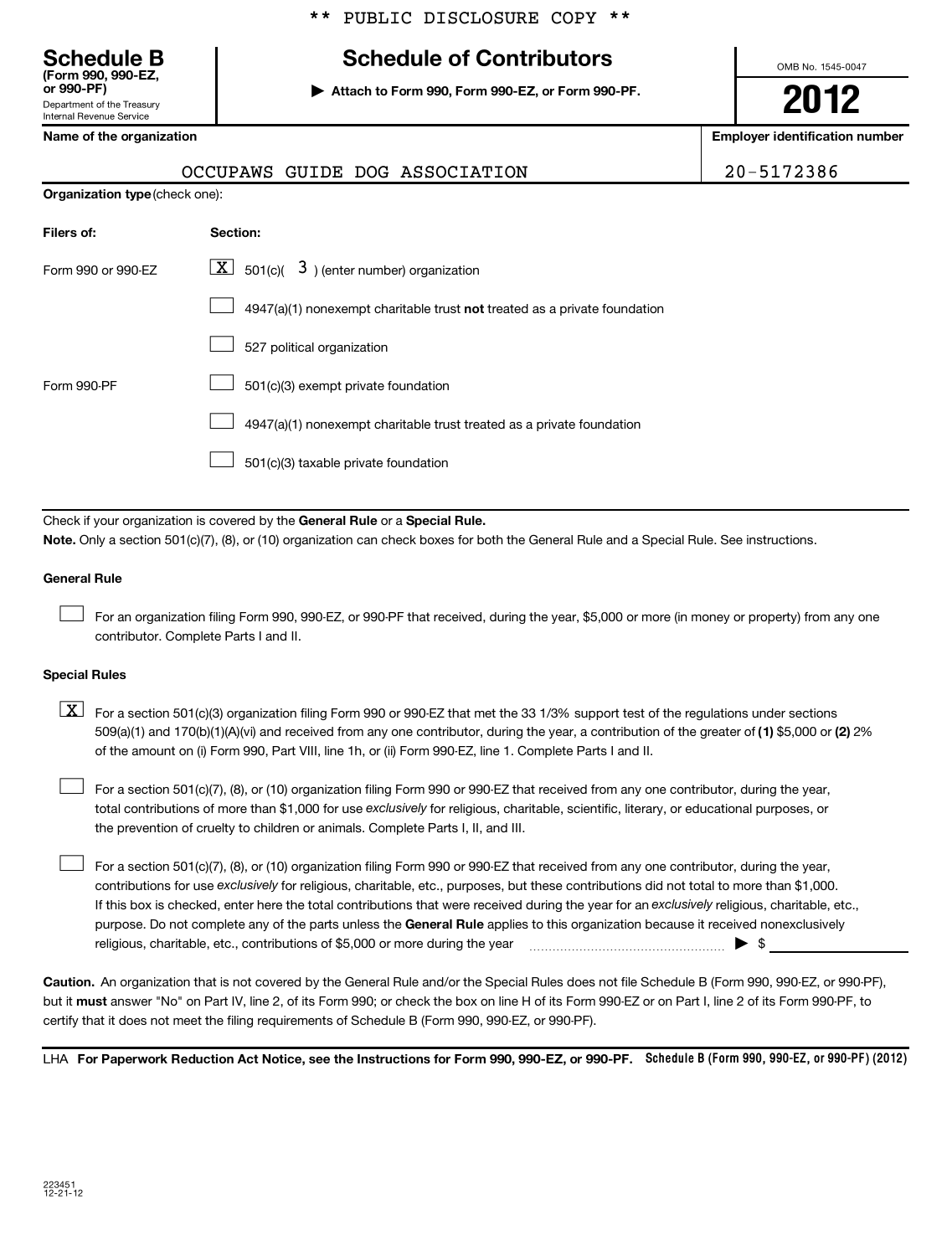#### **Name of organization Employer identification number**

### OCCUPAWS GUIDE DOG ASSOCIATION | 20-5172386

| Part I          | <b>Contributors</b> (see instructions). Use duplicate copies of Part I if additional space is needed. |                                   |                                                                                                                                                     |
|-----------------|-------------------------------------------------------------------------------------------------------|-----------------------------------|-----------------------------------------------------------------------------------------------------------------------------------------------------|
| (a)<br>No.      | (b)<br>Name, address, and ZIP + 4                                                                     | (c)<br><b>Total contributions</b> | (d)<br>Type of contribution                                                                                                                         |
| 1               |                                                                                                       | 12,928.<br>\$                     | $\mathbf{X}$<br>Person<br>Payroll<br>Noncash<br>(Complete Part II if there<br>is a noncash contribution.)                                           |
| (a)<br>No.      | (b)<br>Name, address, and ZIP + 4                                                                     | (c)<br><b>Total contributions</b> | (d)<br>Type of contribution                                                                                                                         |
| 2               |                                                                                                       | 20,400.<br>\$                     | $\mathbf{X}$<br>Person<br>Payroll<br>Noncash<br>(Complete Part II if there<br>is a noncash contribution.)                                           |
| (a)<br>No.      | (b)<br>Name, address, and ZIP + 4                                                                     | (c)<br><b>Total contributions</b> | (d)<br>Type of contribution                                                                                                                         |
| 3               |                                                                                                       | 5,000.<br>\$                      | $\mathbf{X}$<br>Person<br>Payroll<br>Noncash<br>(Complete Part II if there<br>is a noncash contribution.)                                           |
| (a)<br>No.      | (b)<br>Name, address, and ZIP + 4                                                                     | (c)<br><b>Total contributions</b> | (d)<br>Type of contribution                                                                                                                         |
| 4               |                                                                                                       | 5,000.<br>\$                      | $\mathbf{X}$<br>Person<br>Payroll<br>Noncash<br>(Complete Part II if there<br>is a noncash contribution.)                                           |
| (a)<br>No.      | (b)<br>Name, address, and ZIP + 4                                                                     | (c)<br><b>Total contributions</b> | (d)<br>Type of contribution                                                                                                                         |
|                 |                                                                                                       | \$                                | Person<br>Payroll<br><b>Noncash</b><br>(Complete Part II if there<br>is a noncash contribution.)                                                    |
| (a)<br>No.      | (b)<br>Name, address, and ZIP + 4                                                                     | (c)<br><b>Total contributions</b> | (d)<br>Type of contribution                                                                                                                         |
| 223452 12-21-12 |                                                                                                       | \$                                | Person<br>Payroll<br><b>Noncash</b><br>(Complete Part II if there<br>is a noncash contribution.)<br>Schedule B (Form 990, 990-EZ, or 990-PF) (2012) |

17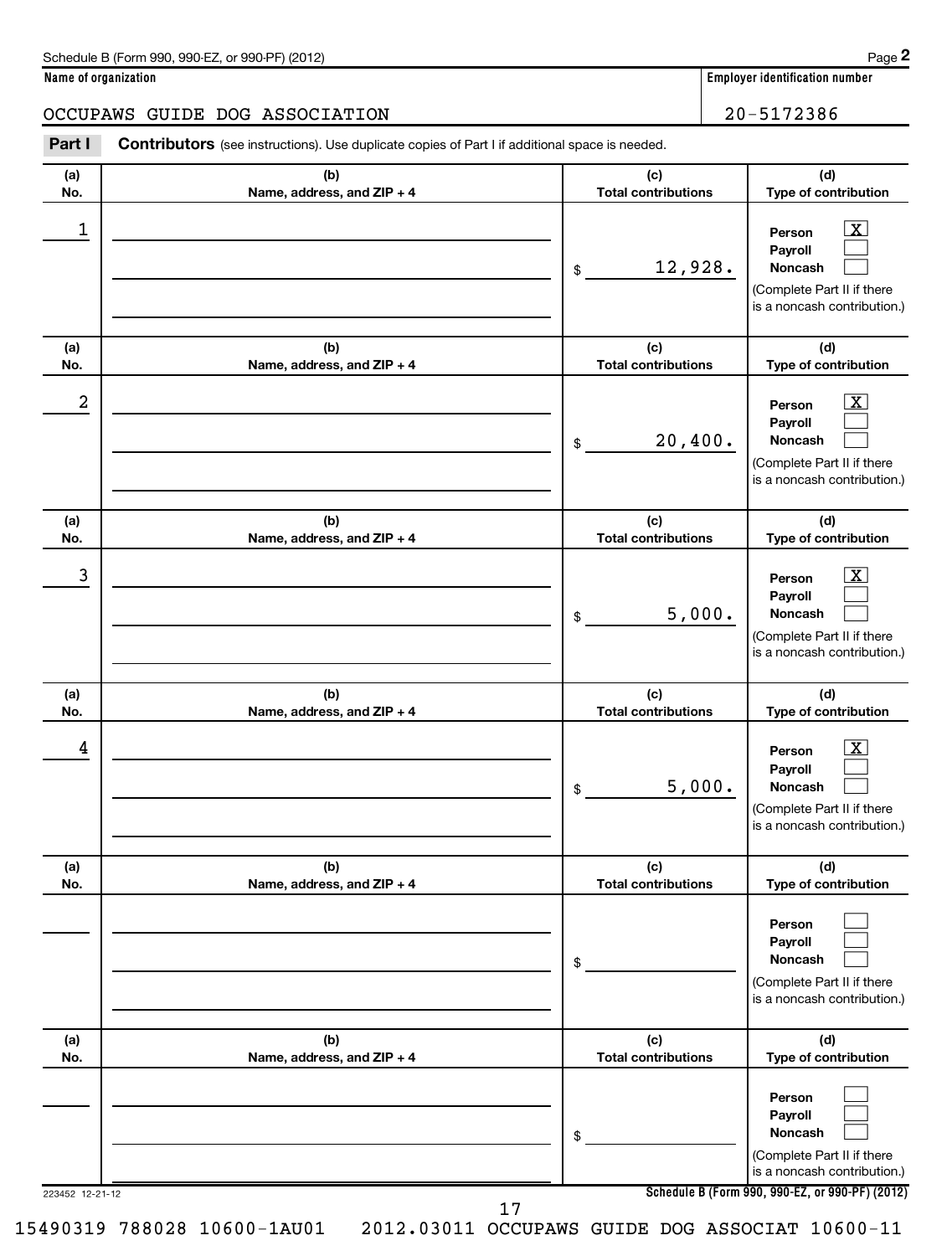| Schedule B (Form 990, 990-EZ, or 990-PF) (2012) | Page                           |
|-------------------------------------------------|--------------------------------|
| Name of organization                            | Emplover identification number |
|                                                 |                                |
| OCCUPAWS GUIDE DOG ASSOCIATION                  | 20-5172386                     |
|                                                 |                                |

**3**

Part II Noncash Property (see instructions). Use duplicate copies of Part II if additional space is needed.

| (a)<br>No.<br>from<br>Part I | (b)<br>Description of noncash property given | (c)<br>FMV (or estimate)<br>(see instructions) | (d)<br>Date received                            |
|------------------------------|----------------------------------------------|------------------------------------------------|-------------------------------------------------|
|                              |                                              |                                                |                                                 |
|                              |                                              | \$                                             |                                                 |
| (a)<br>No.<br>from<br>Part I | (b)<br>Description of noncash property given | (c)<br>FMV (or estimate)<br>(see instructions) | (d)<br>Date received                            |
|                              |                                              |                                                |                                                 |
|                              |                                              | $\sim$                                         |                                                 |
| (a)<br>No.<br>from<br>Part I | (b)<br>Description of noncash property given | (c)<br>FMV (or estimate)<br>(see instructions) | (d)<br>Date received                            |
|                              |                                              |                                                |                                                 |
|                              |                                              | $\sim$                                         |                                                 |
| (a)<br>No.<br>from<br>Part I | (b)<br>Description of noncash property given | (c)<br>FMV (or estimate)<br>(see instructions) | (d)<br>Date received                            |
|                              |                                              |                                                |                                                 |
|                              |                                              | $\frac{1}{2}$                                  |                                                 |
| (a)<br>No.<br>from<br>Part I | (b)<br>Description of noncash property given | (c)<br>FMV (or estimate)<br>(see instructions) | (d)<br>Date received                            |
|                              |                                              |                                                |                                                 |
|                              |                                              | \$                                             |                                                 |
| (a)<br>No.<br>from<br>Part I | (b)<br>Description of noncash property given | (c)<br>FMV (or estimate)<br>(see instructions) | (d)<br>Date received                            |
|                              |                                              |                                                |                                                 |
|                              |                                              | \$                                             |                                                 |
| 223453 12-21-12              | 18                                           |                                                | Schedule B (Form 990, 990-EZ, or 990-PF) (2012) |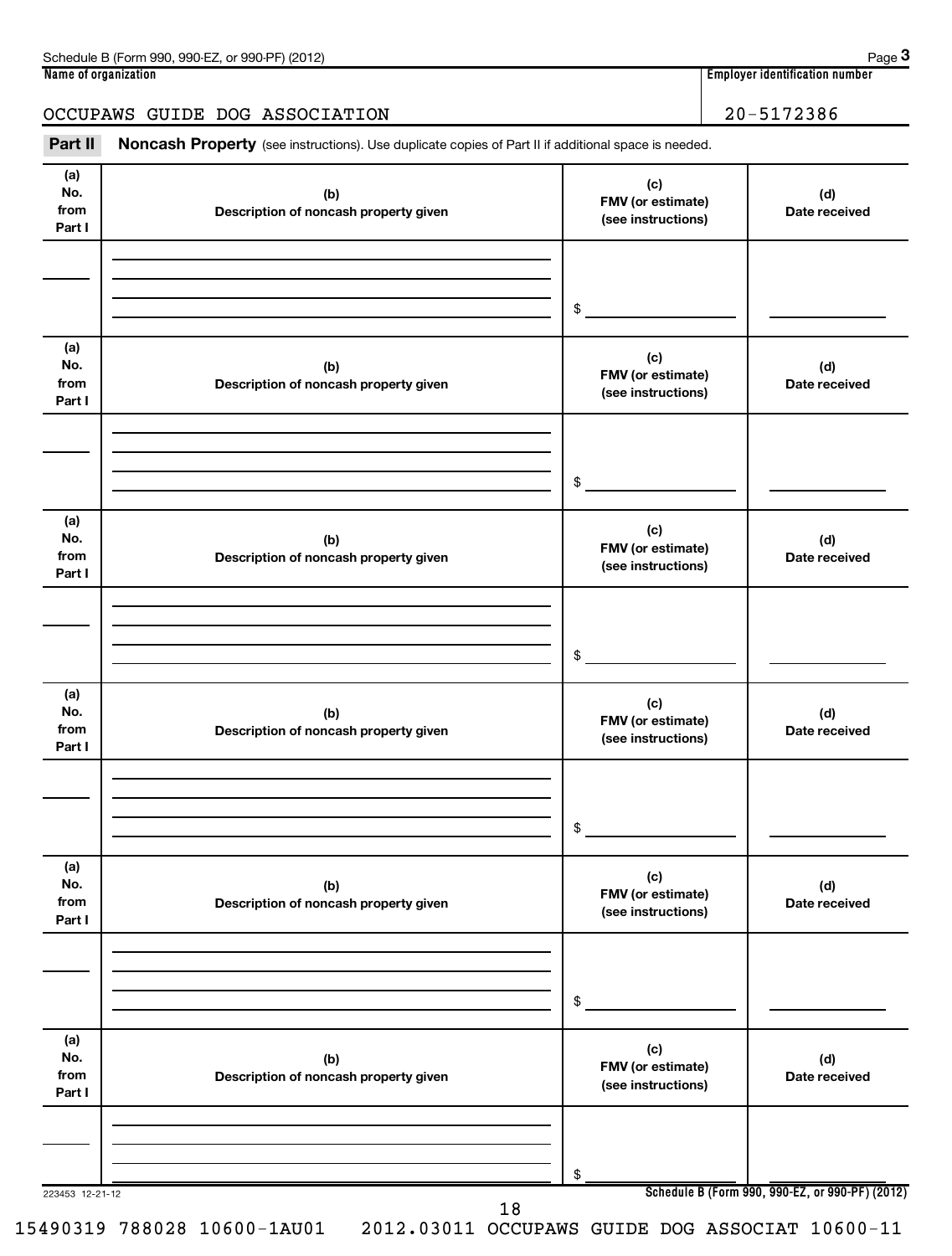| 20-5172386<br>OCCUPAWS GUIDE DOG ASSOCIATION<br>Exclusively religious, charitable, etc., individual contributions to section 501(c)(7), (8), or (10) organizations that total more than \$1,000 for the<br>year. Complete columns (a) through (e) and the following line entry. Fo<br>Part III<br>the total of exclusively religious, charitable, etc., contributions of \$1,000 or less for the year. (Enter this information once.)<br>$\blacktriangleright$ \$<br>Use duplicate copies of Part III if additional space is needed.<br>(a) No.<br>from<br>(b) Purpose of gift<br>(c) Use of gift<br>(d) Description of how gift is held<br>Part I<br>(e) Transfer of gift<br>Transferee's name, address, and ZIP + 4<br>Relationship of transferor to transferee |
|-------------------------------------------------------------------------------------------------------------------------------------------------------------------------------------------------------------------------------------------------------------------------------------------------------------------------------------------------------------------------------------------------------------------------------------------------------------------------------------------------------------------------------------------------------------------------------------------------------------------------------------------------------------------------------------------------------------------------------------------------------------------|
|                                                                                                                                                                                                                                                                                                                                                                                                                                                                                                                                                                                                                                                                                                                                                                   |
|                                                                                                                                                                                                                                                                                                                                                                                                                                                                                                                                                                                                                                                                                                                                                                   |
|                                                                                                                                                                                                                                                                                                                                                                                                                                                                                                                                                                                                                                                                                                                                                                   |
|                                                                                                                                                                                                                                                                                                                                                                                                                                                                                                                                                                                                                                                                                                                                                                   |
|                                                                                                                                                                                                                                                                                                                                                                                                                                                                                                                                                                                                                                                                                                                                                                   |
|                                                                                                                                                                                                                                                                                                                                                                                                                                                                                                                                                                                                                                                                                                                                                                   |
|                                                                                                                                                                                                                                                                                                                                                                                                                                                                                                                                                                                                                                                                                                                                                                   |
|                                                                                                                                                                                                                                                                                                                                                                                                                                                                                                                                                                                                                                                                                                                                                                   |
|                                                                                                                                                                                                                                                                                                                                                                                                                                                                                                                                                                                                                                                                                                                                                                   |
| (a) No.                                                                                                                                                                                                                                                                                                                                                                                                                                                                                                                                                                                                                                                                                                                                                           |
| from<br>(c) Use of gift<br>(b) Purpose of gift<br>(d) Description of how gift is held<br>Part I                                                                                                                                                                                                                                                                                                                                                                                                                                                                                                                                                                                                                                                                   |
|                                                                                                                                                                                                                                                                                                                                                                                                                                                                                                                                                                                                                                                                                                                                                                   |
| (e) Transfer of gift                                                                                                                                                                                                                                                                                                                                                                                                                                                                                                                                                                                                                                                                                                                                              |
| Transferee's name, address, and ZIP + 4                                                                                                                                                                                                                                                                                                                                                                                                                                                                                                                                                                                                                                                                                                                           |
| Relationship of transferor to transferee                                                                                                                                                                                                                                                                                                                                                                                                                                                                                                                                                                                                                                                                                                                          |
|                                                                                                                                                                                                                                                                                                                                                                                                                                                                                                                                                                                                                                                                                                                                                                   |
| (a) No.                                                                                                                                                                                                                                                                                                                                                                                                                                                                                                                                                                                                                                                                                                                                                           |
| from<br>(b) Purpose of gift<br>(c) Use of gift<br>(d) Description of how gift is held<br>Part I                                                                                                                                                                                                                                                                                                                                                                                                                                                                                                                                                                                                                                                                   |
|                                                                                                                                                                                                                                                                                                                                                                                                                                                                                                                                                                                                                                                                                                                                                                   |
|                                                                                                                                                                                                                                                                                                                                                                                                                                                                                                                                                                                                                                                                                                                                                                   |
| (e) Transfer of gift                                                                                                                                                                                                                                                                                                                                                                                                                                                                                                                                                                                                                                                                                                                                              |
| Transferee's name, address, and ZIP + 4<br>Relationship of transferor to transferee                                                                                                                                                                                                                                                                                                                                                                                                                                                                                                                                                                                                                                                                               |
|                                                                                                                                                                                                                                                                                                                                                                                                                                                                                                                                                                                                                                                                                                                                                                   |
| (a) No.                                                                                                                                                                                                                                                                                                                                                                                                                                                                                                                                                                                                                                                                                                                                                           |
| from<br>(c) Use of gift<br>(b) Purpose of gift<br>(d) Description of how gift is held<br>Part I                                                                                                                                                                                                                                                                                                                                                                                                                                                                                                                                                                                                                                                                   |
|                                                                                                                                                                                                                                                                                                                                                                                                                                                                                                                                                                                                                                                                                                                                                                   |
|                                                                                                                                                                                                                                                                                                                                                                                                                                                                                                                                                                                                                                                                                                                                                                   |
| (e) Transfer of gift                                                                                                                                                                                                                                                                                                                                                                                                                                                                                                                                                                                                                                                                                                                                              |
| Transferee's name, address, and ZIP + 4<br>Relationship of transferor to transferee                                                                                                                                                                                                                                                                                                                                                                                                                                                                                                                                                                                                                                                                               |
|                                                                                                                                                                                                                                                                                                                                                                                                                                                                                                                                                                                                                                                                                                                                                                   |
| Schedule B (Form 990, 990-EZ, or 990-PF) (2012)<br>223454 12-21-12                                                                                                                                                                                                                                                                                                                                                                                                                                                                                                                                                                                                                                                                                                |

19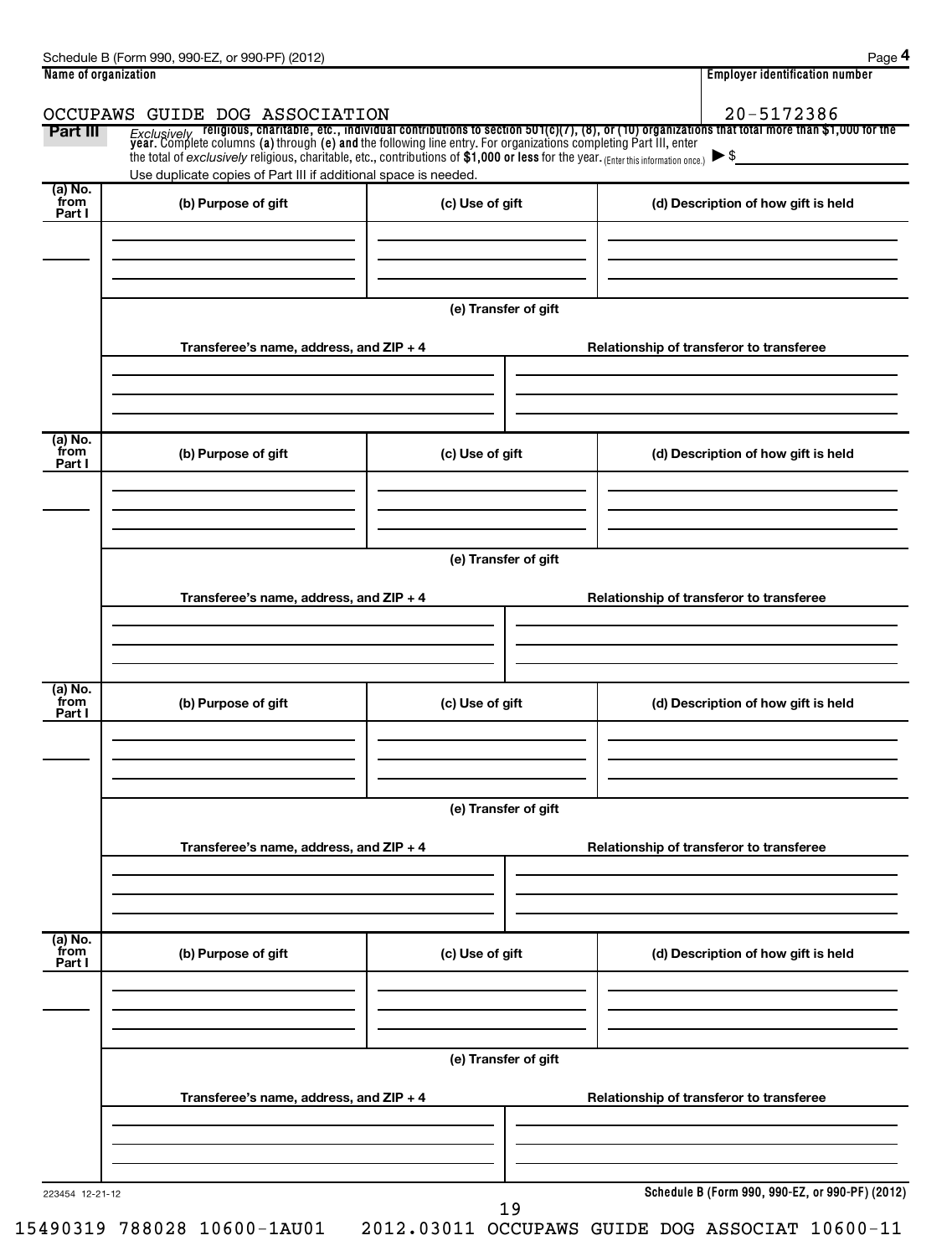Department of the Treasury Internal Revenue Service

# **Supplemental Financial Statements**

**(Form 990) | Complete if the organization answered "Yes," to Form 990, Part IV, line 6, 7, 8, 9, 10, 11a, 11b, 11c, 11d, 11e, 11f, 12a, or 12b.**

**| Attach to Form 990. | See separate instructions.**

**Open to Public Inspection**

OMB No. 1545-0047

|  | Name of the organization |
|--|--------------------------|

|                    | Name of the organization<br>OCCUPAWS GUIDE DOG ASSOCIATION                                                                                                                                                                     | <b>Employer identification number</b><br>20-5172386 |
|--------------------|--------------------------------------------------------------------------------------------------------------------------------------------------------------------------------------------------------------------------------|-----------------------------------------------------|
| Part I             | Organizations Maintaining Donor Advised Funds or Other Similar Funds or Accounts. Complete if the                                                                                                                              |                                                     |
|                    | organization answered "Yes" to Form 990, Part IV, line 6.                                                                                                                                                                      |                                                     |
|                    | (a) Donor advised funds                                                                                                                                                                                                        | (b) Funds and other accounts                        |
| 1.                 |                                                                                                                                                                                                                                |                                                     |
| 2                  |                                                                                                                                                                                                                                |                                                     |
| з                  |                                                                                                                                                                                                                                |                                                     |
| 4                  |                                                                                                                                                                                                                                |                                                     |
| 5                  | Did the organization inform all donors and donor advisors in writing that the assets held in donor advised funds                                                                                                               |                                                     |
|                    |                                                                                                                                                                                                                                | Yes<br><b>No</b>                                    |
| 6                  | Did the organization inform all grantees, donors, and donor advisors in writing that grant funds can be used only                                                                                                              |                                                     |
|                    | for charitable purposes and not for the benefit of the donor or donor advisor, or for any other purpose conferring                                                                                                             |                                                     |
|                    |                                                                                                                                                                                                                                | Yes<br>No                                           |
| Part II            | Conservation Easements. Complete if the organization answered "Yes" to Form 990, Part IV, line 7.                                                                                                                              |                                                     |
| 1.                 | Purpose(s) of conservation easements held by the organization (check all that apply).                                                                                                                                          |                                                     |
|                    | Preservation of land for public use (e.g., recreation or education)<br>Preservation of an historically important land area                                                                                                     |                                                     |
|                    | Protection of natural habitat<br>Preservation of a certified historic structure                                                                                                                                                |                                                     |
|                    | Preservation of open space                                                                                                                                                                                                     |                                                     |
| 2                  | Complete lines 2a through 2d if the organization held a qualified conservation contribution in the form of a conservation easement on the last                                                                                 |                                                     |
|                    | day of the tax year.                                                                                                                                                                                                           |                                                     |
|                    |                                                                                                                                                                                                                                | Held at the End of the Tax Year                     |
| а                  |                                                                                                                                                                                                                                | 2a                                                  |
| b                  |                                                                                                                                                                                                                                | 2 <sub>b</sub>                                      |
| с                  |                                                                                                                                                                                                                                | 2c                                                  |
| d                  | Number of conservation easements included in (c) acquired after 8/17/06, and not on a historic structure                                                                                                                       |                                                     |
|                    |                                                                                                                                                                                                                                | 2d                                                  |
| 3                  | Number of conservation easements modified, transferred, released, extinguished, or terminated by the organization during the tax                                                                                               |                                                     |
|                    | year                                                                                                                                                                                                                           |                                                     |
| 4                  | Number of states where property subject to conservation easement is located >                                                                                                                                                  |                                                     |
| 5                  | Does the organization have a written policy regarding the periodic monitoring, inspection, handling of                                                                                                                         |                                                     |
|                    |                                                                                                                                                                                                                                | Yes<br><b>No</b>                                    |
| 6                  | Staff and volunteer hours devoted to monitoring, inspecting, and enforcing conservation easements during the year                                                                                                              |                                                     |
| 7                  | Amount of expenses incurred in monitoring, inspecting, and enforcing conservation easements during the year $\triangleright$ \$                                                                                                |                                                     |
| 8                  | Does each conservation easement reported on line 2(d) above satisfy the requirements of section 170(h)(4)(B)(i)                                                                                                                |                                                     |
|                    |                                                                                                                                                                                                                                | Yes<br><b>No</b>                                    |
| 9                  | In Part XIII, describe how the organization reports conservation easements in its revenue and expense statement, and balance sheet, and                                                                                        |                                                     |
|                    | include, if applicable, the text of the footnote to the organization's financial statements that describes the organization's accounting for                                                                                   |                                                     |
|                    | conservation easements.                                                                                                                                                                                                        |                                                     |
| Part III           | Organizations Maintaining Collections of Art, Historical Treasures, or Other Similar Assets.                                                                                                                                   |                                                     |
|                    | Complete if the organization answered "Yes" to Form 990, Part IV, line 8.                                                                                                                                                      |                                                     |
|                    | 1a If the organization elected, as permitted under SFAS 116 (ASC 958), not to report in its revenue statement and balance sheet works of art,                                                                                  |                                                     |
|                    | historical treasures, or other similar assets held for public exhibition, education, or research in furtherance of public service, provide, in Part XIII,                                                                      |                                                     |
|                    | the text of the footnote to its financial statements that describes these items.                                                                                                                                               |                                                     |
|                    | b If the organization elected, as permitted under SFAS 116 (ASC 958), to report in its revenue statement and balance sheet works of art, historical                                                                            |                                                     |
|                    | treasures, or other similar assets held for public exhibition, education, or research in furtherance of public service, provide the following amounts                                                                          |                                                     |
|                    | relating to these items:                                                                                                                                                                                                       |                                                     |
|                    |                                                                                                                                                                                                                                | $\bullet$                                           |
|                    | (ii) Assets included in Form 990, Part X                                                                                                                                                                                       | - \$                                                |
| 2                  | If the organization received or held works of art, historical treasures, or other similar assets for financial gain, provide                                                                                                   |                                                     |
|                    | the following amounts required to be reported under SFAS 116 (ASC 958) relating to these items:                                                                                                                                |                                                     |
| а                  |                                                                                                                                                                                                                                | - \$                                                |
| b                  | Assets included in Form 990, Part X [11] Martin March 1990, Part X [11] Martin Martin Martin Martin March 1990, Part X [11] Martin Martin Martin March 1990, Part X [11] Martin March 1990, Part X [11] Martin March 1990, Par | - \$                                                |
|                    |                                                                                                                                                                                                                                |                                                     |
|                    | LHA For Paperwork Reduction Act Notice, see the Instructions for Form 990.                                                                                                                                                     | <b>Schedule D (Form 990) 2012</b>                   |
| 232051<br>12-10-12 |                                                                                                                                                                                                                                |                                                     |

20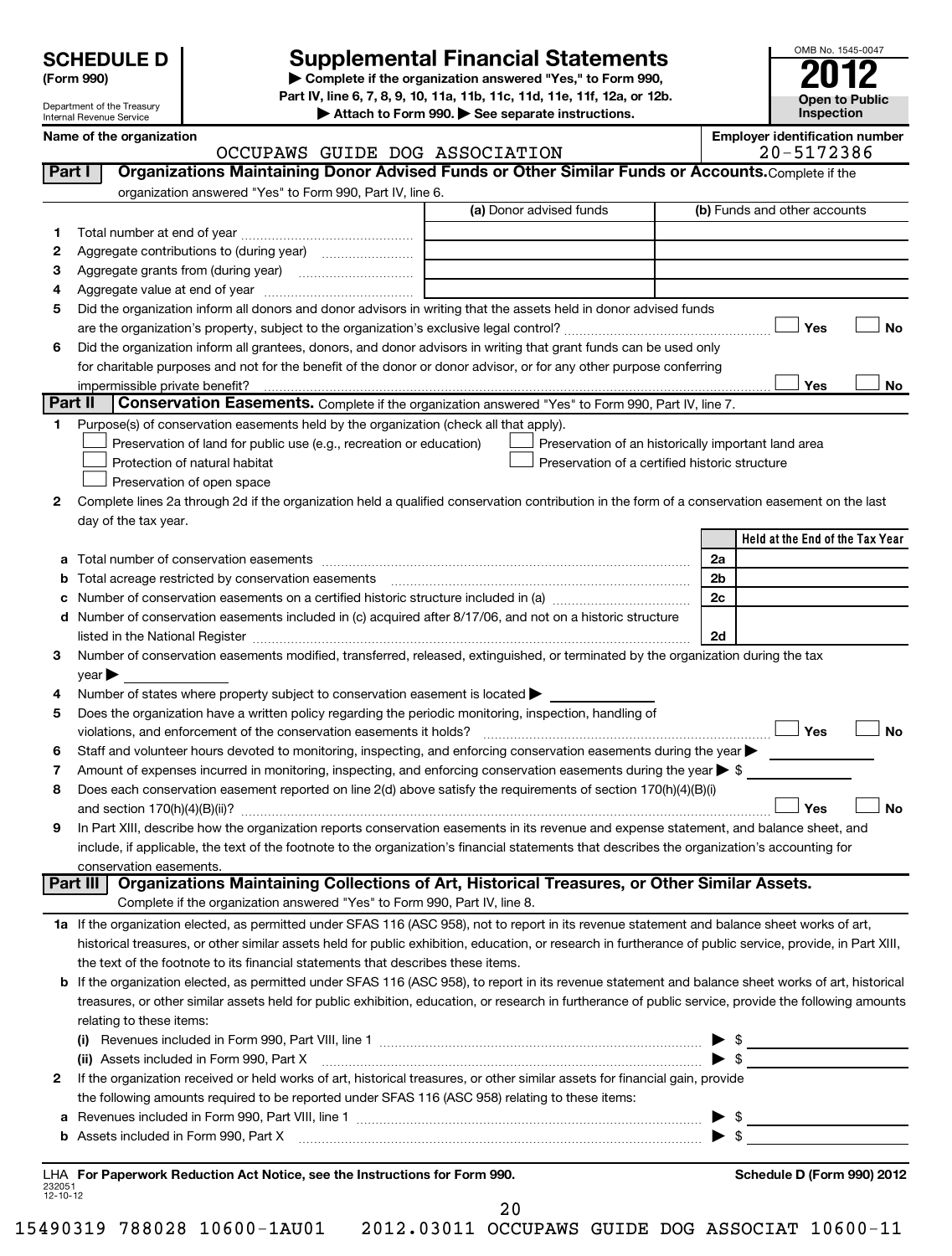|        | Schedule D (Form 990) 2012                                                                                                                                                                                                     | OCCUPAWS GUIDE DOG ASSOCIATION |                |                                                                                                                                                                                                                                |                 | 20-5172386 Page 2          |                |            |        |
|--------|--------------------------------------------------------------------------------------------------------------------------------------------------------------------------------------------------------------------------------|--------------------------------|----------------|--------------------------------------------------------------------------------------------------------------------------------------------------------------------------------------------------------------------------------|-----------------|----------------------------|----------------|------------|--------|
|        | Part III<br>Organizations Maintaining Collections of Art, Historical Treasures, or Other Similar Assets (continued)                                                                                                            |                                |                |                                                                                                                                                                                                                                |                 |                            |                |            |        |
| 3      | Using the organization's acquisition, accession, and other records, check any of the following that are a significant use of its collection items                                                                              |                                |                |                                                                                                                                                                                                                                |                 |                            |                |            |        |
|        | (check all that apply):                                                                                                                                                                                                        |                                |                |                                                                                                                                                                                                                                |                 |                            |                |            |        |
| a      | Public exhibition                                                                                                                                                                                                              |                                |                | Loan or exchange programs                                                                                                                                                                                                      |                 |                            |                |            |        |
| b      | Scholarly research                                                                                                                                                                                                             |                                |                | Other and the control of the control of the control of the control of the control of the control of the control of the control of the control of the control of the control of the control of the control of the control of th |                 |                            |                |            |        |
| c      | Preservation for future generations                                                                                                                                                                                            |                                |                |                                                                                                                                                                                                                                |                 |                            |                |            |        |
| 4      | Provide a description of the organization's collections and explain how they further the organization's exempt purpose in Part XIII.                                                                                           |                                |                |                                                                                                                                                                                                                                |                 |                            |                |            |        |
| 5      | During the year, did the organization solicit or receive donations of art, historical treasures, or other similar assets                                                                                                       |                                |                |                                                                                                                                                                                                                                |                 |                            |                |            |        |
|        |                                                                                                                                                                                                                                |                                |                |                                                                                                                                                                                                                                |                 |                            | Yes            |            | No     |
|        | Part IV<br><b>Escrow and Custodial Arrangements.</b> Complete if the organization answered "Yes" to Form 990, Part IV, line 9, or                                                                                              |                                |                |                                                                                                                                                                                                                                |                 |                            |                |            |        |
|        | reported an amount on Form 990, Part X, line 21.                                                                                                                                                                               |                                |                |                                                                                                                                                                                                                                |                 |                            |                |            |        |
|        | 1a Is the organization an agent, trustee, custodian or other intermediary for contributions or other assets not included                                                                                                       |                                |                |                                                                                                                                                                                                                                |                 |                            |                |            |        |
|        |                                                                                                                                                                                                                                |                                |                |                                                                                                                                                                                                                                |                 |                            | Yes            |            | No     |
|        | b If "Yes," explain the arrangement in Part XIII and complete the following table:                                                                                                                                             |                                |                |                                                                                                                                                                                                                                |                 |                            |                |            |        |
|        |                                                                                                                                                                                                                                |                                |                |                                                                                                                                                                                                                                |                 |                            | Amount         |            |        |
|        | c Beginning balance measurements and the contract of the contract of the contract of the contract of the contract of the contract of the contract of the contract of the contract of the contract of the contract of the contr |                                |                |                                                                                                                                                                                                                                | 1c              |                            |                |            |        |
|        |                                                                                                                                                                                                                                |                                |                |                                                                                                                                                                                                                                | 1d              |                            |                |            |        |
|        | Distributions during the year manufactured and an account of the year manufactured and the year manufactured and the year manufactured and the year manufactured and the year manufactured and the year manufactured and the y |                                |                |                                                                                                                                                                                                                                | 1e              |                            |                |            |        |
|        |                                                                                                                                                                                                                                |                                |                |                                                                                                                                                                                                                                | 1f              |                            |                |            |        |
|        |                                                                                                                                                                                                                                |                                |                |                                                                                                                                                                                                                                |                 |                            | Yes            |            | No     |
|        | b If "Yes," explain the arrangement in Part XIII. Check here if the explanation has been provided in Part XIII<br><b>Part V</b>                                                                                                |                                |                |                                                                                                                                                                                                                                |                 |                            |                |            |        |
|        | Endowment Funds. Complete if the organization answered "Yes" to Form 990, Part IV, line 10.                                                                                                                                    |                                |                |                                                                                                                                                                                                                                |                 |                            |                |            |        |
|        |                                                                                                                                                                                                                                | (a) Current year               | (b) Prior year | (c) Two years back $\vert$ (d) Three years back $\vert$ (e) Four years back                                                                                                                                                    |                 |                            |                |            |        |
|        |                                                                                                                                                                                                                                |                                |                |                                                                                                                                                                                                                                |                 |                            |                |            |        |
|        |                                                                                                                                                                                                                                |                                |                |                                                                                                                                                                                                                                |                 |                            |                |            |        |
|        | Net investment earnings, gains, and losses                                                                                                                                                                                     |                                |                |                                                                                                                                                                                                                                |                 |                            |                |            |        |
|        |                                                                                                                                                                                                                                |                                |                |                                                                                                                                                                                                                                |                 |                            |                |            |        |
|        | e Other expenditures for facilities                                                                                                                                                                                            |                                |                |                                                                                                                                                                                                                                |                 |                            |                |            |        |
|        | and programs                                                                                                                                                                                                                   |                                |                |                                                                                                                                                                                                                                |                 |                            |                |            |        |
|        |                                                                                                                                                                                                                                |                                |                |                                                                                                                                                                                                                                |                 |                            |                |            |        |
| g<br>2 | End of year balance<br>Provide the estimated percentage of the current year end balance (line 1g, column (a)) held as:                                                                                                         |                                |                |                                                                                                                                                                                                                                |                 |                            |                |            |        |
|        | Board designated or quasi-endowment >                                                                                                                                                                                          |                                |                |                                                                                                                                                                                                                                |                 |                            |                |            |        |
| а<br>b | Permanent endowment                                                                                                                                                                                                            | %                              |                |                                                                                                                                                                                                                                |                 |                            |                |            |        |
|        | c Temporarily restricted endowment                                                                                                                                                                                             | %                              |                |                                                                                                                                                                                                                                |                 |                            |                |            |        |
|        | The percentages in lines 2a, 2b, and 2c should equal 100%.                                                                                                                                                                     |                                |                |                                                                                                                                                                                                                                |                 |                            |                |            |        |
|        | 3a Are there endowment funds not in the possession of the organization that are held and administered for the organization                                                                                                     |                                |                |                                                                                                                                                                                                                                |                 |                            |                |            |        |
|        | by:                                                                                                                                                                                                                            |                                |                |                                                                                                                                                                                                                                |                 |                            |                | <b>Yes</b> | No.    |
|        | (i)                                                                                                                                                                                                                            |                                |                |                                                                                                                                                                                                                                |                 |                            | 3a(i)          |            |        |
|        |                                                                                                                                                                                                                                |                                |                |                                                                                                                                                                                                                                |                 |                            | 3a(ii)         |            |        |
|        |                                                                                                                                                                                                                                |                                |                |                                                                                                                                                                                                                                |                 |                            | 3b             |            |        |
|        | Describe in Part XIII the intended uses of the organization's endowment funds.                                                                                                                                                 |                                |                |                                                                                                                                                                                                                                |                 |                            |                |            |        |
|        | Part VI<br>Land, Buildings, and Equipment. See Form 990, Part X, line 10.                                                                                                                                                      |                                |                |                                                                                                                                                                                                                                |                 |                            |                |            |        |
|        | Description of property                                                                                                                                                                                                        | (a) Cost or other              |                | (b) Cost or other                                                                                                                                                                                                              | (c) Accumulated |                            | (d) Book value |            |        |
|        |                                                                                                                                                                                                                                | basis (investment)             |                | basis (other)                                                                                                                                                                                                                  | depreciation    |                            |                |            |        |
|        |                                                                                                                                                                                                                                |                                |                |                                                                                                                                                                                                                                |                 |                            |                |            |        |
|        |                                                                                                                                                                                                                                |                                |                |                                                                                                                                                                                                                                |                 |                            |                |            |        |
|        |                                                                                                                                                                                                                                |                                |                |                                                                                                                                                                                                                                |                 |                            |                |            |        |
|        |                                                                                                                                                                                                                                |                                |                | 2,000.                                                                                                                                                                                                                         |                 | 722.                       |                |            | 1,278. |
|        |                                                                                                                                                                                                                                |                                |                |                                                                                                                                                                                                                                |                 |                            |                |            |        |
|        | Total. Add lines 1a through 1e. (Column (d) must equal Form 990, Part X, column (B), line 10(c).)                                                                                                                              |                                |                |                                                                                                                                                                                                                                |                 |                            |                |            | 1,278. |
|        |                                                                                                                                                                                                                                |                                |                |                                                                                                                                                                                                                                |                 | Schedule D (Form 990) 2012 |                |            |        |

232052 12-10-12

21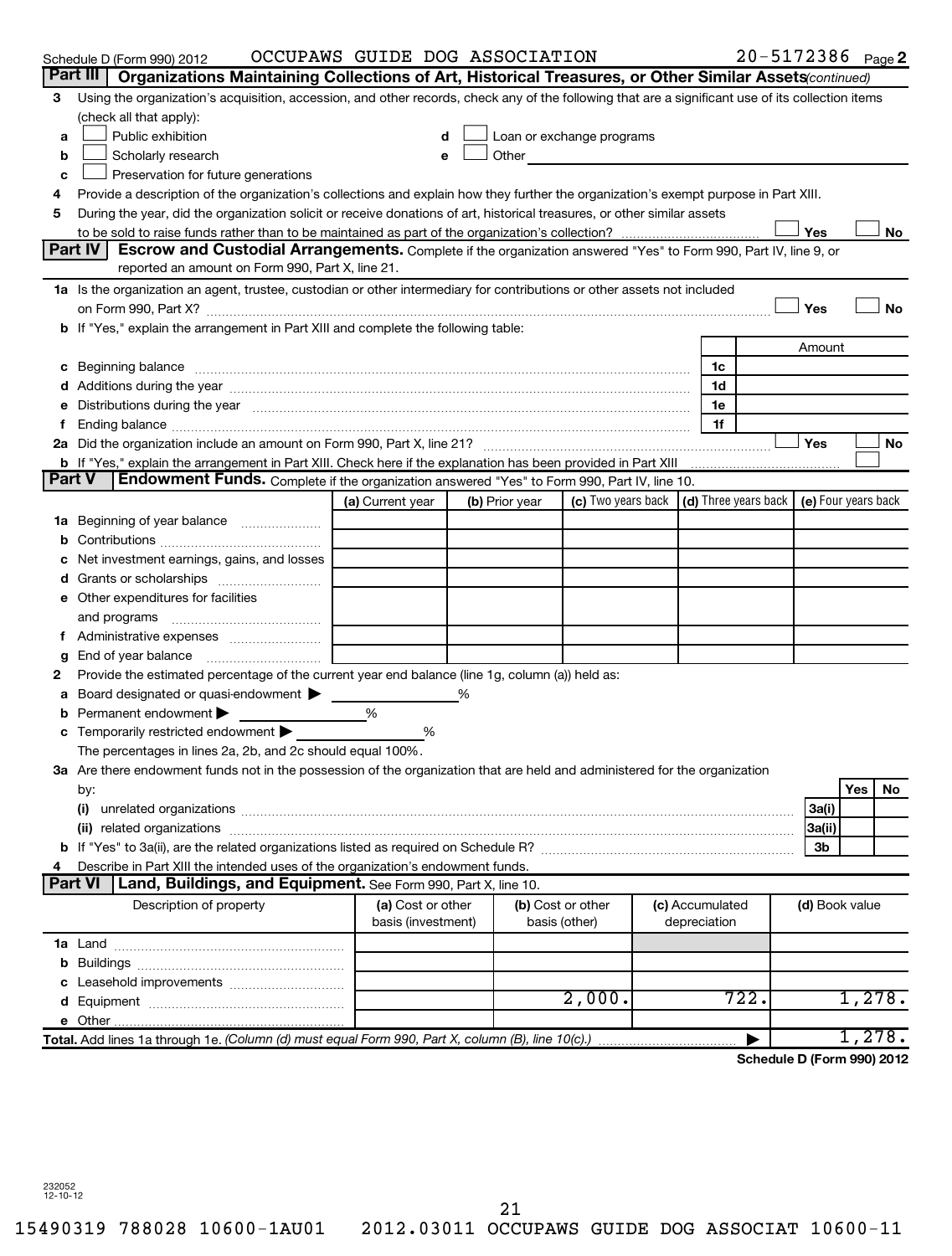|                | OCCUPAWS GUIDE DOG ASSOCIATION<br>Schedule D (Form 990) 2012                                                                                            |                 |                | 20-5172386 Page 3                                         |
|----------------|---------------------------------------------------------------------------------------------------------------------------------------------------------|-----------------|----------------|-----------------------------------------------------------|
|                | Part VII Investments - Other Securities. See Form 990, Part X, line 12.                                                                                 |                 |                |                                                           |
|                | (a) Description of security or category (including name of security)                                                                                    | (b) Book value  |                | (c) Method of valuation: Cost or end-of-year market value |
|                | (1) Financial derivatives                                                                                                                               |                 |                |                                                           |
|                | (2) Closely-held equity interests                                                                                                                       |                 |                |                                                           |
| (3) Other      |                                                                                                                                                         |                 |                |                                                           |
| (A)            |                                                                                                                                                         |                 |                |                                                           |
| (B)            |                                                                                                                                                         |                 |                |                                                           |
| (C)            |                                                                                                                                                         |                 |                |                                                           |
| (D)            |                                                                                                                                                         |                 |                |                                                           |
| (E)<br>(F)     |                                                                                                                                                         |                 |                |                                                           |
| (G)            |                                                                                                                                                         |                 |                |                                                           |
| (H)            |                                                                                                                                                         |                 |                |                                                           |
| (1)            |                                                                                                                                                         |                 |                |                                                           |
|                | Total. (Col. (b) must equal Form 990, Part X, col. (B) line 12.)                                                                                        |                 |                |                                                           |
|                | Part VIII Investments - Program Related. See Form 990, Part X, line 13.                                                                                 |                 |                |                                                           |
|                | (a) Description of investment type                                                                                                                      | (b) Book value  |                | (c) Method of valuation: Cost or end-of-year market value |
| (1)            |                                                                                                                                                         |                 |                |                                                           |
| (2)            |                                                                                                                                                         |                 |                |                                                           |
| (3)            |                                                                                                                                                         |                 |                |                                                           |
| (4)            |                                                                                                                                                         |                 |                |                                                           |
| (5)            |                                                                                                                                                         |                 |                |                                                           |
| (6)            |                                                                                                                                                         |                 |                |                                                           |
| (7)            |                                                                                                                                                         |                 |                |                                                           |
| (8)            |                                                                                                                                                         |                 |                |                                                           |
| (9)            |                                                                                                                                                         |                 |                |                                                           |
| (10)           |                                                                                                                                                         |                 |                |                                                           |
|                | Total. (Col. (b) must equal Form 990, Part X, col. (B) line 13.) $\blacktriangleright$                                                                  |                 |                |                                                           |
| <b>Part IX</b> | Other Assets. See Form 990, Part X, line 15.                                                                                                            |                 |                |                                                           |
|                |                                                                                                                                                         | (a) Description |                | (b) Book value                                            |
| (1)            |                                                                                                                                                         |                 |                |                                                           |
| (2)            |                                                                                                                                                         |                 |                |                                                           |
| (3)            |                                                                                                                                                         |                 |                |                                                           |
| (4)            |                                                                                                                                                         |                 |                |                                                           |
| (5)            |                                                                                                                                                         |                 |                |                                                           |
| (6)            |                                                                                                                                                         |                 |                |                                                           |
| (7)            |                                                                                                                                                         |                 |                |                                                           |
| (8)            |                                                                                                                                                         |                 |                |                                                           |
| (9)            |                                                                                                                                                         |                 |                |                                                           |
| (10)           |                                                                                                                                                         |                 |                |                                                           |
| Part X         | Total. (Column (b) must equal Form 990, Part X, col. (B) line 15.)<br>Other Liabilities. See Form 990, Part X, line 25.                                 |                 |                |                                                           |
|                | (a) Description of liability                                                                                                                            |                 | (b) Book value |                                                           |
| 1.<br>(1)      | Federal income taxes                                                                                                                                    |                 |                |                                                           |
| (2)            |                                                                                                                                                         |                 |                |                                                           |
| (3)            |                                                                                                                                                         |                 |                |                                                           |
| (4)            |                                                                                                                                                         |                 |                |                                                           |
| (5)            |                                                                                                                                                         |                 |                |                                                           |
| (6)            |                                                                                                                                                         |                 |                |                                                           |
| (7)            |                                                                                                                                                         |                 |                |                                                           |
| (8)            |                                                                                                                                                         |                 |                |                                                           |
| (9)            |                                                                                                                                                         |                 |                |                                                           |
| (10)           |                                                                                                                                                         |                 |                |                                                           |
| (11)           |                                                                                                                                                         |                 |                |                                                           |
|                | Total. (Column (b) must equal Form 990, Part X, col. (B) line 25.)                                                                                      |                 |                |                                                           |
|                | 2. FIN 48 (ASC 740) Footnote. In Part XIII, provide the text of the footnote to the organization's financial statements that reports the organization's |                 |                |                                                           |
|                | liability for uncertain tax positions under FIN 48 (ASC 740). Check here if the text of the footnote has been provided in Part XIII                     |                 |                |                                                           |
| 222052         |                                                                                                                                                         |                 |                | Schedule D (Form 990) 2012                                |

232053 12-10-12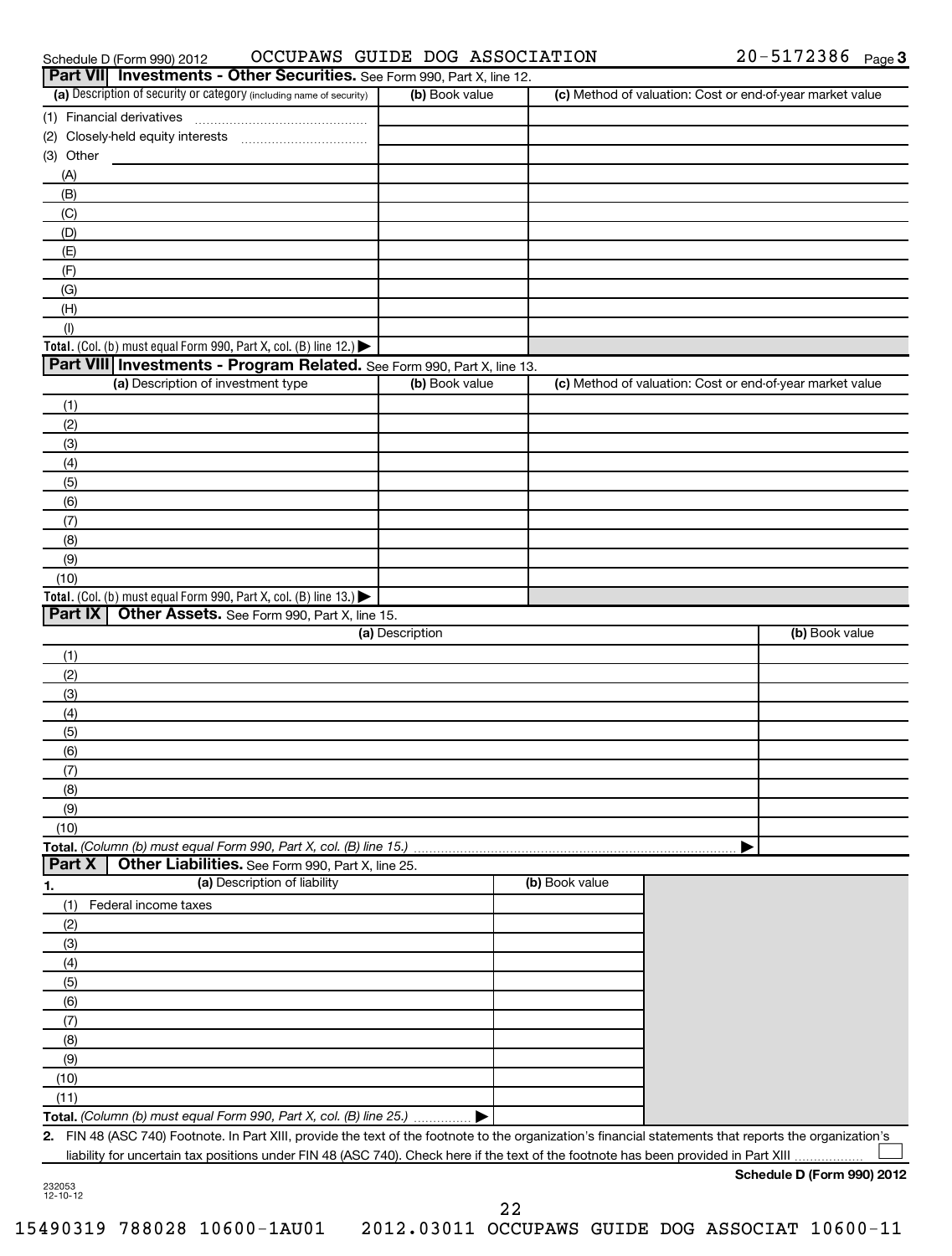|    | OCCUPAWS GUIDE DOG ASSOCIATION<br>Schedule D (Form 990) 2012                                                                                                                                                                        |                |           |                | $20 - 5172386$ Page 4 |
|----|-------------------------------------------------------------------------------------------------------------------------------------------------------------------------------------------------------------------------------------|----------------|-----------|----------------|-----------------------|
|    | Part XI   Reconciliation of Revenue per Audited Financial Statements With Revenue per Return                                                                                                                                        |                |           |                |                       |
| 1  | Total revenue, gains, and other support per audited financial statements                                                                                                                                                            |                |           | $\mathbf{1}$   | 178,020.              |
| 2  | Amounts included on line 1 but not on Form 990, Part VIII, line 12:                                                                                                                                                                 |                |           |                |                       |
| a  |                                                                                                                                                                                                                                     | 2a             |           |                |                       |
| b  |                                                                                                                                                                                                                                     | 2 <sub>b</sub> | 31,200.   |                |                       |
| с  |                                                                                                                                                                                                                                     | 2c             |           |                |                       |
| d  |                                                                                                                                                                                                                                     | 2d             |           |                |                       |
| е  | Add lines 2a through 2d <b>contained a contained a contained a contained a</b> contained a contained a contained a contained a contact a contact a contact a contact a contact a contact a contact a contact a contact a contact a  |                |           | 2е             | 31,200.               |
| 3  |                                                                                                                                                                                                                                     |                |           | 3              | 146,820.              |
| 4  | Amounts included on Form 990, Part VIII, line 12, but not on line 1:                                                                                                                                                                |                |           |                |                       |
| a  |                                                                                                                                                                                                                                     | 4a             |           |                |                       |
|    |                                                                                                                                                                                                                                     | 4 <sub>b</sub> | $-6,998.$ |                |                       |
| c. | Add lines 4a and 4b                                                                                                                                                                                                                 |                |           | 4c             | $-6,998.$             |
| 5. |                                                                                                                                                                                                                                     |                |           | 5              | 139,822.              |
|    | Part XII   Reconciliation of Expenses per Audited Financial Statements With Expenses per Return                                                                                                                                     |                |           |                |                       |
| 1  |                                                                                                                                                                                                                                     |                |           | $\blacksquare$ | 150,611.              |
| 2  | Amounts included on line 1 but not on Form 990, Part IX, line 25:                                                                                                                                                                   |                |           |                |                       |
| a  |                                                                                                                                                                                                                                     | 2a             | 31,200.   |                |                       |
| b  |                                                                                                                                                                                                                                     | 2 <sub>b</sub> |           |                |                       |
|    |                                                                                                                                                                                                                                     | 2 <sub>c</sub> |           |                |                       |
| d  |                                                                                                                                                                                                                                     | 2d             | 6,998.    |                |                       |
| е  | Add lines 2a through 2d <b>contained a contained a contained a contained a</b> contained a contained a contained a contained a contained a contained a contained a contained a contained a contained a contained a contained a cont |                |           | 2e             | 38,198.               |
| з  |                                                                                                                                                                                                                                     |                |           | 3              | 112,413.              |
| 4  | Amounts included on Form 990, Part IX, line 25, but not on line 1:                                                                                                                                                                  |                |           |                |                       |
| a  |                                                                                                                                                                                                                                     | 4a             |           |                |                       |
| b  |                                                                                                                                                                                                                                     | 4 <sub>h</sub> |           |                |                       |
|    | Add lines 4a and 4b                                                                                                                                                                                                                 |                |           | 4c             | ο.                    |
| 5  |                                                                                                                                                                                                                                     |                |           | 5              | 112,413.              |
|    | <b>Part XIII</b> Supplemental Information                                                                                                                                                                                           |                |           |                |                       |

Complete this part to provide the descriptions required for Part II, lines 3, 5, and 9; Part III, lines 1a and 4; Part IV, lines 1b and 2b; Part V, line 4; Part X, line 2; Part XI, lines 2d and 4b; and Part XII, lines 2d and 4b. Also complete this part to provide any additional information.

| PART XI, LINE 4B - OTHER ADJUSTMENTS:                    |  |  |  |           |
|----------------------------------------------------------|--|--|--|-----------|
| DIRECT EXPENSES REPORTED ON FORM 990, PART VIII, LINE 8B |  |  |  | $-6,872.$ |
| DIRECT EXPENSES REPORTED ON FORM 990, PART VIII, LINE 9B |  |  |  | $-126.$   |
| TOTAL TO SCHEDULE D, PART XI, LINE 4B                    |  |  |  | $-6,998.$ |
|                                                          |  |  |  |           |

| PART XII, LINE 2D - OTHER ADJUSTMENTS: |  |  |  |  |                                                          |  |                            |
|----------------------------------------|--|--|--|--|----------------------------------------------------------|--|----------------------------|
|                                        |  |  |  |  | DIRECT EXPENSES REPORTED ON FORM 990, PART VIII, LINE 8B |  | 6,872.                     |
|                                        |  |  |  |  |                                                          |  | Schedule D (Form 990) 2012 |

23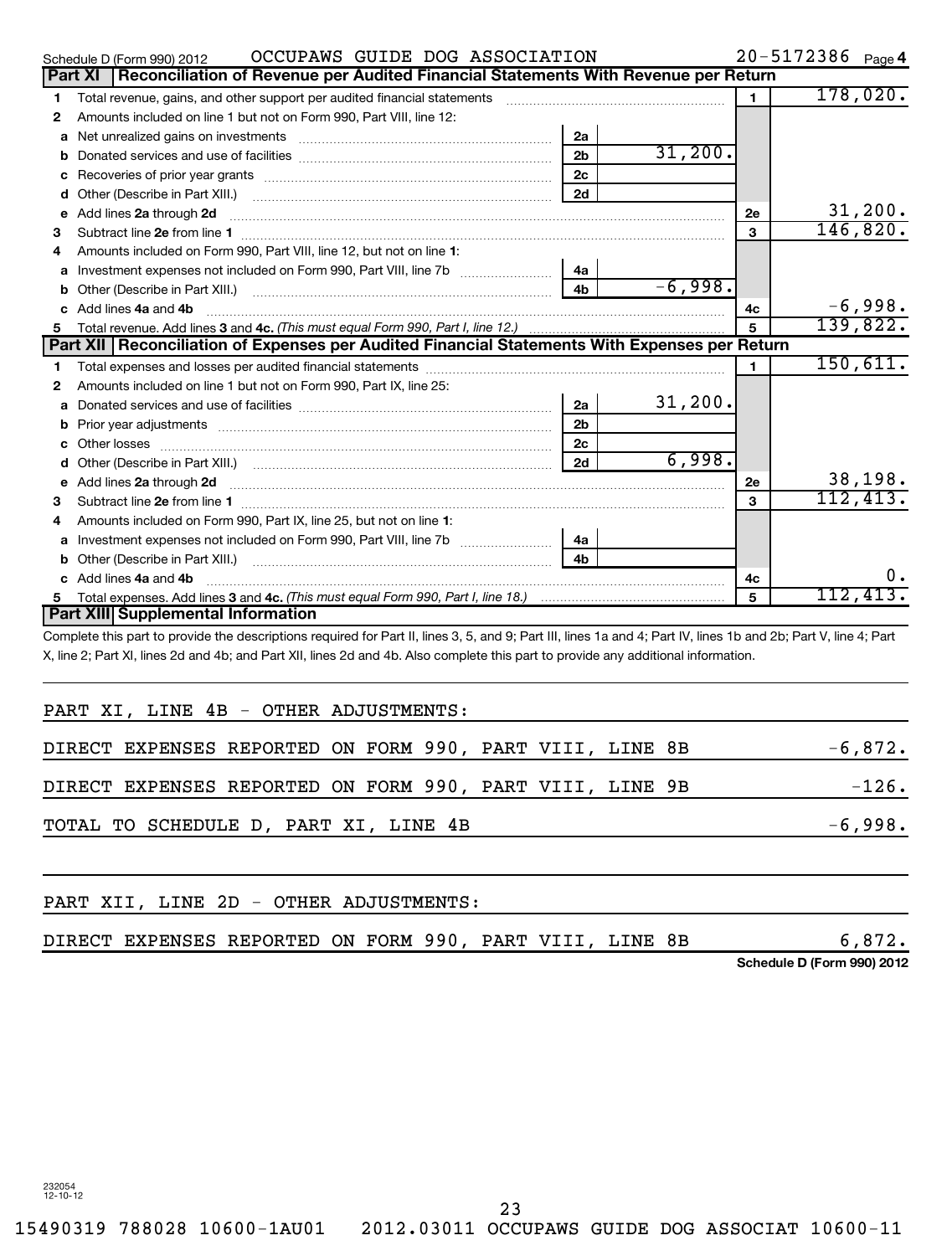| OCCUPAWS GUIDE DOG ASSOCIATION<br>Schedule D (Form 990) 2012   0CCUPAWS G<br><b>Part XIII Supplemental Information</b> (continued) | 20-5172386 Page 5          |
|------------------------------------------------------------------------------------------------------------------------------------|----------------------------|
| DIRECT EXPENSES REPORTED ON FORM 990, PART VIII, LINE 9B                                                                           | 126.                       |
| TOTAL TO SCHEDULE D, PART XII, LINE 2D                                                                                             | 6,998.                     |
|                                                                                                                                    |                            |
|                                                                                                                                    |                            |
|                                                                                                                                    |                            |
|                                                                                                                                    |                            |
|                                                                                                                                    |                            |
|                                                                                                                                    |                            |
|                                                                                                                                    |                            |
|                                                                                                                                    |                            |
|                                                                                                                                    |                            |
|                                                                                                                                    |                            |
|                                                                                                                                    |                            |
|                                                                                                                                    |                            |
|                                                                                                                                    |                            |
|                                                                                                                                    |                            |
|                                                                                                                                    |                            |
|                                                                                                                                    |                            |
| 232055<br>12-10-12<br>24                                                                                                           | Schedule D (Form 990) 2012 |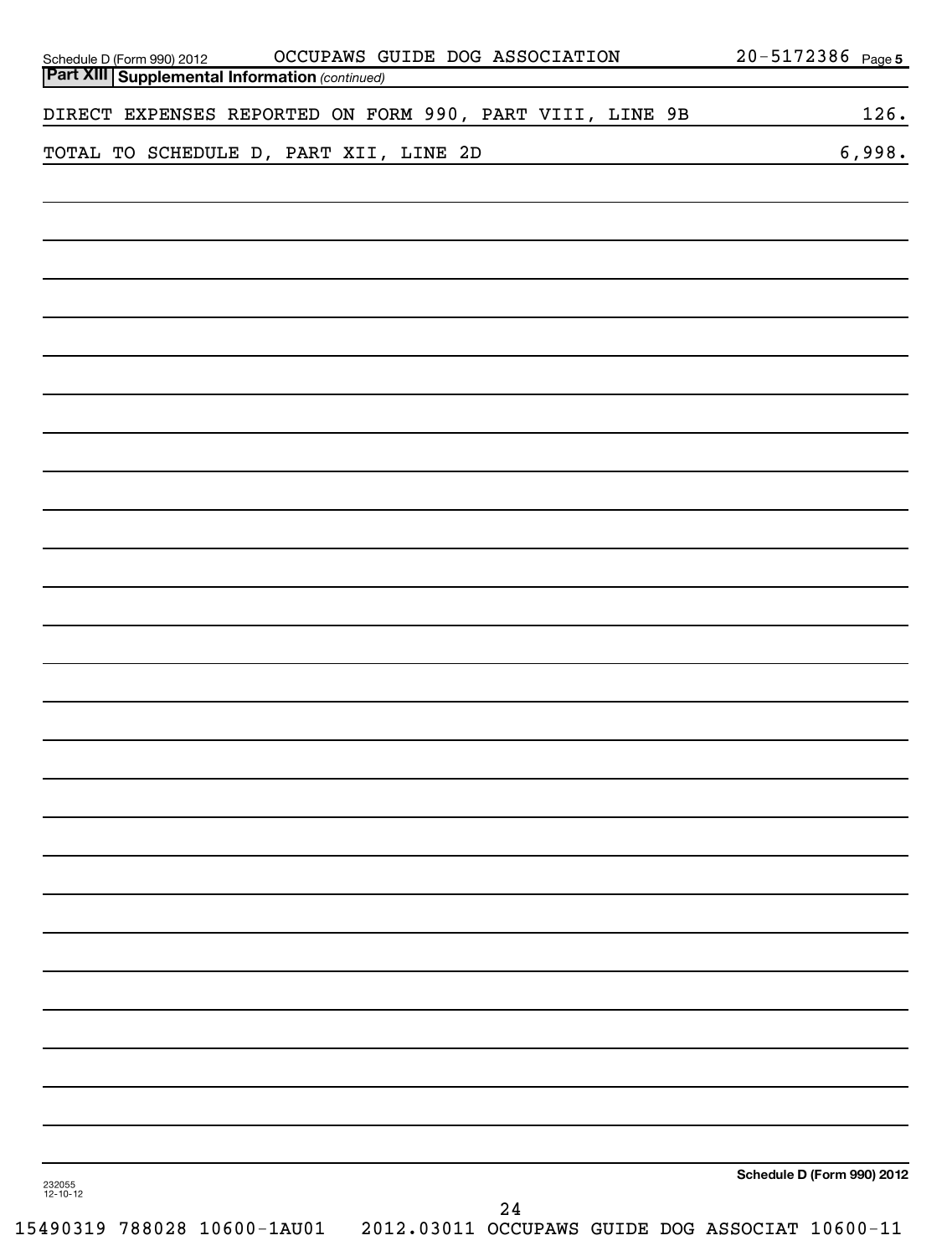| <b>SCHEDULE G</b> |
|-------------------|
|-------------------|

| (Form 990 or 990-EZ) |  |  |  |  |
|----------------------|--|--|--|--|
|----------------------|--|--|--|--|

Department of the Treasury Internal Revenue Service

# **Supplemental Information Regarding Fundraising or Gaming Activities**

**Complete if the organization answered "Yes" to Form 990, Part IV, lines 17, 18, or 19, or if the organization entered more than \$15,000 on Form 990-EZ, line 6a. | Attach to Form 990 or Form 990-EZ. | See separate instructions.**

**Open To Public Inspection**

**Employer identification number**

OMB No. 1545-0047

#### Name of the organization

|                                                                                                                                                                                                                                                                                                                                                                                                                                                                                                                                                                                                                                                                                            | OCCUPAWS GUIDE DOG ASSOCIATION            |     |                                                                            |                                                                            | 20-5172386                                                                 |                                                         |  |  |  |  |
|--------------------------------------------------------------------------------------------------------------------------------------------------------------------------------------------------------------------------------------------------------------------------------------------------------------------------------------------------------------------------------------------------------------------------------------------------------------------------------------------------------------------------------------------------------------------------------------------------------------------------------------------------------------------------------------------|-------------------------------------------|-----|----------------------------------------------------------------------------|----------------------------------------------------------------------------|----------------------------------------------------------------------------|---------------------------------------------------------|--|--|--|--|
| Fundraising Activities. Complete if the organization answered "Yes" to Form 990, Part IV, line 17. Form 990-EZ filers are not<br>Part I<br>required to complete this part.                                                                                                                                                                                                                                                                                                                                                                                                                                                                                                                 |                                           |     |                                                                            |                                                                            |                                                                            |                                                         |  |  |  |  |
| 1 Indicate whether the organization raised funds through any of the following activities. Check all that apply.<br>Mail solicitations<br>a<br>Internet and email solicitations<br>b<br>Phone solicitations<br>C<br>In-person solicitations<br>d<br>2 a Did the organization have a written or oral agreement with any individual (including officers, directors, trustees or<br>key employees listed in Form 990, Part VII) or entity in connection with professional fundraising services?<br>b If "Yes," list the ten highest paid individuals or entities (fundraisers) pursuant to agreements under which the fundraiser is to be<br>compensated at least \$5,000 by the organization. | e<br>f<br>Special fundraising events<br>g |     |                                                                            | Solicitation of non-government grants<br>Solicitation of government grants | Yes                                                                        | <b>No</b>                                               |  |  |  |  |
| (i) Name and address of individual<br>or entity (fundraiser)                                                                                                                                                                                                                                                                                                                                                                                                                                                                                                                                                                                                                               | (ii) Activity                             |     | (iii) Did<br>fundraiser<br>have custody<br>or control of<br>contributions? | (iv) Gross receipts<br>from activity                                       | (v) Amount paid<br>to (or retained by)<br>fundraiser<br>listed in col. (i) | (vi) Amount paid<br>to (or retained by)<br>organization |  |  |  |  |
|                                                                                                                                                                                                                                                                                                                                                                                                                                                                                                                                                                                                                                                                                            |                                           | Yes | No                                                                         |                                                                            |                                                                            |                                                         |  |  |  |  |
|                                                                                                                                                                                                                                                                                                                                                                                                                                                                                                                                                                                                                                                                                            |                                           |     |                                                                            |                                                                            |                                                                            |                                                         |  |  |  |  |
|                                                                                                                                                                                                                                                                                                                                                                                                                                                                                                                                                                                                                                                                                            |                                           |     |                                                                            |                                                                            |                                                                            |                                                         |  |  |  |  |
|                                                                                                                                                                                                                                                                                                                                                                                                                                                                                                                                                                                                                                                                                            |                                           |     |                                                                            |                                                                            |                                                                            |                                                         |  |  |  |  |
|                                                                                                                                                                                                                                                                                                                                                                                                                                                                                                                                                                                                                                                                                            |                                           |     |                                                                            |                                                                            |                                                                            |                                                         |  |  |  |  |
|                                                                                                                                                                                                                                                                                                                                                                                                                                                                                                                                                                                                                                                                                            |                                           |     |                                                                            |                                                                            |                                                                            |                                                         |  |  |  |  |
|                                                                                                                                                                                                                                                                                                                                                                                                                                                                                                                                                                                                                                                                                            |                                           |     |                                                                            |                                                                            |                                                                            |                                                         |  |  |  |  |
|                                                                                                                                                                                                                                                                                                                                                                                                                                                                                                                                                                                                                                                                                            |                                           |     |                                                                            |                                                                            |                                                                            |                                                         |  |  |  |  |
|                                                                                                                                                                                                                                                                                                                                                                                                                                                                                                                                                                                                                                                                                            |                                           |     |                                                                            |                                                                            |                                                                            |                                                         |  |  |  |  |
|                                                                                                                                                                                                                                                                                                                                                                                                                                                                                                                                                                                                                                                                                            |                                           |     |                                                                            |                                                                            |                                                                            |                                                         |  |  |  |  |
| Total                                                                                                                                                                                                                                                                                                                                                                                                                                                                                                                                                                                                                                                                                      |                                           |     |                                                                            |                                                                            |                                                                            |                                                         |  |  |  |  |
| 3 List all states in which the organization is registered or licensed to solicit contributions or has been notified it is exempt from registration<br>or licensing.                                                                                                                                                                                                                                                                                                                                                                                                                                                                                                                        |                                           |     |                                                                            |                                                                            |                                                                            |                                                         |  |  |  |  |
|                                                                                                                                                                                                                                                                                                                                                                                                                                                                                                                                                                                                                                                                                            |                                           |     |                                                                            |                                                                            |                                                                            |                                                         |  |  |  |  |
|                                                                                                                                                                                                                                                                                                                                                                                                                                                                                                                                                                                                                                                                                            |                                           |     |                                                                            |                                                                            |                                                                            |                                                         |  |  |  |  |
|                                                                                                                                                                                                                                                                                                                                                                                                                                                                                                                                                                                                                                                                                            |                                           |     |                                                                            |                                                                            |                                                                            |                                                         |  |  |  |  |
|                                                                                                                                                                                                                                                                                                                                                                                                                                                                                                                                                                                                                                                                                            |                                           |     |                                                                            |                                                                            |                                                                            |                                                         |  |  |  |  |
|                                                                                                                                                                                                                                                                                                                                                                                                                                                                                                                                                                                                                                                                                            |                                           |     |                                                                            |                                                                            |                                                                            |                                                         |  |  |  |  |
|                                                                                                                                                                                                                                                                                                                                                                                                                                                                                                                                                                                                                                                                                            |                                           |     |                                                                            |                                                                            |                                                                            |                                                         |  |  |  |  |
|                                                                                                                                                                                                                                                                                                                                                                                                                                                                                                                                                                                                                                                                                            |                                           |     |                                                                            |                                                                            |                                                                            |                                                         |  |  |  |  |
|                                                                                                                                                                                                                                                                                                                                                                                                                                                                                                                                                                                                                                                                                            |                                           |     |                                                                            |                                                                            |                                                                            |                                                         |  |  |  |  |

**Paperwork Reduction Act Notice, see the Instructions for Form 990 or 990-EZ.** LHA

**Schedule G (Form 990 or 990-EZ) 2012**

232081 01-07-13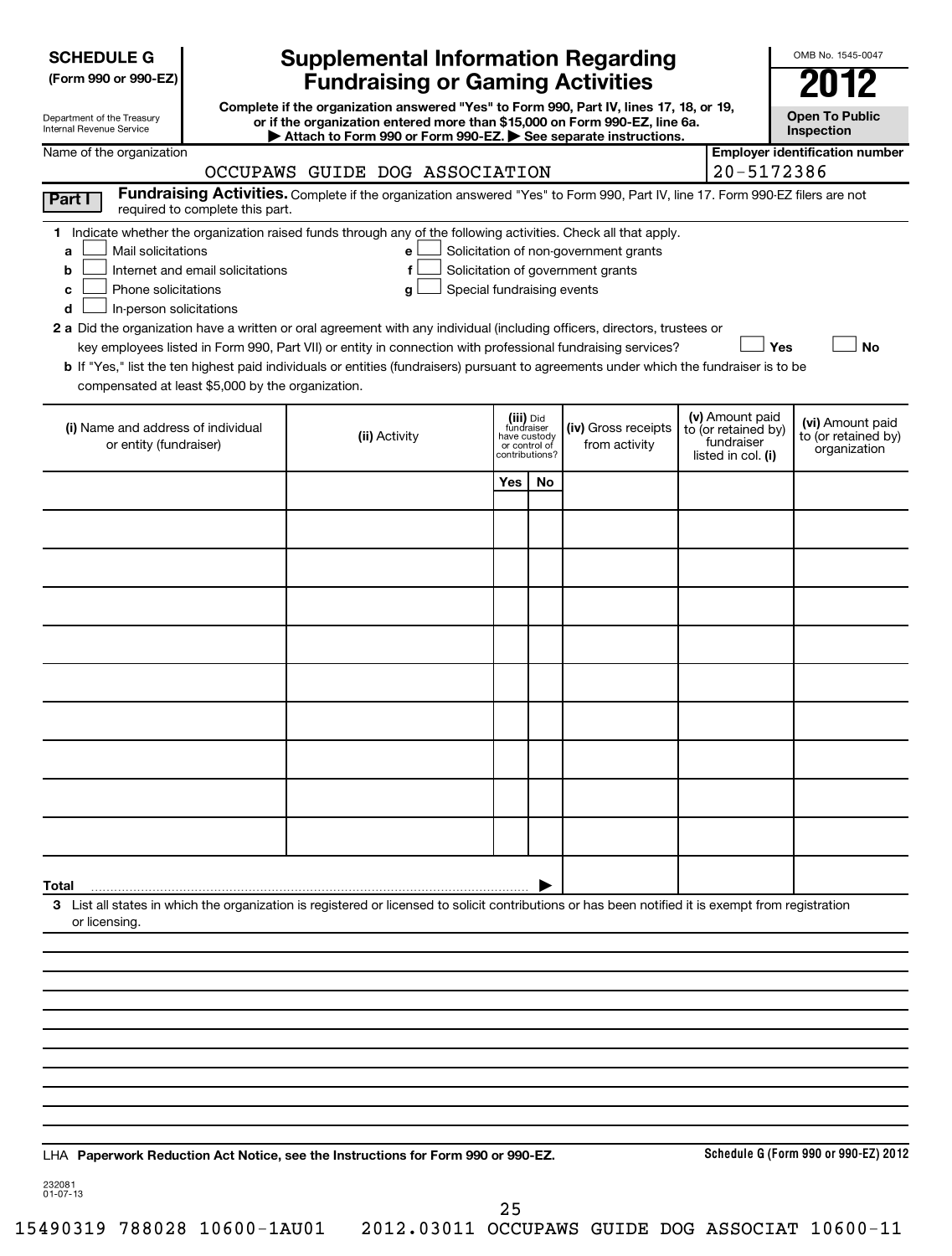#### Schedule G (Form 990 or 990-EZ) 2012 OCCUPAWS GUIDE DOG ASSOCIATION ZU-5I/Z386 Page OCCUPAWS GUIDE DOG ASSOCIATION 20-5172386

Part II | Fundraising Events. Complete if the organization answered "Yes" to Form 990, Part IV, line 18, or reported more than \$15,000

|                 |    | of fundraising event contributions and gross income on Form 990-EZ, lines 1 and 6b. List events with gross receipts greater than \$5,000. |                         |                                                  |                  |                                                     |
|-----------------|----|-------------------------------------------------------------------------------------------------------------------------------------------|-------------------------|--------------------------------------------------|------------------|-----------------------------------------------------|
|                 |    |                                                                                                                                           | (a) Event $#1$          | $(b)$ Event #2                                   | (c) Other events | (d) Total events                                    |
|                 |    |                                                                                                                                           | UNTIL                   | PUPPIES ON                                       |                  | (add col. (a) through                               |
|                 |    |                                                                                                                                           | TUESDAY                 | PARMENTER                                        | 1                | col. (c)                                            |
|                 |    |                                                                                                                                           | (event type)            | (event type)                                     | (total number)   |                                                     |
| Revenue         |    |                                                                                                                                           | 9,622.                  | 9,243.                                           | 5,841.           | 24,706.                                             |
|                 |    |                                                                                                                                           | 2,137.                  | 2,460.                                           | 2,774.           | 7,371.                                              |
|                 |    | 3 Gross income (line 1 minus line 2)                                                                                                      | 7,485.                  | 6,783.                                           | 3,067.           | 17,335.                                             |
|                 |    |                                                                                                                                           |                         |                                                  |                  |                                                     |
|                 |    |                                                                                                                                           |                         |                                                  |                  |                                                     |
|                 | 5. |                                                                                                                                           |                         | 3,000.                                           |                  | 3,000.                                              |
|                 |    |                                                                                                                                           | 200.                    |                                                  | 428.             | 628.                                                |
| Direct Expenses |    |                                                                                                                                           |                         |                                                  | 268.             | 268.                                                |
|                 | 8  |                                                                                                                                           |                         |                                                  |                  | 1,333.                                              |
|                 | 9  |                                                                                                                                           | $\frac{1,333.}{1,066.}$ | $\overline{34}$ .                                | 543.             | 1,643.                                              |
|                 | 10 | Direct expense summary. Add lines 4 through 9 in column (d)                                                                               |                         |                                                  |                  | 6,872,                                              |
|                 |    | 11 Net income summary. Combine line 3, column (d), and line 10.                                                                           |                         |                                                  |                  | 10,463.                                             |
| Part III        |    | Gaming. Complete if the organization answered "Yes" to Form 990, Part IV, line 19, or reported more than                                  |                         |                                                  |                  |                                                     |
|                 |    | \$15,000 on Form 990-EZ, line 6a.                                                                                                         |                         |                                                  |                  |                                                     |
| Revenue         |    |                                                                                                                                           | (a) Bingo               | (b) Pull tabs/instant<br>bingo/progressive bingo | (c) Other gaming | (d) Total gaming (add<br>col. (a) through col. (c)) |
|                 |    |                                                                                                                                           |                         |                                                  |                  |                                                     |
|                 |    |                                                                                                                                           |                         |                                                  |                  |                                                     |
|                 |    |                                                                                                                                           |                         |                                                  |                  |                                                     |
|                 |    |                                                                                                                                           |                         |                                                  |                  |                                                     |
| Direct Expenses |    |                                                                                                                                           |                         |                                                  |                  |                                                     |
|                 | 4  |                                                                                                                                           |                         |                                                  |                  |                                                     |
|                 | 5  |                                                                                                                                           |                         |                                                  |                  |                                                     |
|                 | 6. | Volunteer labor                                                                                                                           | Yes<br>%<br>No          | <b>Yes</b><br>%<br>No                            | Yes<br>%<br>No   |                                                     |
|                 | 7  | Direct expense summary. Add lines 2 through 5 in column (d)                                                                               |                         |                                                  |                  |                                                     |
|                 | 8  | Net gaming income summary. Combine line 1, column d, and line 7 [11] www.communition.communition.com                                      |                         |                                                  |                  |                                                     |
|                 |    |                                                                                                                                           |                         |                                                  |                  |                                                     |
|                 |    | 9 Enter the state(s) in which the organization operates gaming activities:                                                                |                         |                                                  |                  |                                                     |
|                 |    |                                                                                                                                           |                         |                                                  |                  | Yes<br><b>No</b>                                    |
|                 |    | <b>b</b> If "No," explain:                                                                                                                |                         |                                                  |                  |                                                     |
|                 |    |                                                                                                                                           |                         |                                                  |                  |                                                     |
|                 |    |                                                                                                                                           |                         |                                                  |                  |                                                     |
|                 |    | 10a Were any of the organization's gaming licenses revoked, suspended or terminated during the tax year?                                  |                         |                                                  |                  | <b>No</b><br>Yes                                    |
|                 |    | <b>b</b> If "Yes," explain:                                                                                                               |                         |                                                  |                  |                                                     |
|                 |    |                                                                                                                                           |                         |                                                  |                  |                                                     |
|                 |    |                                                                                                                                           |                         |                                                  |                  |                                                     |
|                 |    | 232082 01-07-13                                                                                                                           |                         |                                                  |                  | Schedule G (Form 990 or 990-EZ) 2012                |
|                 |    |                                                                                                                                           |                         |                                                  |                  |                                                     |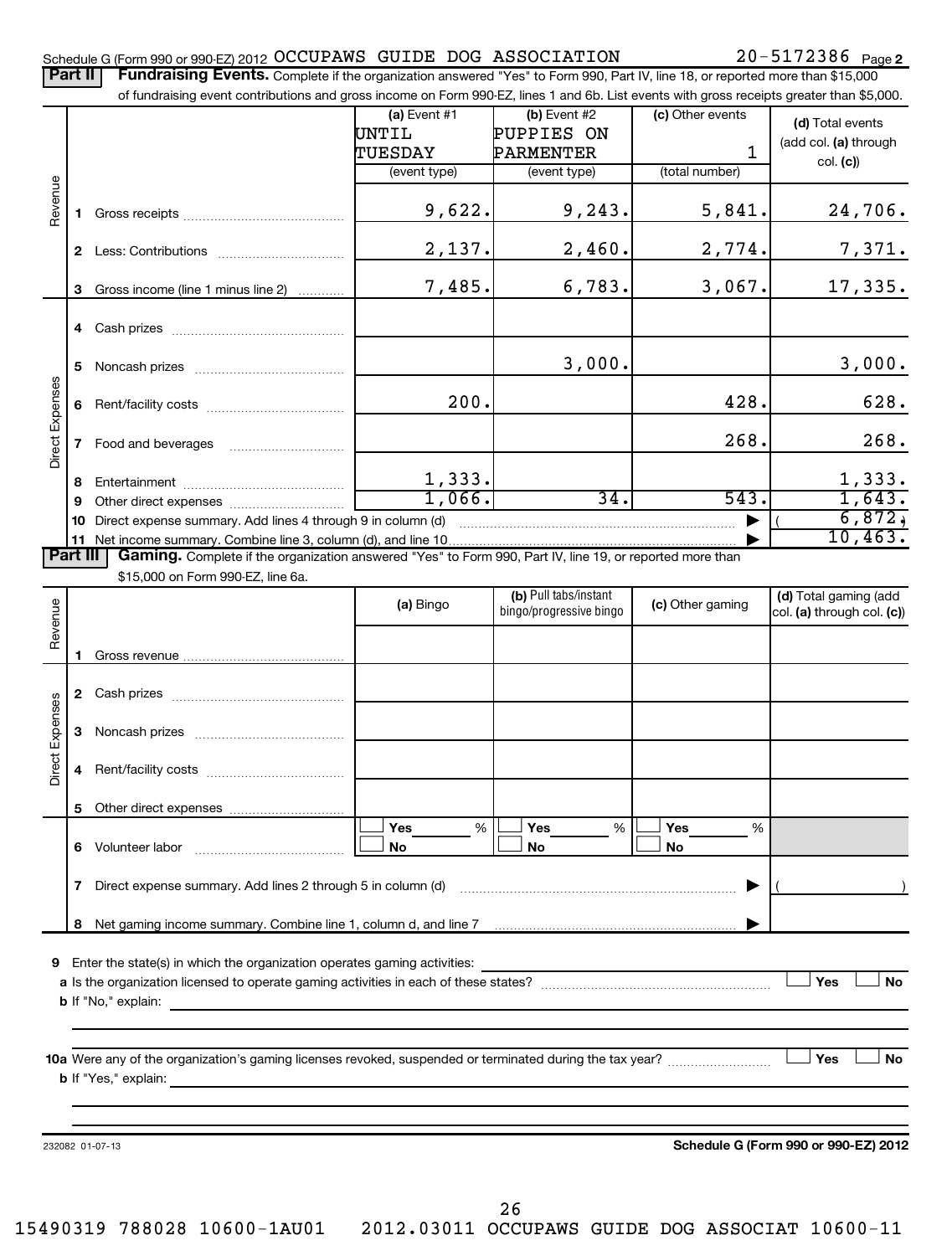|     | 20-5172386 Page 3<br>Schedule G (Form 990 or 990-EZ) 2012 OCCUPAWS GUIDE DOG ASSOCIATION                                                                                                                                             |     |     |           |
|-----|--------------------------------------------------------------------------------------------------------------------------------------------------------------------------------------------------------------------------------------|-----|-----|-----------|
|     |                                                                                                                                                                                                                                      |     | Yes | No        |
|     | 12 Is the organization a grantor, beneficiary or trustee of a trust or a member of a partnership or other entity formed                                                                                                              |     |     |           |
|     |                                                                                                                                                                                                                                      |     | Yes | <b>No</b> |
|     | 13 Indicate the percentage of gaming activity operated in:                                                                                                                                                                           |     |     |           |
|     |                                                                                                                                                                                                                                      |     |     |           |
|     |                                                                                                                                                                                                                                      | 13b |     |           |
|     | 14 Enter the name and address of the person who prepares the organization's gaming/special events books and records:                                                                                                                 |     |     |           |
|     | Name <b>Decision and Contract Contract Contract Contract Contract Contract Contract Contract Contract Contract Contract Contract Contract Contract Contract Contract Contract Contract Contract Contract Contract Contract Contr</b> |     |     |           |
|     |                                                                                                                                                                                                                                      |     |     |           |
|     | 15a Does the organization have a contract with a third party from whom the organization receives gaming revenue?                                                                                                                     |     | Yes | <b>No</b> |
|     |                                                                                                                                                                                                                                      |     |     |           |
|     | of gaming revenue retained by the third party $\triangleright$ \$ __________________.                                                                                                                                                |     |     |           |
|     |                                                                                                                                                                                                                                      |     |     |           |
|     | c If "Yes," enter name and address of the third party:                                                                                                                                                                               |     |     |           |
|     | Name <b>Decision and Contract Contract Contract Contract Contract Contract Contract Contract Contract Contract Contract Contract Contract Contract Contract Contract Contract Contract Contract Contract Contract Contract Contr</b> |     |     |           |
|     | Address > the contract of the contract of the contract of the contract of the contract of the contract of the contract of the contract of the contract of the contract of the contract of the contract of the contract of the        |     |     |           |
| 16. | Gaming manager information:                                                                                                                                                                                                          |     |     |           |
|     | Name > 2008 - 2008 - 2009 - 2009 - 2009 - 2009 - 2009 - 2009 - 2009 - 2009 - 2009 - 2009 - 2009 - 2009 - 2009 - 2009 - 2009 - 2009 - 2009 - 2009 - 2009 - 2009 - 2009 - 2009 - 2009 - 2009 - 2009 - 2009 - 2009 - 2009 - 2009        |     |     |           |
|     | Gaming manager compensation > \$                                                                                                                                                                                                     |     |     |           |
|     |                                                                                                                                                                                                                                      |     |     |           |
|     |                                                                                                                                                                                                                                      |     |     |           |
|     |                                                                                                                                                                                                                                      |     |     |           |
|     |                                                                                                                                                                                                                                      |     |     |           |
|     | Director/officer<br>Employee                                                                                                                                                                                                         |     |     |           |
|     | Independent contractor                                                                                                                                                                                                               |     |     |           |
|     | 17 Mandatory distributions:                                                                                                                                                                                                          |     |     |           |
|     | a Is the organization required under state law to make charitable distributions from the gaming proceeds to                                                                                                                          |     |     |           |
|     | retain the state gaming license? $\Box$ No                                                                                                                                                                                           |     |     |           |
|     | b Enter the amount of distributions required under state law to be distributed to other exempt organizations or spent in the                                                                                                         |     |     |           |
|     | organization's own exempt activities during the tax year $\triangleright$ \$                                                                                                                                                         |     |     |           |
|     | <b>Part IV</b><br>Supplemental Information. Complete this part to provide the explanations required by Part I, line 2b, columns (iii) and (v), and Part III,                                                                         |     |     |           |
|     | lines 9, 9b, 10b, 15b, 15c, 16, and 17b, as applicable. Also complete this part to provide any additional information (see instructions).                                                                                            |     |     |           |
|     |                                                                                                                                                                                                                                      |     |     |           |
|     |                                                                                                                                                                                                                                      |     |     |           |
|     |                                                                                                                                                                                                                                      |     |     |           |
|     |                                                                                                                                                                                                                                      |     |     |           |
|     |                                                                                                                                                                                                                                      |     |     |           |
|     |                                                                                                                                                                                                                                      |     |     |           |
|     |                                                                                                                                                                                                                                      |     |     |           |
|     |                                                                                                                                                                                                                                      |     |     |           |
|     |                                                                                                                                                                                                                                      |     |     |           |
|     | Schedule G (Form 990 or 990-EZ) 2012<br>232083 01-07-13<br>27                                                                                                                                                                        |     |     |           |
|     | 15490319 788028 10600-1AU01<br>2012.03011 OCCUPAWS GUIDE DOG ASSOCIAT 10600-11                                                                                                                                                       |     |     |           |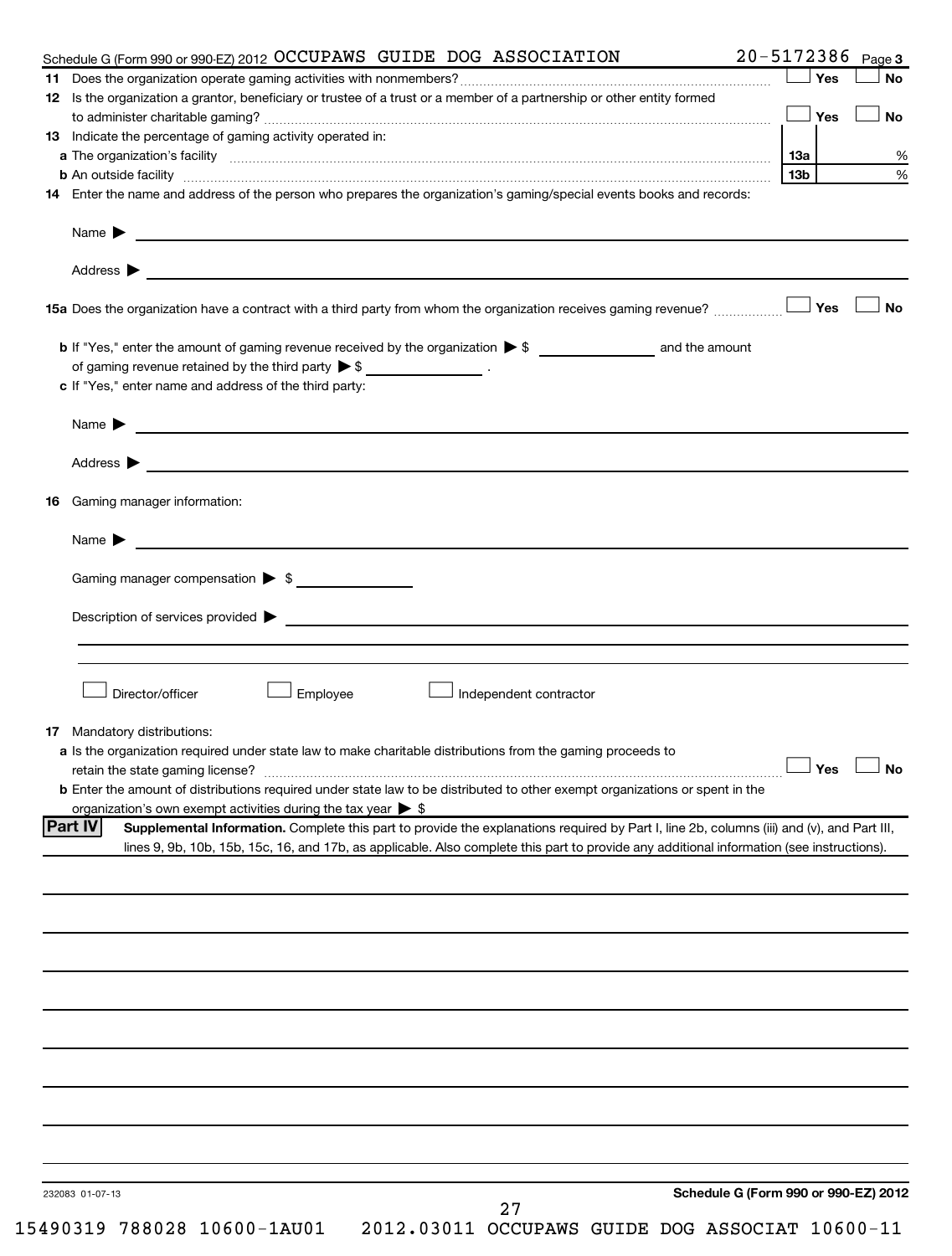Department of the Treasury Internal Revenue Service Name of the organization

**SCHEDULE O Supplemental Information to Form 990 or 990-EZ 2012**

**(Form 990 or 990-EZ) Complete to provide information for responses to specific questions on Form 990 or 990-EZ or to provide any additional information.** <del>U</del> Open to Provide any additional information. <br>
→ Attach to Form 990 or 990-EZ.

**Inspection**

OMB No. 1545-0047

OCCUPAWS GUIDE DOG ASSOCIATION 20-5172386

**Employer identification number**

FORM 990, PART I, LINE 1, DESCRIPTION OF ORGANIZATION MISSION:

CHILDREN'S VISUAL COMPANION DOGS SINCE ITS INCEPTION.

FORM 990, PART III, LINE 2, NEW PROGRAM SERVICES:

THE ASSOCIATION BEGAN A COLLABORATION WITH A CORRECTIONAL FACILITY

WHERE INMATES ARE TRAINING PUPPIES FOR THE ASSOCIATION.

FORM 990, PART III, LINE 4A, PROGRAM SERVICE ACCOMPLISHMENTS:

THE WARDEN AND THE DEPARTMENT OF CORRECTIONS HAVE APPROVED INCREASING

THE NUMBER OF INMATES AND PUPPIES TO 45 AND 15, RESPECTIVELY, OVER THE

NEXT TWELVE MONTHS. WE ALSO HAVE ABOUT TWELEVE NEW VOLUNTEER TRAINERS,

SOCIALIZERS, AND GENERAL VOLUNTEERS IN THE OSHKOSH PROGRAM CALLED

"PAWSFORWARD."

FORM 990, PART VI, SECTION A, LINE 2: MARK SCHULTZE AND BARBARA SCHULTZE HAVE A FAMILY RELATIONSHIP.

FORM 990, PART VI, SECTION A, LINE 8B: THE ASSOCIATION DOES NOT HAVE ANY COMMITTEES WITH AUTHORITY TO ACT ON BEHALF OF THE GOVERNING BODY.

FORM 990, PART VI, SECTION B, LINE 11: THE PREPARED FORM 990 IS REVIEWED AND APPROVED BY THE ASSOCIATION'S TREASURER BEFORE THE RETURN IS FILED WITH THE IRS.

232211 01-04-13 LHA For Paperwork Reduction Act Notice, see the Instructions for Form 990 or 990-EZ. Schedule O (Form 990 or 990-EZ) (2012) FORM 990, PART VI, SECTION B, LINE 12C: THE ASSOCIATION'S CONFLICT OF INTEREST POLICY COVERS ALL DIRECTORS AND EMPLOYEES. IN CONNECTION WITH ANY 15490319 788028 10600-1AU01 2012.03011 OCCUPAWS GUIDE DOG ASSOCIAT 10600-11 28